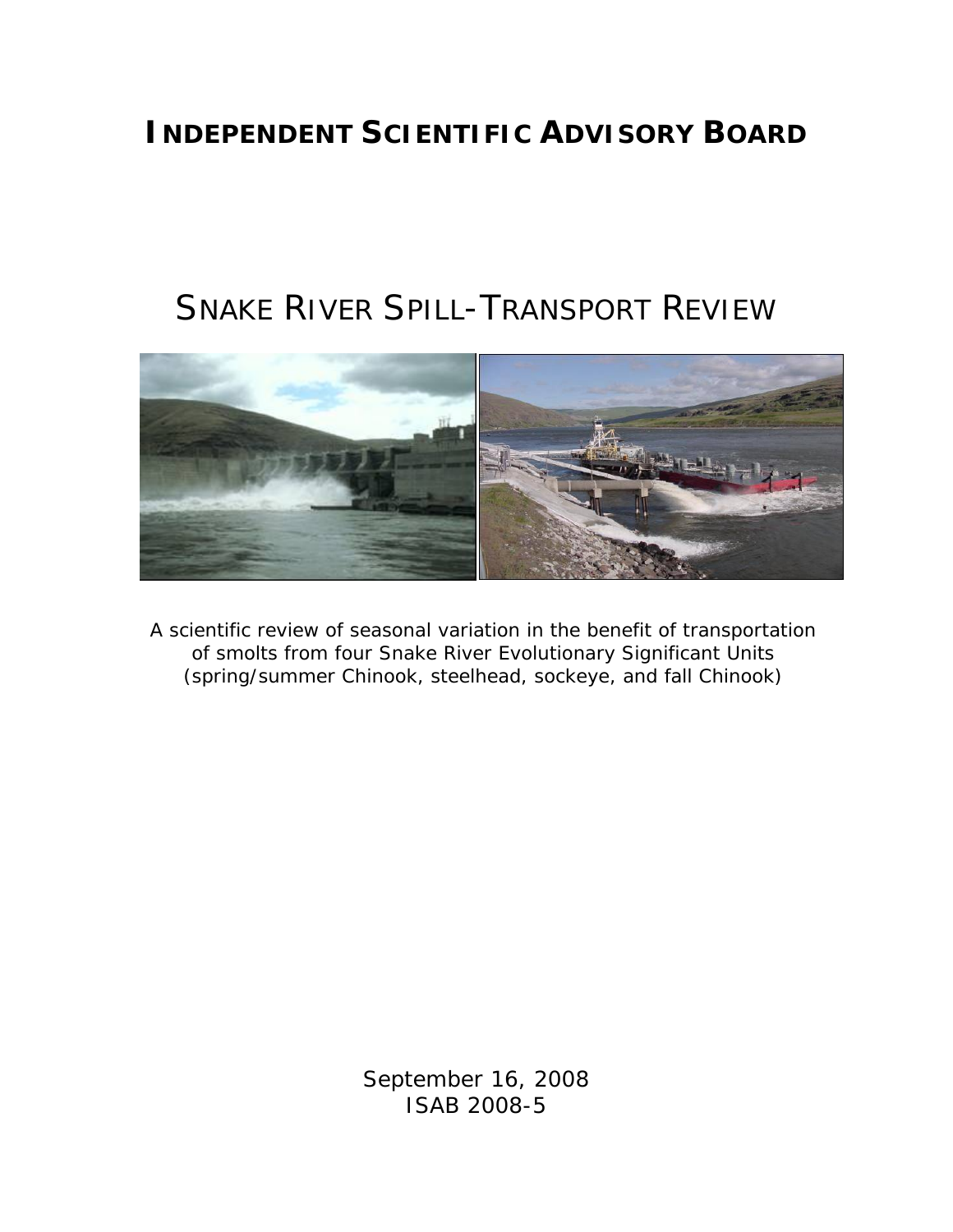

*Independent Scientific Advisory Board*

*for the Northwest Power and Conservation Council, Columbia River Basin Indian Tribes, and National Marine Fisheries Service 851 SW 6th Avenue, Suite 1100 Portland, Oregon 97204* 

**J. Richard Alldredge**, Ph.D., Professor of Statistics at Washington State University.

**Nancy Huntly**, Ph.D., Professor of Wildlife Biology at Idaho State University.

**Stuart Hurlbert**, Ph.D., Professor of Biology and Director of Center for Inland Waters at San Diego State University.

**Roland Lamberson**, Ph.D., Professor of Mathematics and Director of Environmental Systems Graduate Program at Humboldt State University.

**Colin Levings**, Ph.D., Scientist Emeritus and Sessional Researcher at Centre for Aquaculture and Environmental Research, Department of Fisheries and Oceans, Canada.

**Robert J. Naiman**, Ph.D., Professor of Aquatic and Fishery Sciences at University of Washington

**William Pearcy**, Ph.D., Professor Emeritus of Oceanography at Oregon State University.

**Dennis Scarnecchia**, Ph. D., Professor of Fish and Wildlife Resources at University of Idaho.

**Peter Smouse**, Ph.D., Professor of Ecology, Evolution, and Natural Resources at Rutgers University.

**Chris Wood,** Ph.D., Research Scientist at the Pacific Biological Station, Department of Fisheries and Oceans, Canada.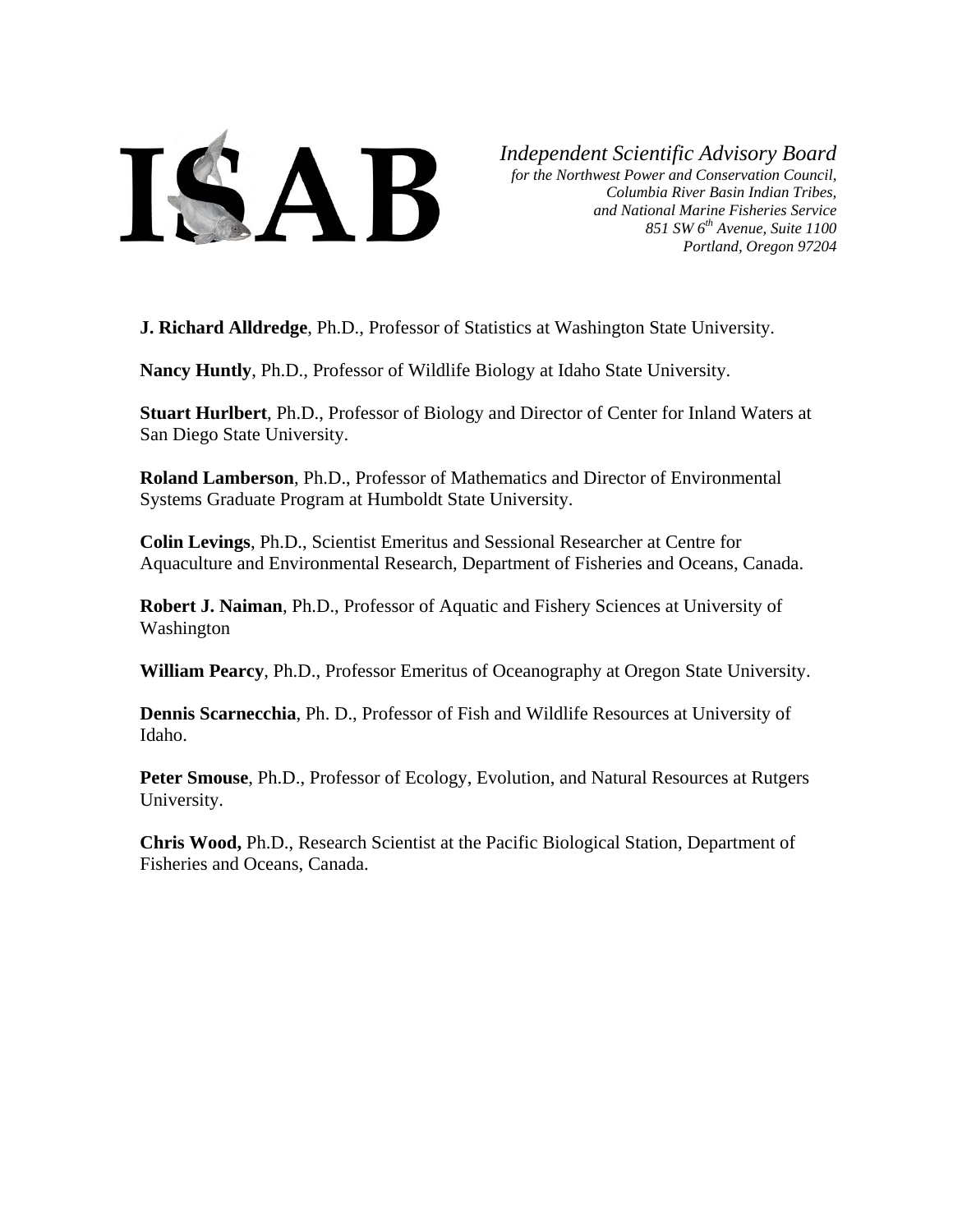# **ISAB Snake River Spill-Transport Review**

# *Contents*

| Question 1. Based on available data and analyses, what is the relative benefit of<br>transportation versus in-river migration during April and May, in terms of smolt-to-<br>adult return rates, fish travel time, and survival rates to below Bonneville Dam for<br>Snake River spring/summer Chinook and steelhead? Does the relative benefit of |
|----------------------------------------------------------------------------------------------------------------------------------------------------------------------------------------------------------------------------------------------------------------------------------------------------------------------------------------------------|
| Question 2. Based on the data and analyses presented, is there evidence that the new<br>FCRPS Biological Opinion's Reasonable and Prudent alternative action to terminate<br>voluntary spill from May 7 to May 20 is better for Snake River spring/summer                                                                                          |
| Question 3. Based on available data is there evidence that results from recent years<br>(2006, 2007) are different for Snake River spring Chinook and steelhead? 21                                                                                                                                                                                |
| Question 4. What are the possible impacts of alternative spill-transport scenarios on<br>other native species, in general, and on Pacific lamprey and Snake River sockeye, in                                                                                                                                                                      |
| Question 5. What are the ecological/evolutionary issues related to transportation and<br>spill operations? What factors should be considered in defining what is meant by<br>Route past dam: proportion spilled versus proportion entering turbine intake (and<br>Factors to consider in defining "optimal" spill-transport policy  34             |
|                                                                                                                                                                                                                                                                                                                                                    |
|                                                                                                                                                                                                                                                                                                                                                    |
| Appendix: Acknowledgements and list of briefings and review materials provided 42                                                                                                                                                                                                                                                                  |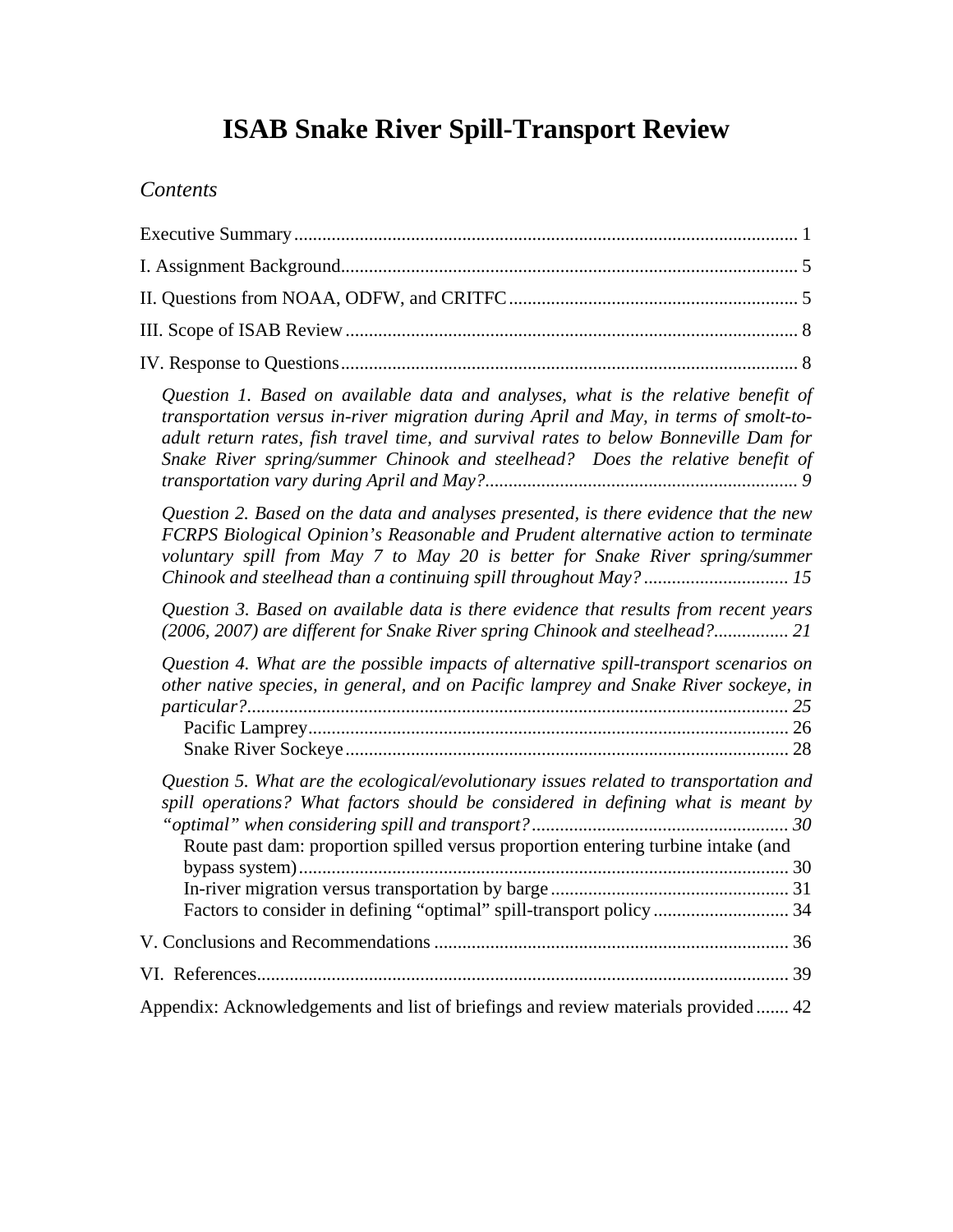# **ISAB Snake River Spill-Transport Review**

### <span id="page-3-0"></span>**Executive Summary**

At NOAA Fisheries' March 28, 2008 request, the ISAB conducted this scientific review of seasonal variation in the benefit of transportation of smolts from four Snake River Evolutionary Significant Units (spring/summer Chinook, steelhead, sockeye, and fall Chinook). NOAA Fisheries' request included several questions, and in April 2008 the Columbia River Inter-Tribal Fish Commission (CRITFC) and the Oregon Department of Fish and Wildlife (ODFW) raised some additional questions. The three sets of questions had substantial overlap, and some questions were more related to policy and hence not appropriate for scientific review. Accordingly, the ISAB combined and condensed the three sets of questions into the five general questions presented below.

Structural and operational changes to the hydrosystem in 2006 and 2007 are not yet fully reflected in the data available for review in this report. Moreover, very few data are available to assess the impact of alternative spill-transport operations on species such as sockeye, coho salmon, and Pacific lamprey. Even the more plentiful data for Snake River spring/summer Chinook and steelhead do not yield unequivocal results about seasonal variation in the effectiveness of smolt transport. Given the magnitude of uncertainty imposed by the nature and extent of available information, the ISAB continues to see merit in a strategy of "spreading the risk" to balance the possible risks against the perceived benefits of juvenile salmonid transportation.

*Question 1. Based on available data and analyses, what is the relative benefit of transportation versus in-river migration during April and May, in terms of smolt-to-adult return rates, fish travel time, and survival rates to below Bonneville dam for spring/summer Chinook and steelhead? Does the relative benefit of transportation vary during April and May?* 

ISAB Response 1. The timing and relative benefits of transportation versus in-river migration vary with species, time of year, flow conditions, and the absolute and relative abundances of transported and in-river fish. Most existing data show that transportation in the late-April through May migration season benefits hatchery and wild Chinook, as well as hatchery and wild steelhead. However, the magnitude of the benefits in smolt-toadult return ratios (SARs), fish travel times, and survival rates vary substantially among species, within the migration season, and between years. Data are insufficient to determine whether transportation benefits or harms Snake River sockeye.

*Question 2. Based on the data and analyses presented, is there evidence that the new FCRPS Biological Opinion's Reasonable and Prudent alternative action to terminate voluntary spill from May 7 to May 20 is better for spring/summer Chinook and steelhead than continuing spill throughout May?*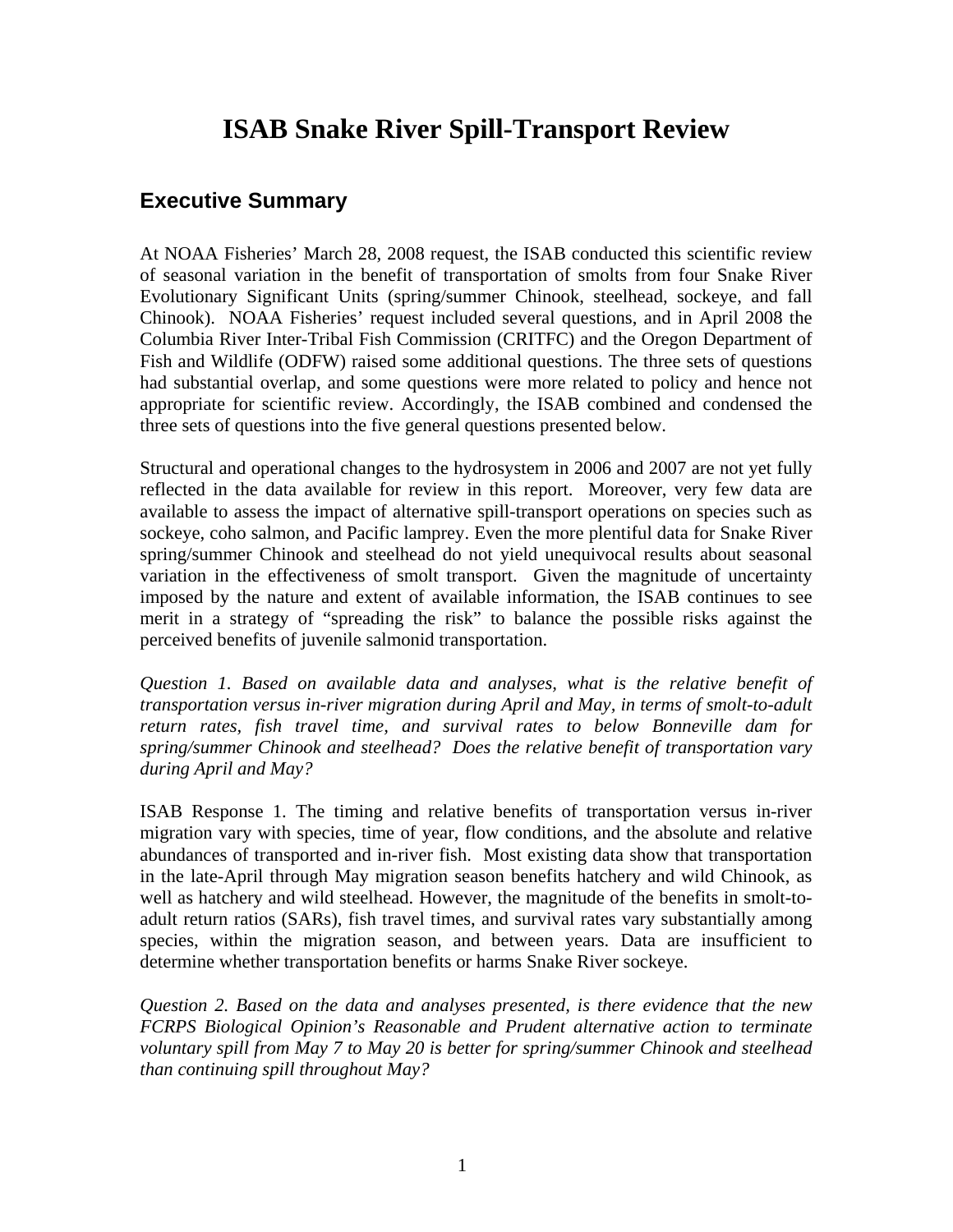ISAB Response 2. Some analyses of data presented here and elsewhere indicate that transportation between May 7 and May 20 benefits hatchery and wild Chinook, as well as hatchery and wild steelhead. If transportation during this migration period is beneficial, then it could be argued that increasing transportation by terminating spill during this time would be even more beneficial. However, other analyses presented here and elsewhere indicate that as spill increases, in-river survival increases and the relative benefit of transportation decreases. Increased spill may also benefit sockeye and lamprey, but definitive data are lacking. Further, terminating spill would eliminate the possibility of learning about the effect of partial spill during this critical period, thereby reducing opportunities for improved decision-making in the future.

*Question 3. Based on available data, is there evidence that results from recent years (2006, 2007) are different for spring/summer Chinook and steelhead? [e.g., different in travel time, downstream survival]* 

ISAB Response 3. Preliminary results suggest that recent structural and operational changes have improved the survival of in-river migrating spring/summer Chinook, steelhead, and sockeye, but a more complete answer to this question must await return of surviving adults and the calculation of SARs.

*Question 4. What are the possible impacts of alternative spill-transport scenarios on other native species, in general, and on Pacific lamprey and Snake River sockeye, in particular?* 

ISAB Response 4. The impacts of alternative spill-transport scenarios on native species are expected to vary greatly, and careful consideration of several viewpoints, including impact on many populations, groups of species, ecological processes and habitats, is advised. Unfortunately, the limited data impede quantitative analyses of alternative scenarios.

For example, the magnitude of the impact of spill-transport scenarios on Pacific lamprey is unknown, due to a paucity of data. Evidence exists that juvenile lamprey are killed during downstream migration through the hydrosystem by impingement on bar screens, but the magnitude of this mortality is unknown. There is some evidence that bar screens could be designed to reduce mortality due to impingement. However, dams also impede the upstream migration of adult lampreys, and that modifications to improve upstream passage may do more to improve the viability of lamprey populations than modifications to bar screens.

As another example, evaluation of the effect of transportation on Snake River sockeye has not been possible due to insufficient data. Sockeye salmon smolts are thought to be more susceptible than other species to descaling in bypass systems, which suggests that increased spill might reduce harm. However, data are not adequate to compare descaling rates between smolts that are spilled rather than bypassed and transported, and little is known about the risk of mortality from partial descaling in sockeye.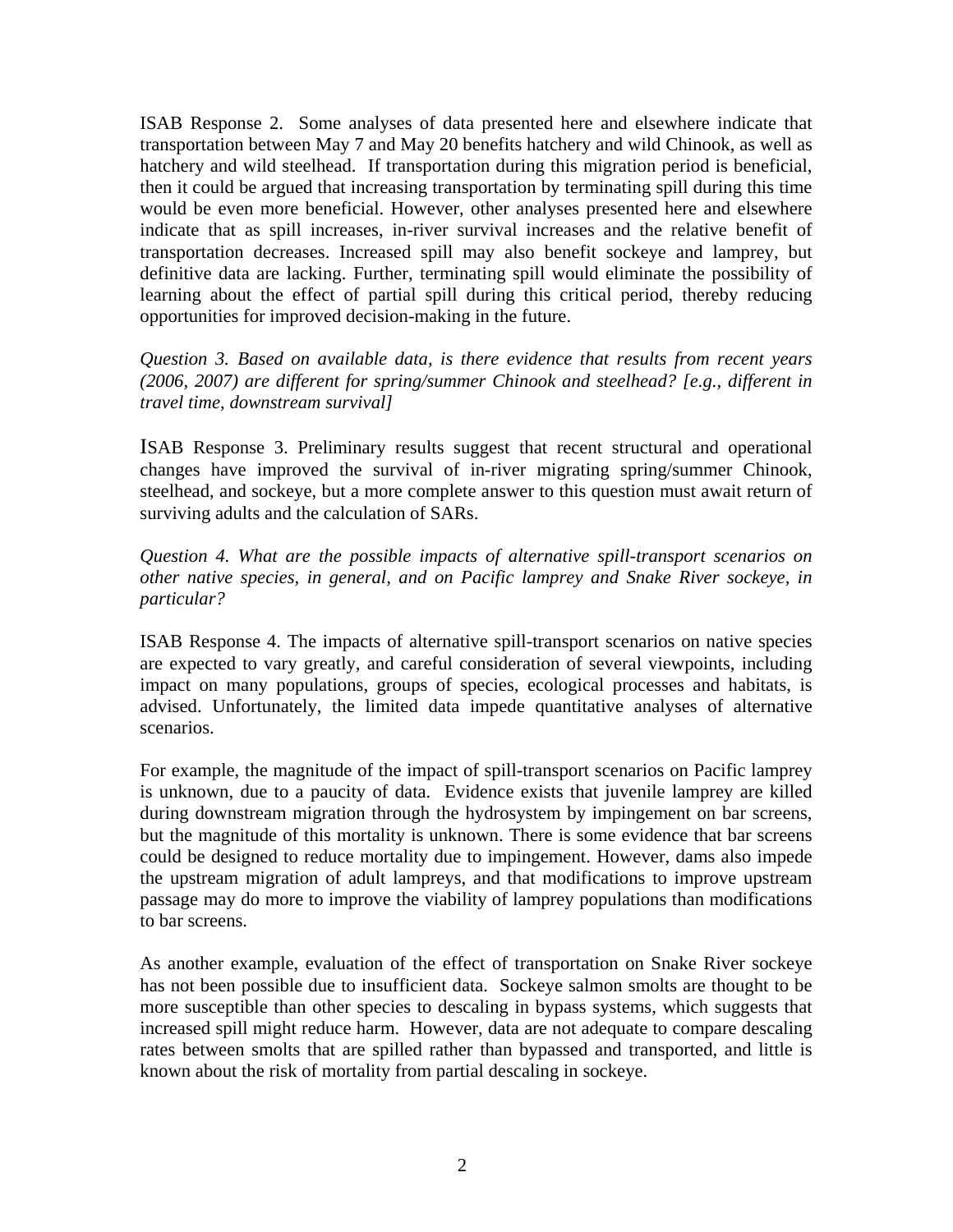*Question 5. What are the ecological/evolutionary issues related to transportation and spill operations? What factors should be considered in defining what is meant by "optimal" when considering spill and transport?* 

ISAB Response 5. Transportation influences the success of in-river fish. Increasing the proportion of in-river migrants increases the density of smolts in the river. As smolt density increases, the proportion killed by predators will likely decrease because mortality due to predation appears to be depensatory (based both on theoretical expectations and limited empirical evidence). Increasing spill percentage could increase the number of in-river migrants and temporarily buffer all potential prey species inhabiting the river from predation risk. If such depensation occurs, the relative benefit of transportation could decrease as spill percentage increases. It seems that this potential benefit of spill has not yet been considered in comparing alternative spill-transport scenarios.

In-river migration likely entails lower risk of epizootics (i.e., local disease outbreaks that can rapidly affect many animals) due to pathogens or parasites, whereas crowded conditions in the barges increase this risk.

Barging may increase the incidence of straying, at least for steelhead. Increased numbers of strays due to barging could have deleterious fitness consequences for other wild populations, especially those at low abundance.

Implementation of a particular spill-transport regime year after year tends to homogenize environmental conditions experienced by fish and likely has evolutionary implications for subsequent downstream migratory behavior, such as migration timing or swimming depth in the water column.

#### **ISAB Recommendations:**

- 1. Spill-transport decisions require a multi-species perspective that considers differing seasonal effects for all species of interest. A recommendation from ISAB Report 1992-2 remains relevant: "Spreading the risk of negative outcomes among alternative routes of hydroelectric passage is advisable to prevent a recovery action that is designed to improve survival of one listed species from becoming a factor in the decline of another species." The ISAB believes that, whenever river conditions allow during the late April-May period, a strategy allowing for concurrent transportation and spill is prudent.
- 2. Spill-transport operations like those of 2006 and 2007 should be continued long enough to determine how much influence such operational changes have on downriver migration and total adult returns. Continuing recent spill-transport operations is advised to improve future evaluations of the trade-offs associated with spill and transport decisions.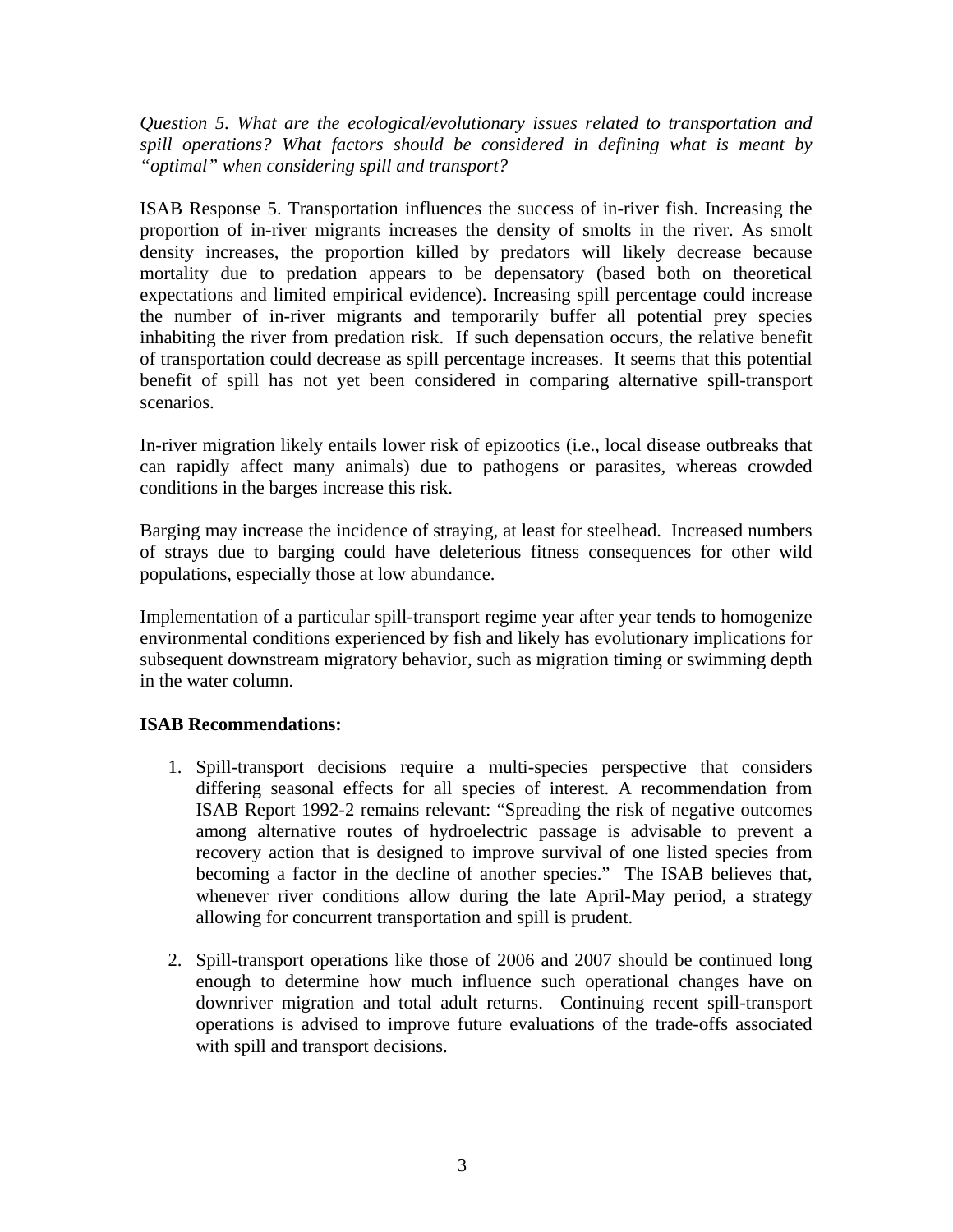- 3. Studies should be conducted to reduce critical uncertainties related to the impact of spill-bypass-transport operations on downstream juvenile lamprey migration, including estimation of the population; evaluation of the effect of bar screen design on mortality and migration route; and estimation of mortality rates due to route of hydrosystem passage. Furthermore, the hydrosystem's impact on the entire life cycle of Pacific lamprey should be thoroughly investigated in a timely manner.
- 4. Further study is needed to define rates of mortality of sockeye smolts caused by partial descaling and injury for the various routes of passage through the hydrosystem during the peak migration period (mid-May to mid-June). The ISAB realizes that quantifying dam passage survival studies of the limited number of endangered Snake River sockeye smolts is problematic. Alternatives should be considered to supplement the limited data on Snake River sockeye; for instance, conducting passage and survival studies on Upper Columbia River sockeye passing lower Columbia River dams could provide valuable insights.
- 5. Evaluations of spill-transport operations should include studies designed to reduce uncertainties about relative amounts of straying for transported versus in-river fish for both hatchery and wild stocks of Snake River steelhead and spring Chinook. Another recommendation from ISAB Report 1992-2 is germane: "Spreading the risk of negative outcomes among alternative routes of hydroelectric passage is advisable in the face of uncertainties associated with potential negative effects of transportation on genetic and life history diversity."
- 6. Finally, the perspective on spill included in ISAB Report 1999-4 deserves special recommendation in this report: "Spill: The general principle is that all juvenile passage alternatives should be evaluated against the baseline of spill. As an avenue of hydroelectric project passage, spill more closely mimics natural situations and ecological processes than other available routes. Spill should be considered as an alternative when the improvements anticipated from other bypass technologies are not large enough to meet the passage goals." That is to say, spill should be considered the default recommendation rather than simply one of the alternatives.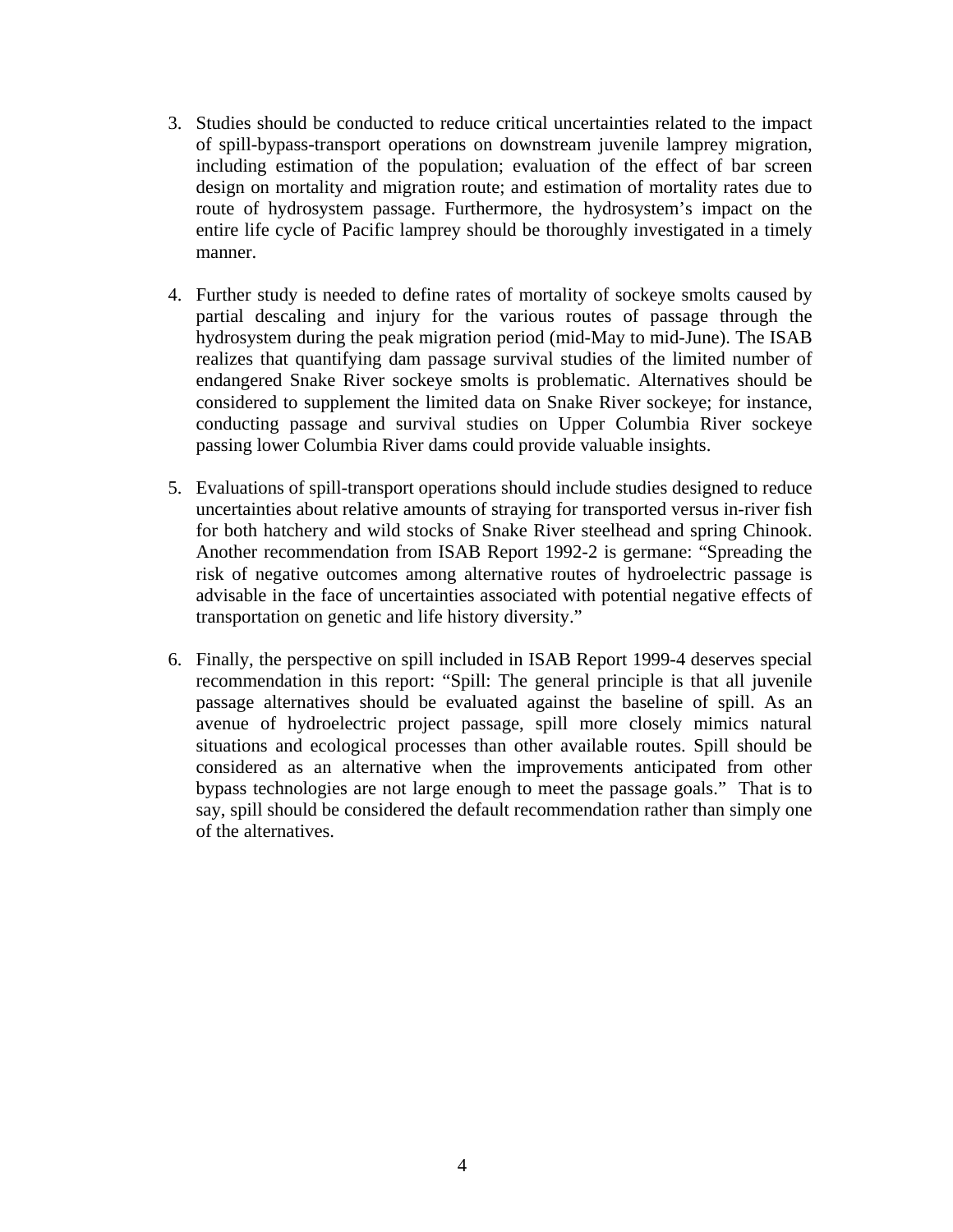# <span id="page-7-0"></span>**I. Assignment Background**

On March 24, 2008, the ISAB received an assignment from Dr. Usha Varanasi, NOAA's Science and Research Director, to provide a scientific review of seasonal transportation benefit. Dr Varanasi requested that the ISAB address several questions (presented below) related to the "relative survival benefit of alternative Lower Snake River spill and transport operations." The ISAB was subsequently provided with additional questions and analyses for consideration by Ed Bowles, ODFW Fish Division Administrator and by CRITFC in an April 22, 2008 memo entitled "CRITFC Questions to the ISAB: Review of Lower Snake River Spill and Transport Operations." The questions posed by CRITFC and ODFW, also presented below, reiterated the need to address some NOAA questions but also expanded the potential scope of the ISAB review with other concerns. The ISAB response is framed in the context of questions that the ISAB synthesized from those posed by these three entities.

To inform the ISAB's review, representatives from NOAA, ODFW and CRITFC provided presentations and verbal responses to questions to the ISAB in Portland on May 2, 2008. More details are provided in the appendix.

# **II. Questions from NOAA, ODFW, and CRITFC**

Not all of the questions initially posed by NOAA, ODFW, and CRITFC are explicitly addressed in this response. The original questions are reproduced here to provide context for the questions ultimately addressed in subsequent sections of our review.

NOAA (Request for review of seasonal transport benefit, March 24, 2008)

- 1. What is the relative benefit in terms of smolt-to-adult return rates, if any, of transportation versus in-river migration during April and May for each of the four ESUs mentioned above? [*sic*, Snake River spring/summer Chinook, Snake River steelhead, Snake River sockeye, Snake River fall Chinook] If the transportation benefits (relative to in-river migration) for a given ESU vary during the month [season], please describe the nature of the within season variation.
- 2. What is the likelihood that the new FCRPS Biological Opinion's Reasonable and Prudent Alternative action, which calls for termination of voluntary spill from May 7 to May 20 when average May flows are expected to be greater than 65 kcfs, would return more adult Snake River spring/summer Chinook, Snake River steelhead, Snake River sockeye, and Snake River fall Chinook than an alternative that continues voluntary spill from May 7-20? [*sic,* The alternative that continues voluntary spill would reduce the proportion of fish collected and transported at Snake River collector projects from May 7-20.]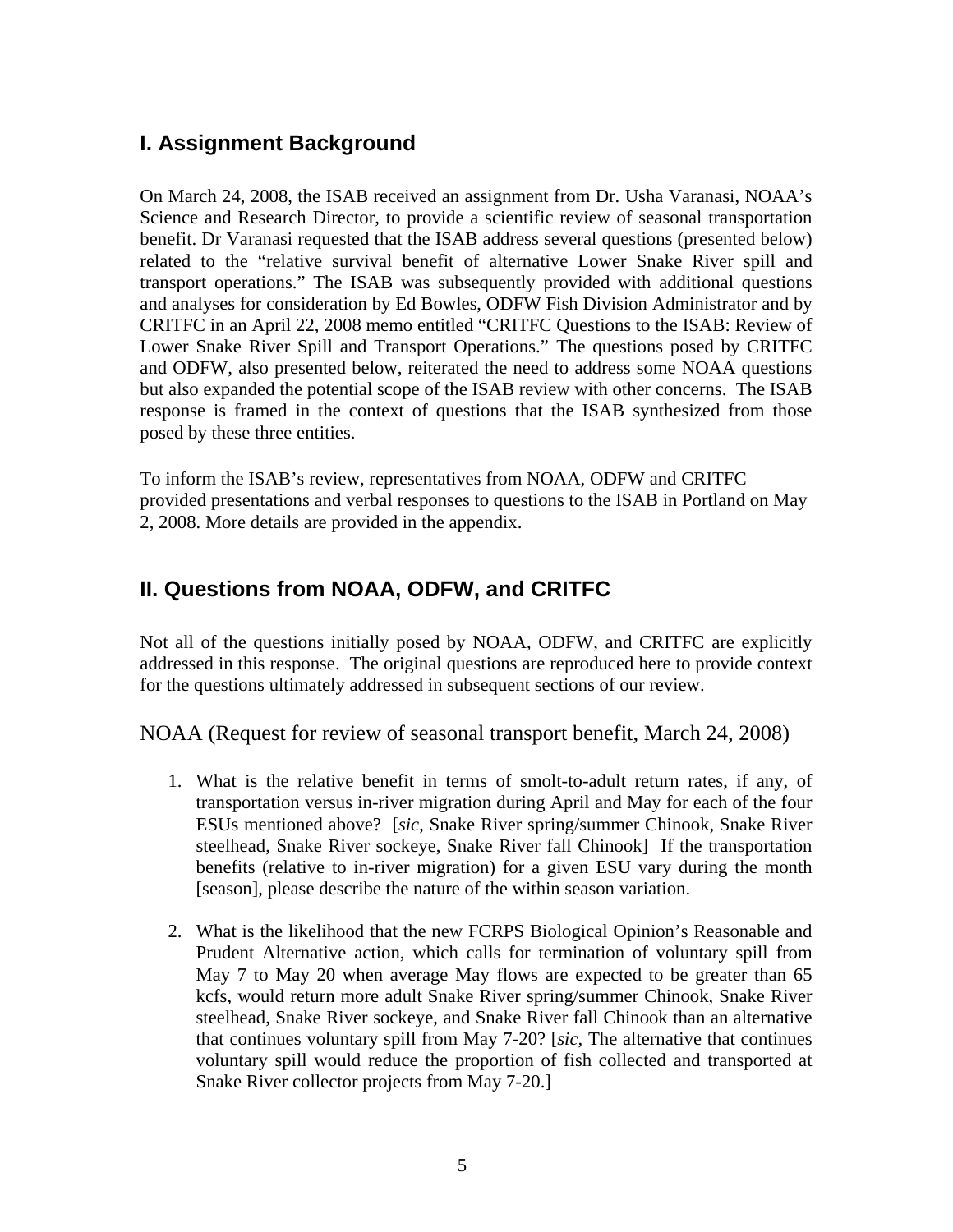3. Is there any other operational alternative for using a combination of spill and transportation at the Lower Snake River collector dams during April and May that is likely to provide significantly more adults from these four ESUs, other than the alternative described in (2) above? Stated another way, what combination of transportation and spill operations would likely optimize return rates for the various ESUs?

#### ODFW (Additional questions and analyses, April 21, 2008)

- 1. Is there evidence that the RPA action could result in increased fish travel time and/or reduced in-river survival rates of juvenile yearling Chinook, steelhead, sockeye, or subyearling Chinook compared to a spill operation under the same flow? Is there evidence that maximizing transportation under the RPA action could increase straying rates into other systems and therefore hinder recovery of other ESUs?
- 2. The Region has invested considerable resources and implemented numerous actions in recent years in an attempt to improve mainstem conditions for in-rivermigrating salmonids. However, transportation evaluations primarily rely on data collected prior to migration year 2004 that do not incorporate the effects of recent efforts to improve mainstem conditions for in-river-migrating salmonids. Is it possible that transport-to-in-river survival ratios (TIR) under current or recent conditions may differ from those under past conditions? Has there been any rigorous evaluation of transportation benefits under in-river migration conditions comparable to those in recent years?
- 3. Is there evidence that fish collected, tagged, and bypassed at the collector dams may have lower smolt-to-adult return rates (SARs) than fish that pass the collector dams undetected (i.e., through spill and turbines)? If so, might these differences tend to increase the NOAA Fisheries estimates of annual and seasonal TIRs?
- 4. There are several examples where TIRs for wild steelhead and yearling Chinook have been low when in-river survival rates were relatively high. Is it possible that TIRs may similarly be low for migration years 2006 or 2007, when in-river survival rates were relatively high?

CRITFC (Review of Snake River spill and transport operations, April 22, 2008)

1. Considering available existing smolt-to-adult return rates and in-river survival data for juveniles that migrated in recent years under court-ordered spill operations, what is the relative benefit in terms of smolt-to-adult return rates, if any, of transportation versus in-river migration during April and May for each of the four ESUs mentioned above? Is there sufficient transport and in-river survival data for Snake River sockeye and fall Chinook for the ISAB to make a judgment for those ESUs? If the transportation benefits (relative to in-river migration) for a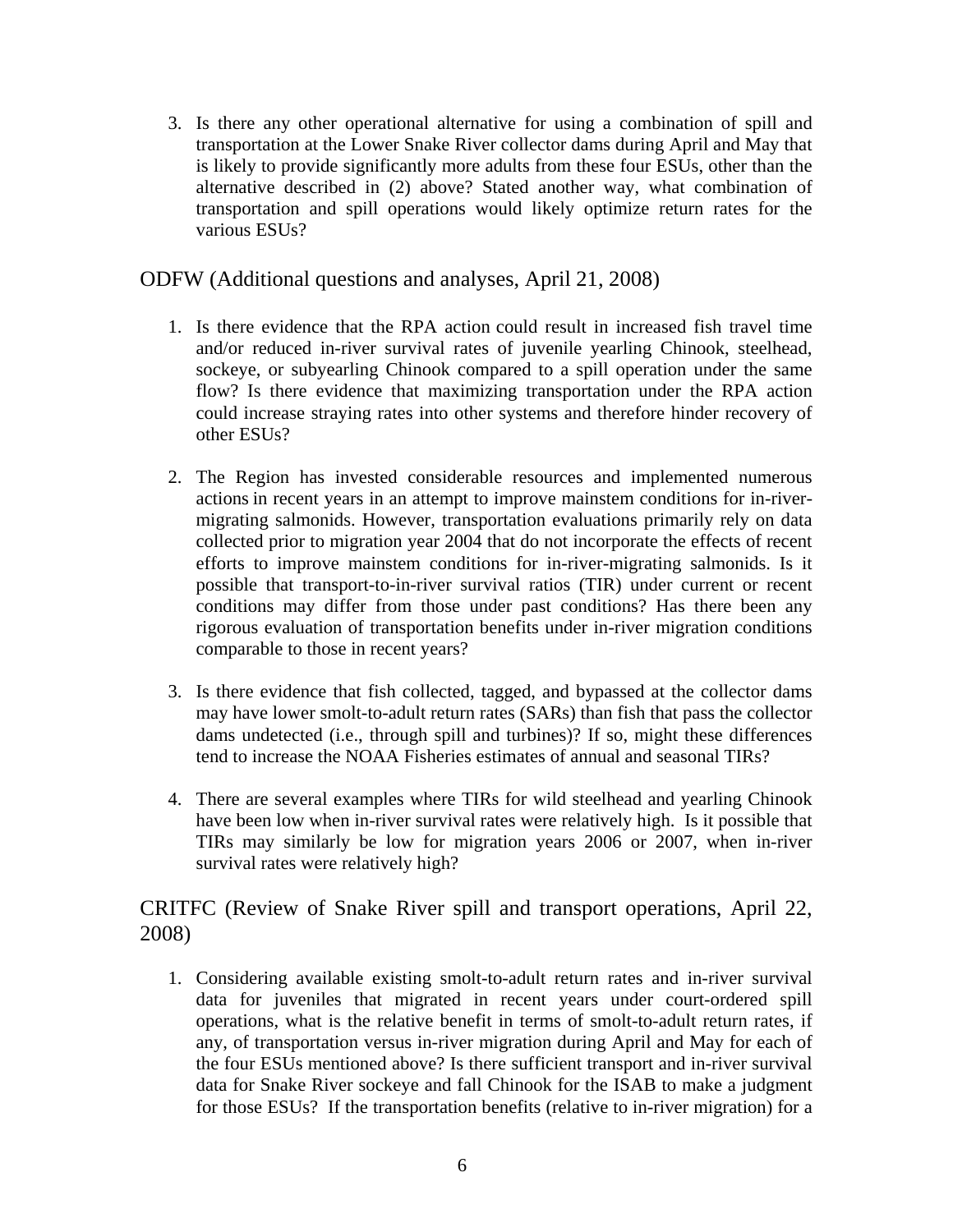given ESU vary during the month or season please describe the nature of the within-season variation, including the confidence intervals or measures of error around those estimates.

- 2. What is the likelihood that the new FCRPS Biological Opinion's RPA, which calls for termination of voluntary spill from May 7 to May 20 when average May flows are expected to be greater than 65 kcfs, would return more adult Snake River spring/summer Chinook, Snake River steelhead, Snake River sockeye, and Snake River fall Chinook than an alternative that continues voluntary spill from May 7-20 (and which would therefore substantially reduce the proportion of fish collected and transported at Snake River collector projects)? A related question for the ISAB: Is 65 kcfs the appropriate flow trigger for the May transport operation, or does the data support a different flow trigger, or any flow trigger?
- 3. Is there any other operational alternative for using a combination of spill and transportation at the Lower Snake River collector dams during April and May that is likely to provide significantly more adults from these four ESUs, other than the alternatives described in (2) above? Stated another way, what combination of transportation and spill operations would likely optimize adult return rates for the various ESUs?
- 4. What are the possible impacts to the small remaining populations of Pacific lamprey in the Snake River and Upper Columbia with the continuation of the use of screen bypass systems and transportation and the reduction of spill and surface bypass? Will the continued use of these systems increase the probability of extirpation of Pacific lamprey in these areas?
- 5. Given:
- That transportation has been the primary mitigation action in place since the late 1970's while stocks have continued to decline and have been ESA listed;
- That recent data shows transport in-river ratios for wild spring Chinook are equal or favor in-river migration;
- That the NOAA hypothesis that transportation collection system is size selective for smaller fish;
- That recent SARs indicate that transport SARs of wild fish are lower than SARs for hatchery fish;
- Recent studies have shown that disease transmission occurs in the barge and is a serious problem for unaffected fish;
- and, that wild fish are smaller than hatchery fish;

could the transportation program be a limiting factor and cause of decline?

6. Given that before court-ordered spill, transport TIRs appear beneficial for steelhead because in-river survival for steelhead is lower than that for Chinook, would the recent improvements documented for in-river steelhead juvenile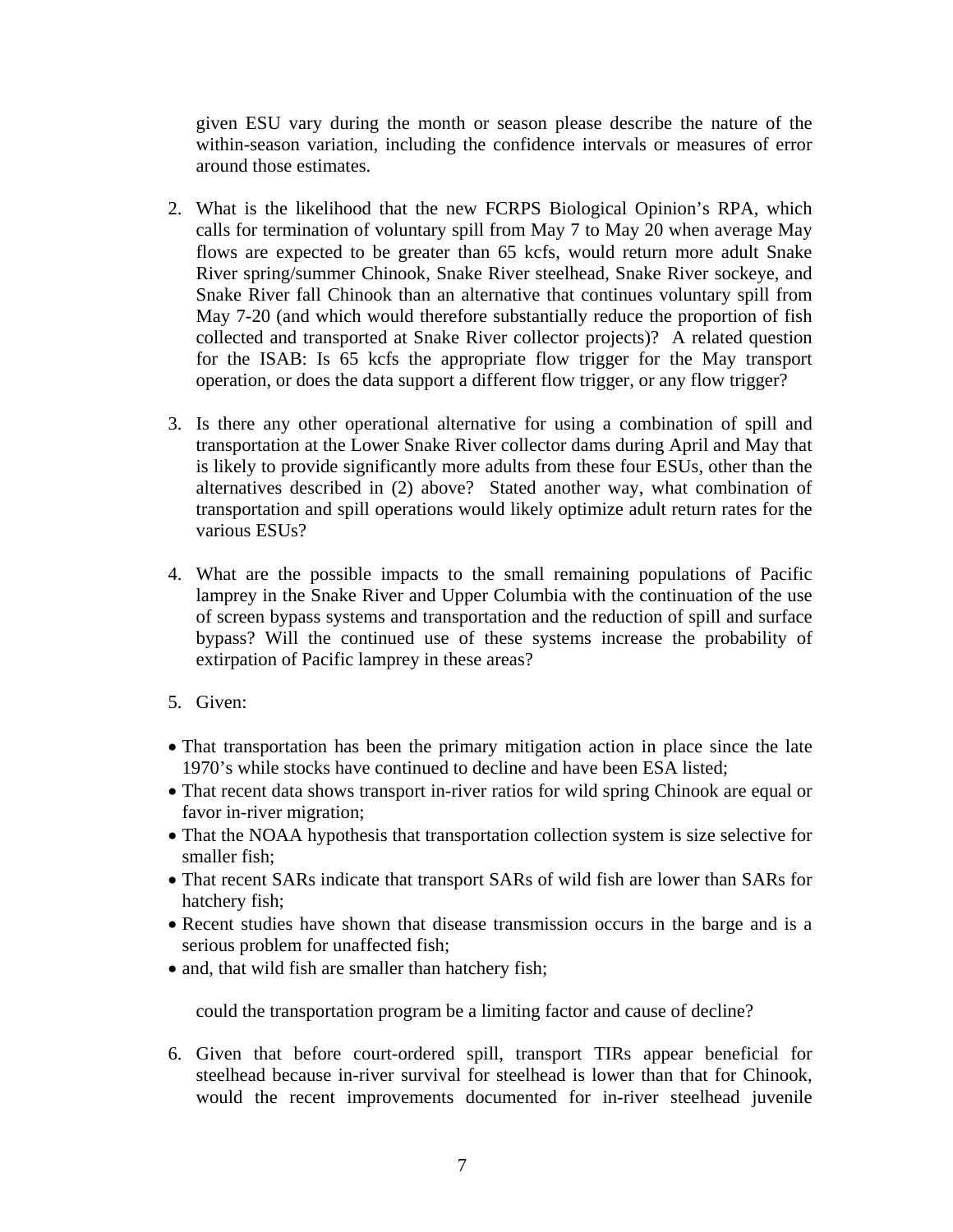<span id="page-10-0"></span>survival under court ordered spill change the steelhead SAR to be more like that of spring Chinook – that is to say, not be beneficial?

## **III. Scope of ISAB Review**

The ISAB is specifically charged with reviewing existing research data and analyses related to the relative survival benefit of alternative Lower Snake River spill and transport operations in April and May, addressing the questions provided by NOAA and the other entities.

The amount of spill at each collector project (Lower Granite, Little Goose, and Lower Monumental Dams) influences the number of fish that can be collected in the bypass system and transported. As spill increases, more juveniles pass the dams over the spillways and fewer fish are collected and transported. A key point of debate is how changes in spill and transportation can influence SARs for in-river migrants and fish that are barged to below Bonneville Dam. SARs are viewed as critical metrics in the evaluation of spill and transport, so it is essential that other factors that may influence SARs, such as density dependent mortality from predation, be considered. In addition to a comparison of SARs for transported versus in-river migrants, fish travel time and survival rates to below Bonneville also are of interest. The unresolved problem of delayed estuary and ocean mortality also must be considered. Finally, the ISAB has been asked to consider the impact of alternative spring spill-transport protocols on the following species and populations:

- Snake River spring/summer Chinook
- Snake River steelhead
- Snake River sockeye
- Snake River fall Chinook
- Pacific lamprey

## **IV. Response to Questions**

The questions, information, and perspectives provided by NOAA, CRITFC, and ODFW inform the scope of this ISAB review. These have been restated for simplicity as the five questions listed below. Note that the ISAB has chosen not to respond directly to some of the original questions. Specifically, the influence of spring spill and transport on Snake River fall Chinook is not considered in this review because peak migration of this species occurs later in the season. Also, the request that the ISAB identify a specific combination of transportation and spill operations that is likely to provide significantly more adult returns for the various ESUs requires much more time for analysis than we had, and would require at least several more years of adult return data, due to the uncertainties in existing data. Moreover, identification of an optimal spill-transport strategy for all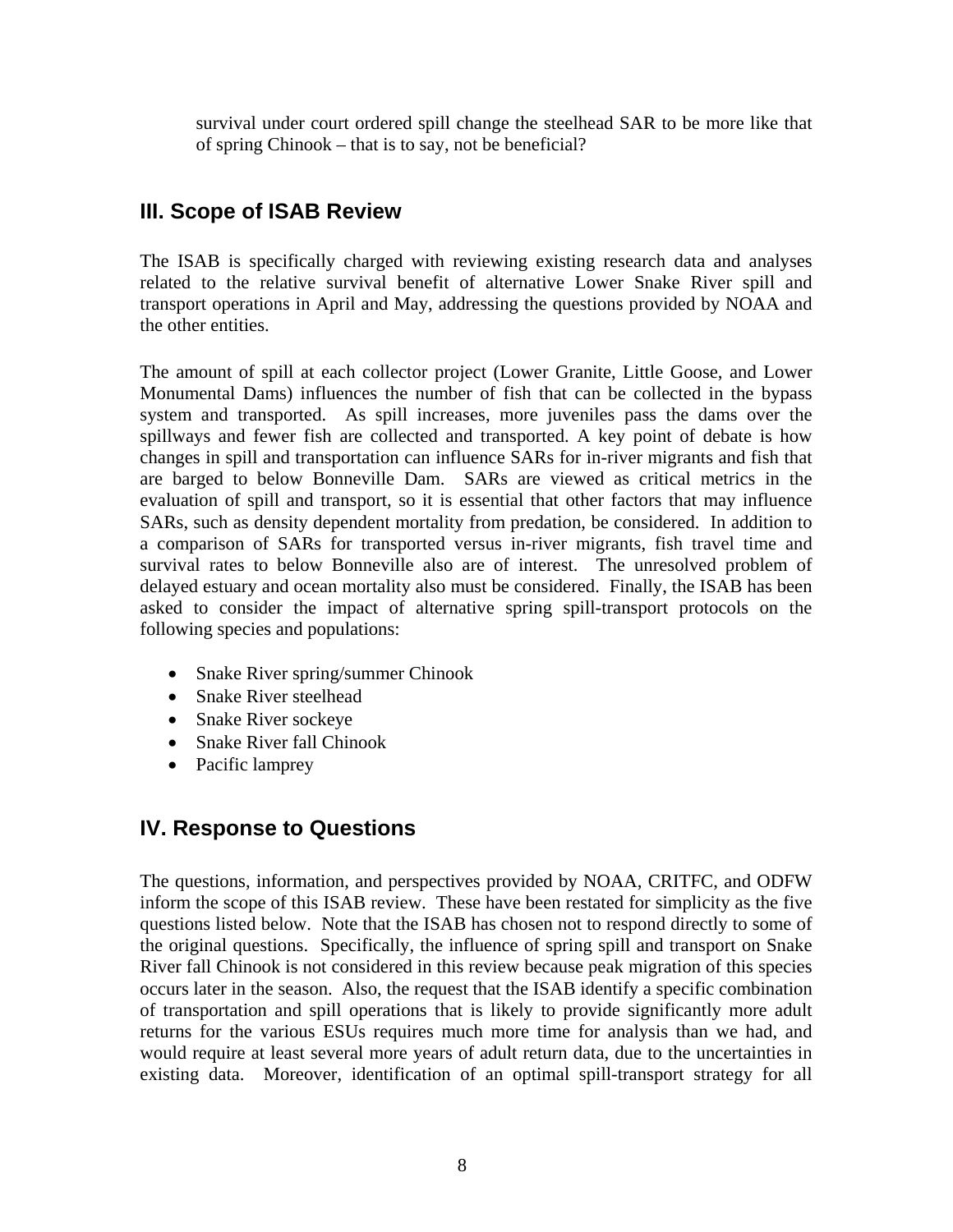<span id="page-11-0"></span>species involves policy decisions concerning tradeoffs among species and is beyond the scope of the ISAB assignment.

*Question 1. Based on available data and analyses, what is the relative benefit of transportation versus in-river migration during April and May, in terms of smolt-toadult return rates, fish travel time, and survival rates to below Bonneville Dam for*  **Snake River** *spring/summer Chinook and steelhead? Does the relative benefit of transportation vary during April and May?* 

The relative benefits of transportation versus in-river migration vary with species, time of year, and flow conditions. As noted in the ISAB and Independent Scientific Review Panel's review of the Comparative Survival Studies' (CSS) 10-year retrospective review (ISAB/ISRP 2007-6), "conclusions that transportation provided, or did not provide, benefit to a species or wild/hatchery group requires qualification with the possibility of selection bias of fish for transportation due to size, condition, location in the water column, etc." In addition, it is clear from available data that transportation benefits vary annually and seasonally and also depend on species and whether fish originate in a hatchery or in the wild. Therefore, general conclusions about the relative benefit of transportation versus in-river migration, aggregated on a yearly basis, will need to be modified for particular species, and for hatchery and wild groups, season, flow conditions, and life history.

For example, the CSS 10-year retrospective report suggests that the SAR net benefit of transportation decreases in the order hatchery and wild Steelhead > hatchery Chinook > wild Chinook, with wild Chinook showing no consistent evidence of any net benefit. Those conclusions were based on yearly aggregate data, and while they are correct for an aggregate yearly timeframe, the data were not separated by season and flow conditions, and the outcomes would be expected to depend on season and flow conditions.

Fish travel time from Lower Granite to below Bonneville Dam is considerably less for transported fish (approximately two days) than for in-river migrants (between 8 and 30 days), regardless of species, season, or flow conditions. It follows that both the reduction in travel time and the benefits of decreased travel time due to transportation depend on species, season, and flow conditions.

Data are available to estimate within season variation in smolt-to-adult return rates (SAR<sub>T</sub> or SAR<sub>M</sub>),<sup>[1](#page-11-0)</sup> fish travel time (FTT), and survival rates (S<sub>T</sub> or S<sub>M</sub>) for transportation and in-river migration. However, there are several possibilities for selecting data that result in different estimates of the parameters of interest. The overall difference in the smolt-to-adult return rates between transported and in-river migrant fish that survived to pass Bonneville Dam has been summarized as a T:M ratio  $(SAR_T / SAR_M)$ . A T:M ratio of less than 1.0 indicates that smolts that were transported by barge to below Bonneville Dam subsequently died at a higher rate than smolts that survived the in-river migration to

l

 $1$  "T" represents transported fish. "M" represents in-river migrants.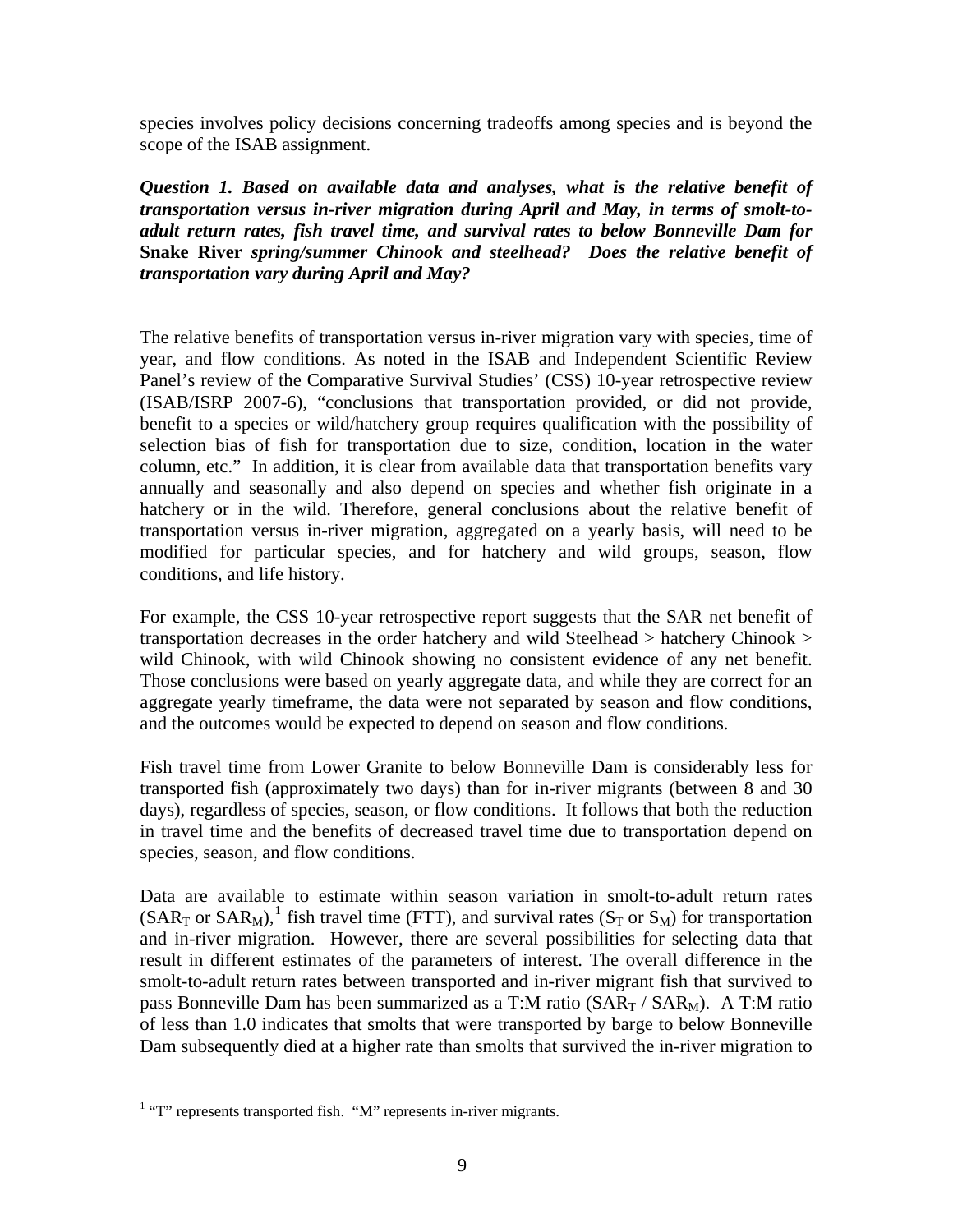below Bonneville Dam.. Not surprisingly, the T:M ratios also vary with species, season, and flow conditions.

Alternative methods for analyzing each data set could reveal differing views of the seasonal variation in the relative benefits of transportation versus in-river migration. The remainder of this section provides a summary of some results from alternative methods and points to other analyses that may help to clarify how relative benefits of transportation vary seasonally. These alternative analyses are presented to illustrate how different analytic approaches may provide alternative views of spill-transport issues. We do not assert that the methodology presented here is the best. It is worth noting again that conclusions about the effect of seasonal variation on estimated SARs, fish travel times, and survival rates will depend on species, hatchery/wild proportion and flow conditions.

NOAA analyzed data for hatchery and wild Chinook and hatchery and wild steelhead for selected years between 1997 and 2006 for which sufficient data were available (NOAA materials for spill transport review were provided on April 8, 2008). For the transport group, only fish transported from Lower Granite Dam were used. The migrant group included fish that were detected or tagged at Lower Granite Dam, returned to the river and not subsequently transported from a downstream dam. The migrant group also included fish that were detected and returned to the river at downstream dams.

For weeks in which more than 200 juveniles were released, the numbers of PIT-tagged juveniles arriving at Lower Granite Dam each day in the transport and the migrant categories were summed. The subsequent numbers of returning adults detected at Lower Granite Dam for each weekly juvenile cohort were summed and separate SAR values were calculated for the transported and in-river cohorts.

For hatchery Chinook salmon, the analyses focused on smolts tagged upstream of and detected at Lower Granite Dam, because of the number of juveniles and returning adults available. However, because insufficient numbers of wild Chinook salmon and hatchery and wild steelhead were tagged upstream of Lower Granite Dam, those tagged upstream were combined with those tagged at Lower Granite Dam. The results for hatchery Chinook salmon are thus based on somewhat different data than are results for wild Chinook, wild steelhead, and hatchery steelhead. Furthermore, based on results for steelhead (Schaller et al. 2007), the relative benefit of transportation from Lower Granite Dam, the first dam encountered in the hydrosystem, may not represent benefits from Little Goose and Lower Monumental dams. However, the Schaller et al. (2007) results only address the full migration season, rather than being partitioned within season.

NOAA scientists concluded that for hatchery spring-summer Chinook salmon tagged upstream of Lower Granite Dam, the transport-to-migrant (in-river) SAR ratios (T**:**M) were generally lowest early in the migratory season, with a peak during the middle of May, followed by a decline. This interpretation is supported by a graphical summary of geometric means of T**:**M across years, weighted by the number of juveniles released, with year 2001 omitted (NOAA materials for spill transport review provided April 8,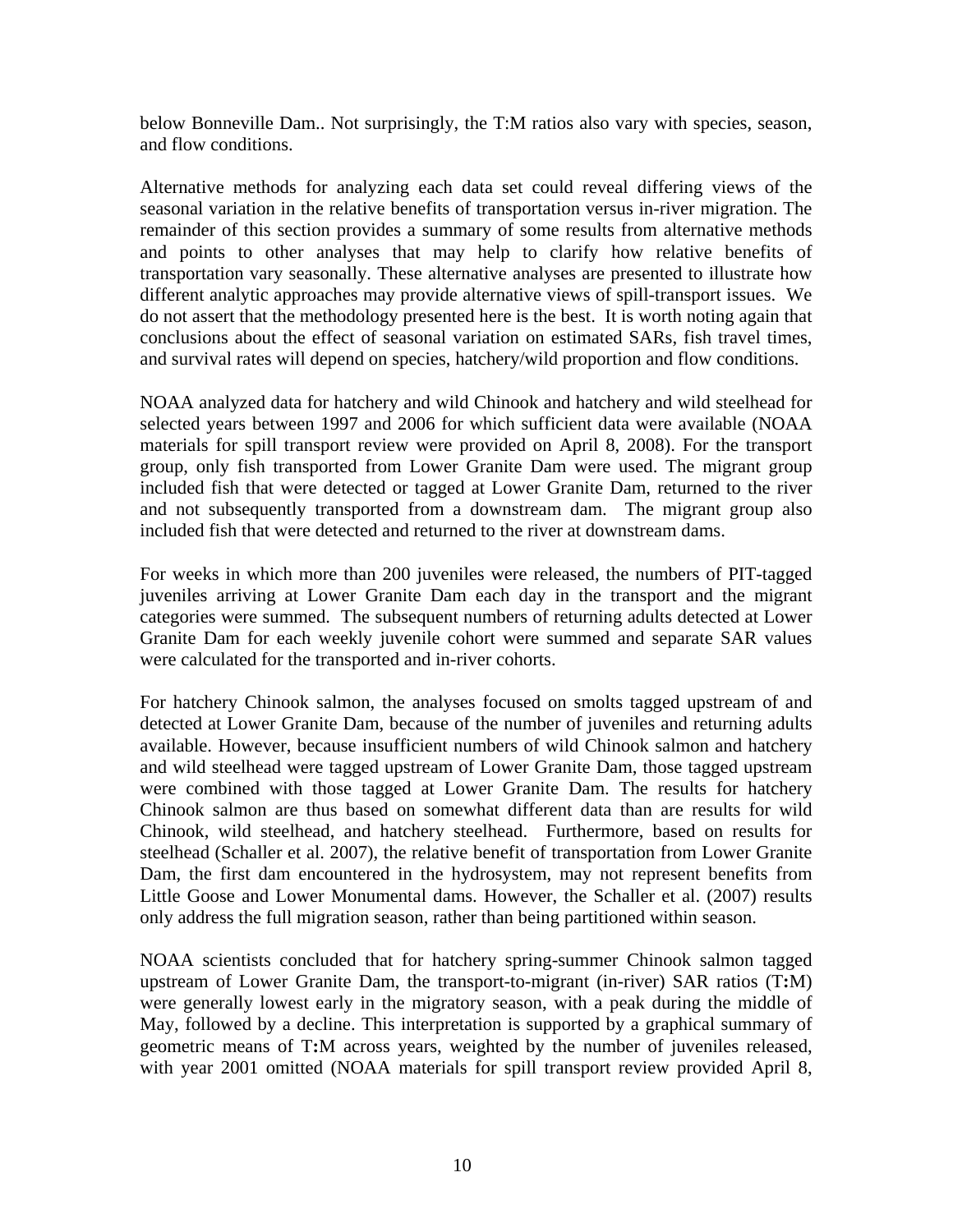2008). There was very little spill (and very little in-river migration downstream) in 2001, and the few fish that did return upriver were almost all from the transported cohort.

There are other representations that may be chosen to show different features in the data. As one example, an alternative view of the data (Figure 1) shows the unweighted medians of T**:**M across years, along with first and third quartiles, to provide an indication of the variation in the seasonal ratios across years. Note that although medians and quartiles are robust statistics, these results are based on limited data. The first and third quartiles provide information on where the middle 50% of the yearly T**:**M ratios would fall. Year 2001 is not included in the calculation of the medians and quartiles presented in the figures below because so few fish migrated in-river, and because extremely low flows necessitated maximum transportation, resulting in insufficient data to estimate SAR<sub>M</sub>.

The relative benefit of transportation for hatchery Chinook varies but generally increases across the season (Figure 1). The quartile lines also show that there is much variation across years in the T**:**M ratio. The position of the first quartile line indicates that the estimated ratio is above 1 after April 23 in at least 75% of the years considered here. This suggests that, based on the data provided by NOAA, transportation is beneficial for hatchery Chinook in late April and May in most years. Note that due to insufficient data the quartiles are not available for April 2.

The data for wild Chinook show a similar pattern (Figure 2) to hatchery Chinook, with an increase in the (T**:**M) ratio across the season and considerable variation from year to year, as indicated by the distance between the first quartile line plot and the third quartile line plot. However, the position of the estimated first quartile line suggests that transportation does not benefit wild Chinook through May in approximately 25% of the years. Alternatively, we could observe that transportation is a benefit in approximately 75% of the years.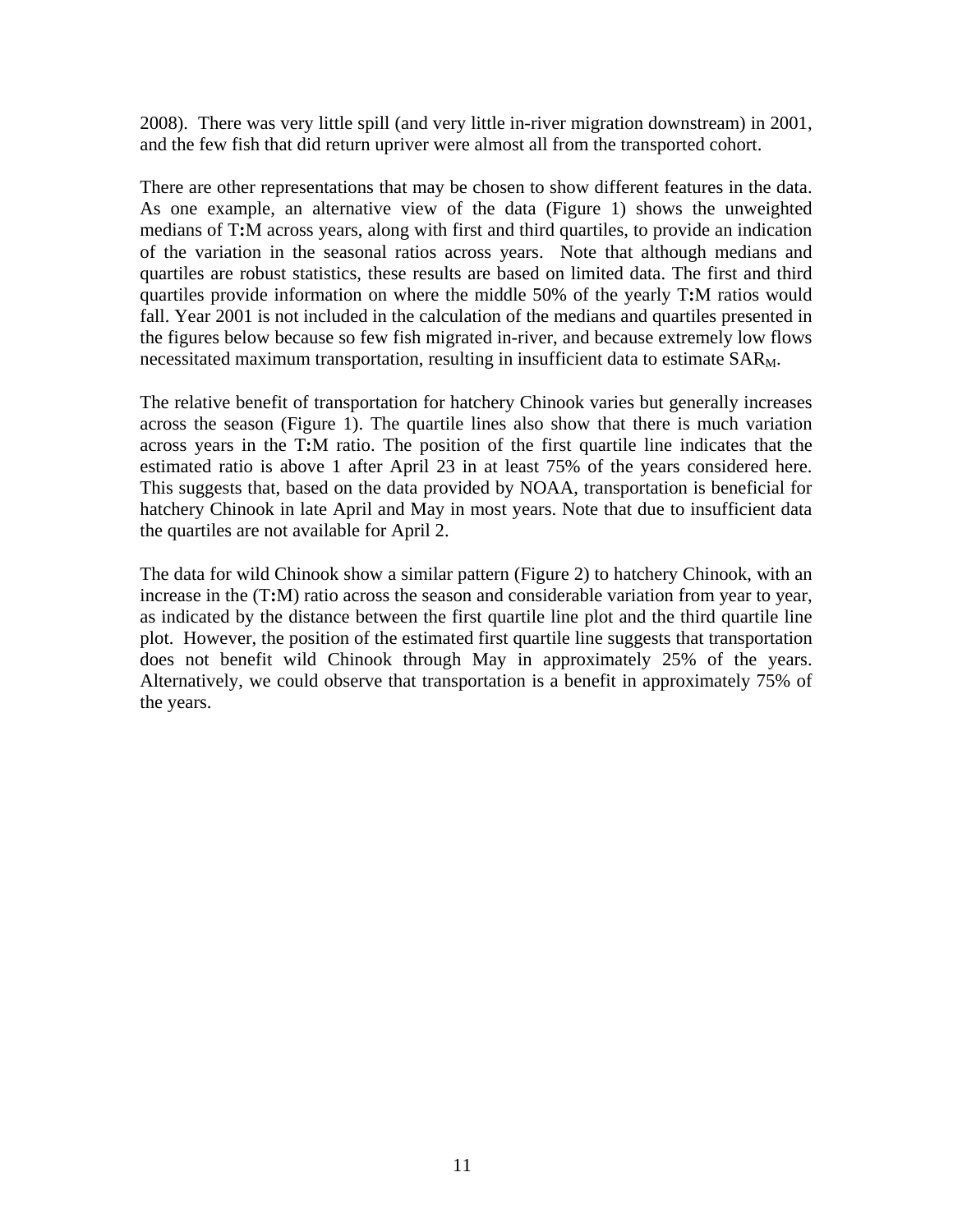

Figure 1. Unweighted medians, with first and third quartiles, of T**:**M ratio for hatchery spring/summer Chinook salmon (migration years 1997-2005, excluding data from 2001).



Figure 2. Unweighted medians, with first and third quartiles, of (T**:**M) ratio for wild spring/summer Chinook salmon (years 1998, 1999, 2002-2005).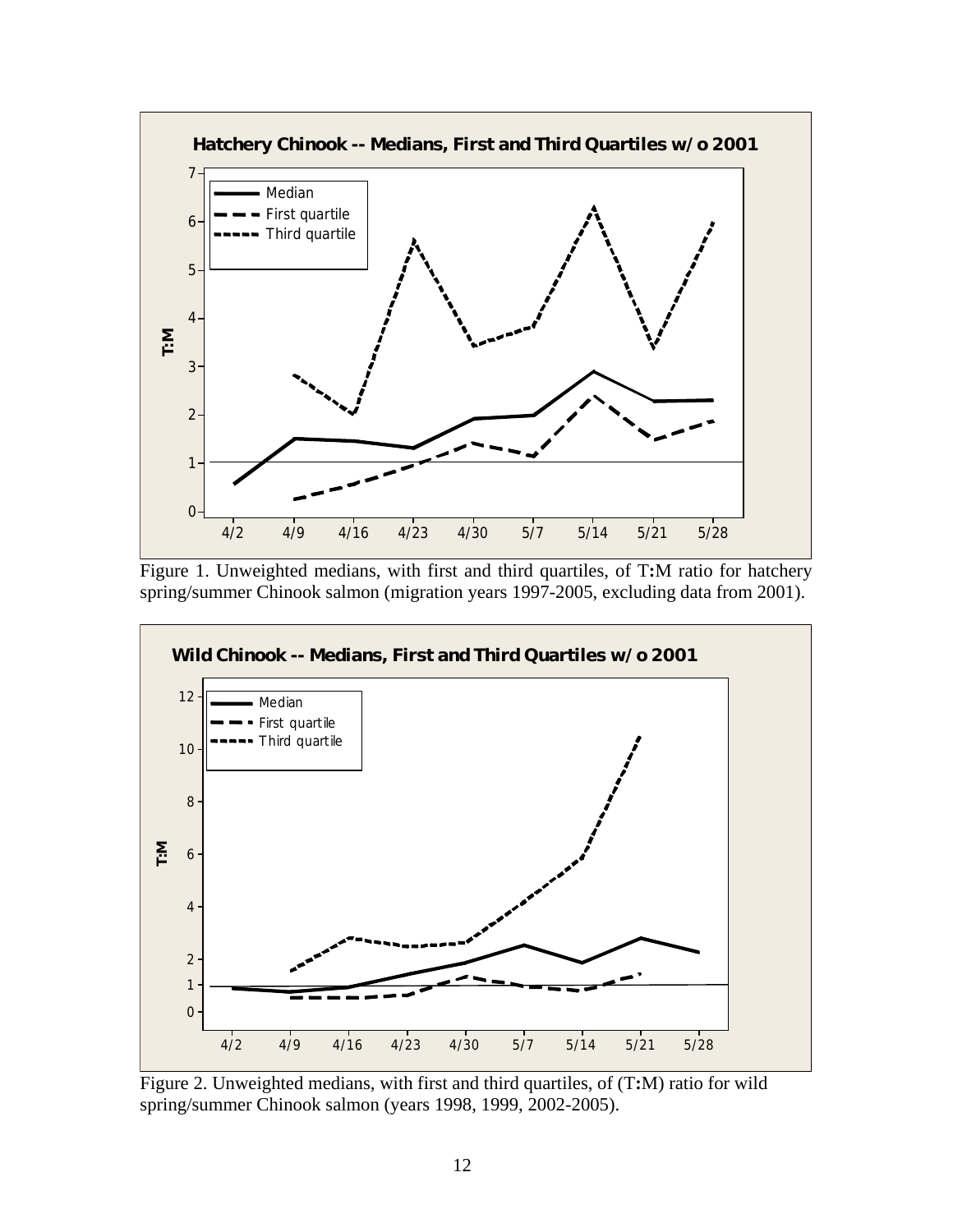The same general conclusion is indicated for hatchery steelhead (Figure 3). That is, there appears to be an increase in the (T**:**M) ratio over the season, but cautious interpretation is warranted, because only four years of data are represented in this figure. The position of the median line, as well as the first quartile line, suggests that transportation in late April and May benefits hatchery steelhead in at least 75% of the years. Due to insufficient data the quartiles were not computed for the first three weeks in April.

Higher variability over years in the T**:**M ratio for wild steelhead is evident from the wildly fluctuating nature of the third quartile line in Figure 4. It is not clear from Figure 4 that there is an increasing trend in the ratio over the season. The estimated first quartile line is above a T**:**M ratio of one throughout the season, indicating that transportation is beneficial to wild steelhead in more than 75% of the years represented by these data but provide little, if any, benefit in approximately 25% of the years.

The T:M ratio results presented above are based on estimation of  $SAR_M$  for fish detected or tagged at Lower Granite Dam. These fish were returned to the river at Lower Granite Dam and were not subsequently transported from a downstream dam  $(C_1$  group discussed below in the response to Question 2). The in-river migrant group included fish detected and returned to the river at downstream dams. In-river fish detected at one or more dams have lower SARs than fish that pass the dams undetected. Therefore, fish that are used to evaluate seasonal effects of spill and transport provide an overestimate of the benefit of transportation for the undetected in-river tagged fish  $(C_0$  group discussed below). Clearly, undetected fish cannot be used directly to evaluate seasonal effects of spill and transportation because their passage dates are unknown. It is possible to adjust for this overestimation by multiplying the T:M by a factor reflecting the discrepancy in annual SARs between detected and non-detected in-river fish. The effect of this adjustment is to delay the date at which T:M ratio exceeds 1, indicating when transportation would be beneficial to undetected fish. The adjustment factor is estimated from annual SARs and may not be the appropriate value for adjusting seasonal SARs.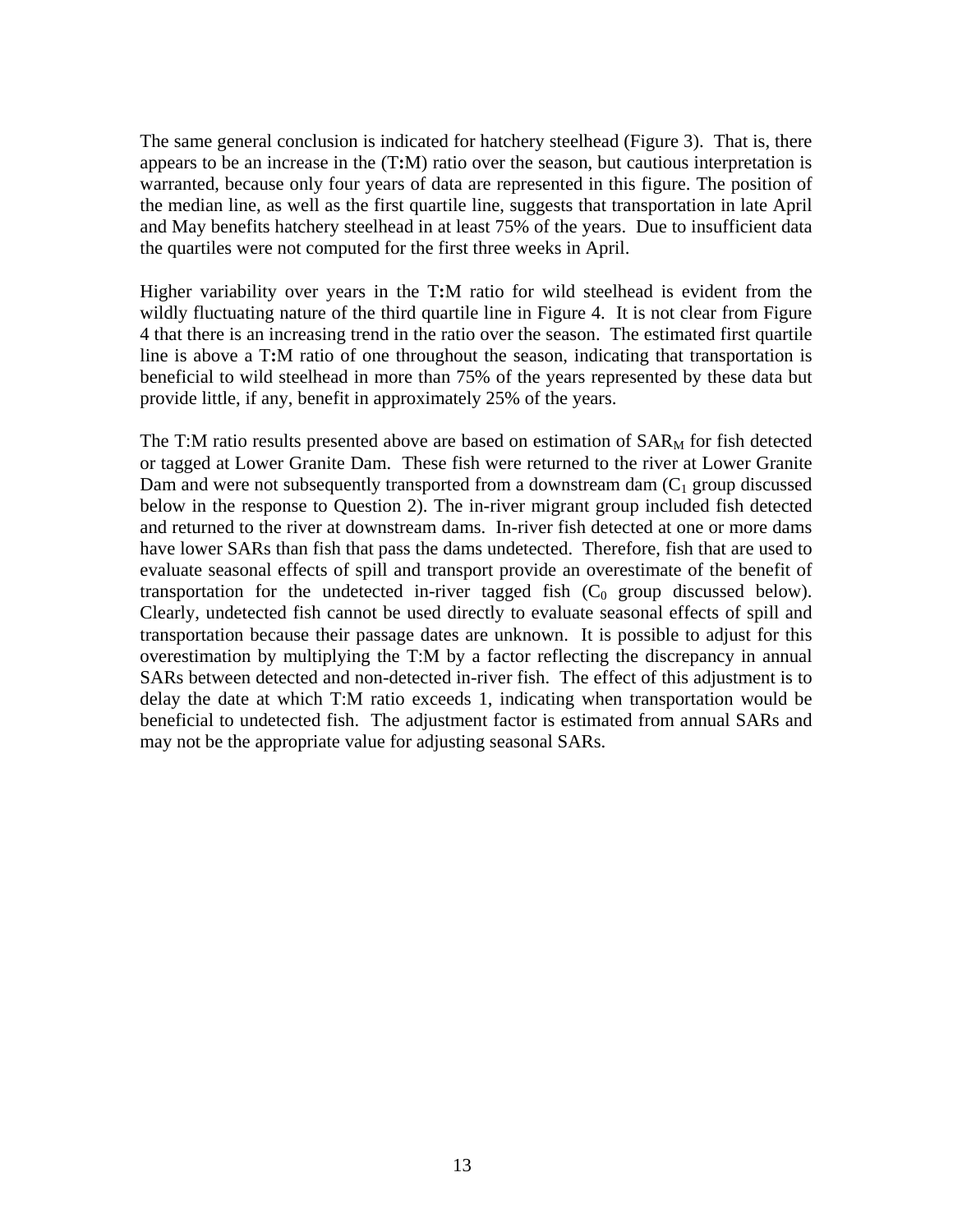

Figure 3. Unweighted medians , with first and third quartiles, of (T**:**M) ratio for hatchery steelhead salmon (years 1999, 2003, 2005, 2006).



Figure 4. Unweighted medians, with first and third quartiles, of (T**:**M) ratio for wild steelhead salmon (years 1999, 2002-2006).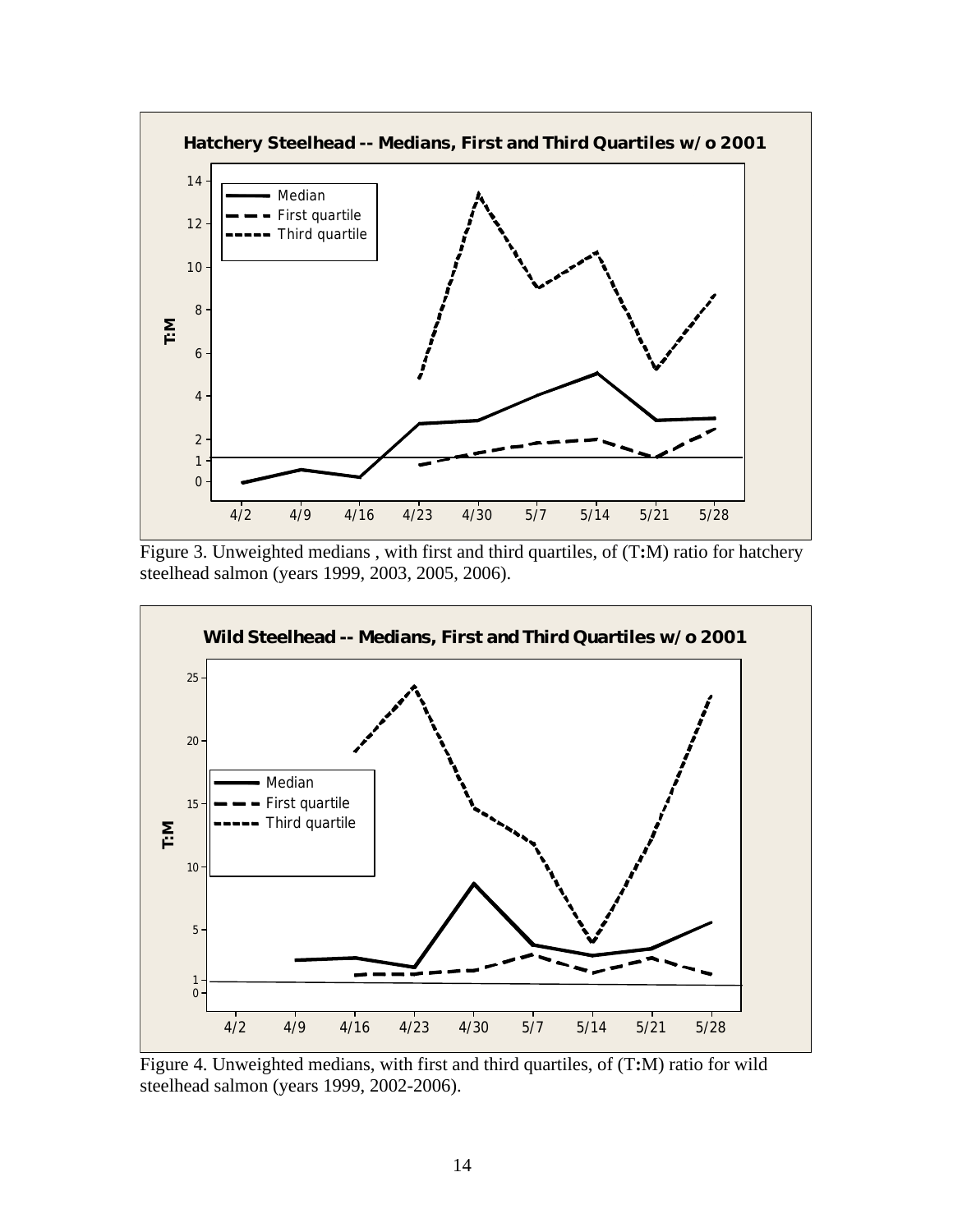#### <span id="page-17-0"></span>*Question 2. Based on the data and analyses presented, is there evidence that the new FCRPS Biological Opinion's Reasonable and Prudent alternative action to terminate voluntary spill from May 7 to May 20 is better for Snake River spring/summer Chinook and steelhead than a continuing spill throughout May?*

The new FCRPS Biological Opinion's Reasonable and Prudent alternative action (RPA) to terminate voluntary spill from May 7 to May 20 would increase the proportion of fish collected and transported at Snake River collector projects during this time period. The RPA could therefore be characterized as the maximum transport alternative from May 7 to May 20. Based on the data provided by NOAA, and the analyses of the (T**:**M) ratio presented in Figures 1 - 4 above, it appears that hatchery Chinook, wild Chinook, hatchery steelhead, and wild steelhead would benefit from the RPA. However, this conclusion is subject to question if other data are considered and other consequences of transportation are examined. For example, a recent analysis showed that increased average spill percentage for Lower Snake and Lower Columbia River dams was associated with increased steelhead smolt-to-adult return from Lower Granite to Lower Granite for migration years 1998 to 2005 (FPC. 2007. Data Request Memorandum 189- 07. Fish Passage Center, Portland, OR. December 3, 2007). This result suggests that any decision to reduce spill should be made with caution.

Results presented to the ISAB by Charlie Petrowsky, member of the CSS Oversight Team, showed that the in-river SARs computed by NOAA are lower than the corresponding SARs computed by CSS. Similar results hold for transport SARs, but the magnitude of those differences is less. The discrepancy may be due to differences in the mix of smolts used in the estimation of SARs. The CSS group used smolts migrating through the hydrosystem that were not detected at Lower Granite (LGR), Little Goose (LGS), and Lower Monumental (LMN) transport projects, identified as the  $C_0$  group, or smolts migrating through the hydrosystem that were collected and bypassed at one or more of the transport projects, identified as the  $C_1$  group. NOAA used "fish detected or tagged at Lower Granite Dam and returned to the river that were not subsequently transported from a downstream dam (including fish detected and returned to the river at downstream dams)" for the migrant group and "used only fish transported from Lower Granite Dam" for the transport group (NOAA Material for Spill Transport Review April 2008). Material presented to the ISAB by NOAA on May 2, 2008, in which T**:**M ratios were adjusted to account for differences in survival of  $C_0$  and  $C_1$  groups, was in better agreement with the results obtained by CSS. The CSS results showed that benefits of transportation increase later in the migration season.

In order to further examine the influence that spill management may have on metrics of interest, weekly spill percentage data were obtained from the DART web site for river environment conditions ([www.cbr.washington.edu/dart/river.html\)](http://www.cbr.washington.edu/dart/river.html). Figures 5 through 8 below illustrate the relationships between in-river survival to Bonneville Dam and spill percentage at Lower Granite Dam for hatchery Chinook, wild Chinook, hatchery steelhead, and wild steelhead, respectively. Figures 5 and 6 show that there is very little association between in-river survival of wild and hatchery Chinook and weekly average spill percentage. Figures 7 and 8 strongly suggest that increases in spill percentage at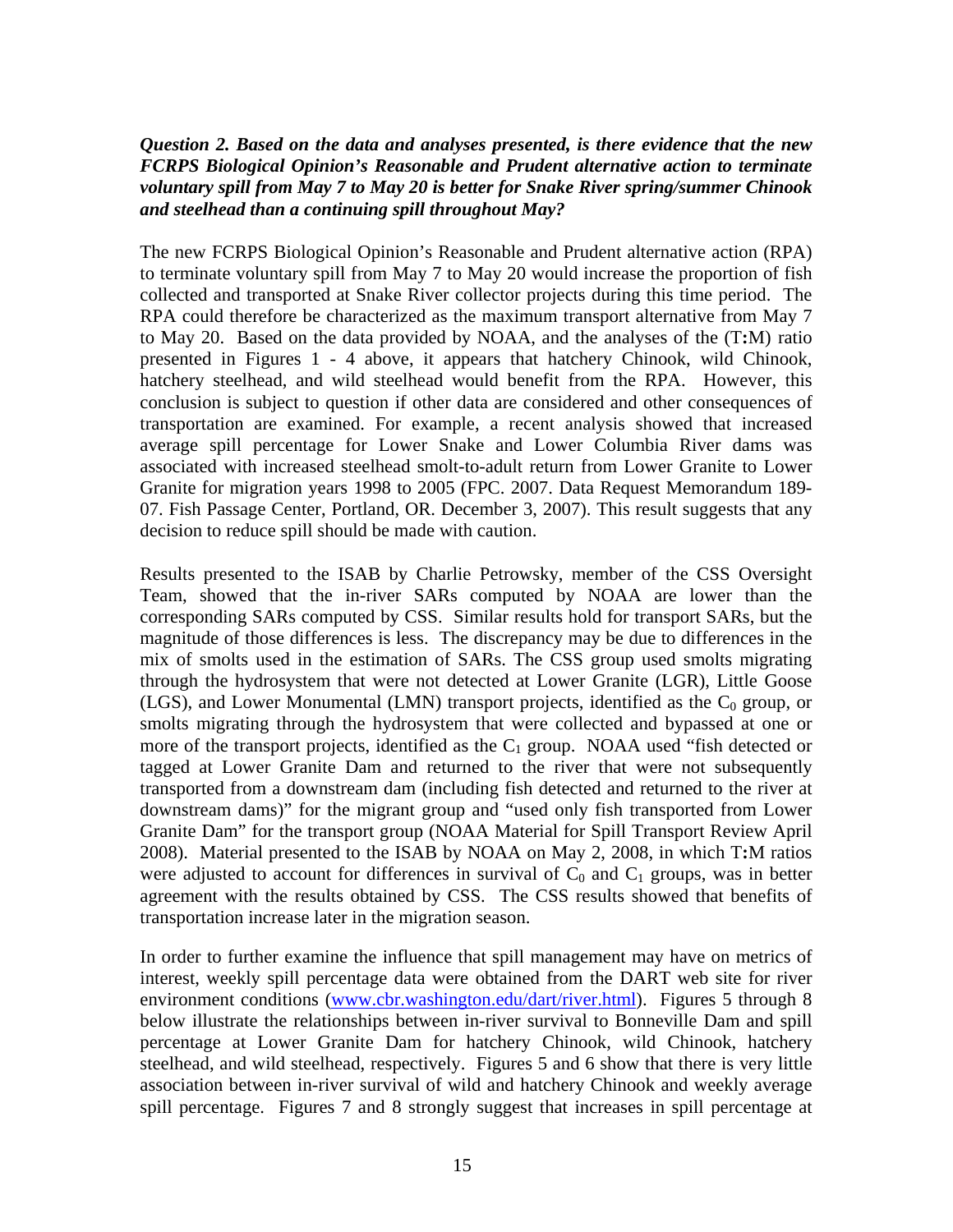Lower Granite Dam are associated with increases in the in-river survival of both hatchery and wild steelhead.

A question of interest is whether the relationship of in-river survival rate to spill percentage depends on date. An analysis of the data indicted that the relationship between in-river survival and spill percentage was not significantly different, due to date. That is, the slope of the line relating in-river survival to spill percentage did not change significantly across season, showing that the positive relationship is consistent across dates (results not shown).



Figure 5. In-river survival,  $S_m$ , for hatchery spring/summer Chinook salmon versus spill percentage at Lower Granite Dam with regression line (years 1997-2000, 2002-2005).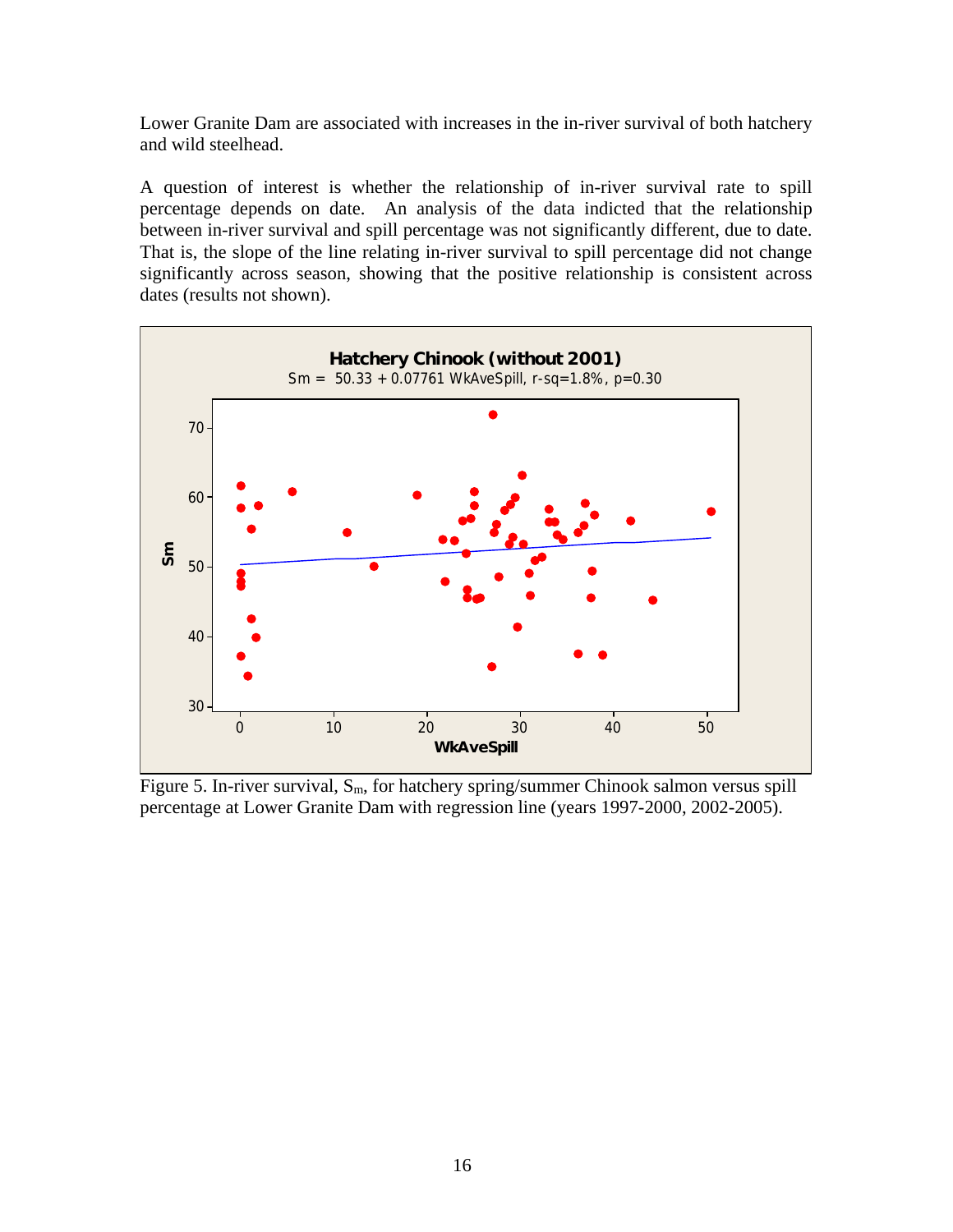

Figure 6. In-river survival,  $S_m$ , for wild spring/summer Chinook salmon versus spill percentage at Lower Granite Dam with regression line (years 1998-1999, 2002-2005).



Figure 7. In-river survival,  $S_m$ , for hatchery steelhead versus spill percentage at Lower Granite Dam with regression line (years 1999, 2003, 2005, 2006).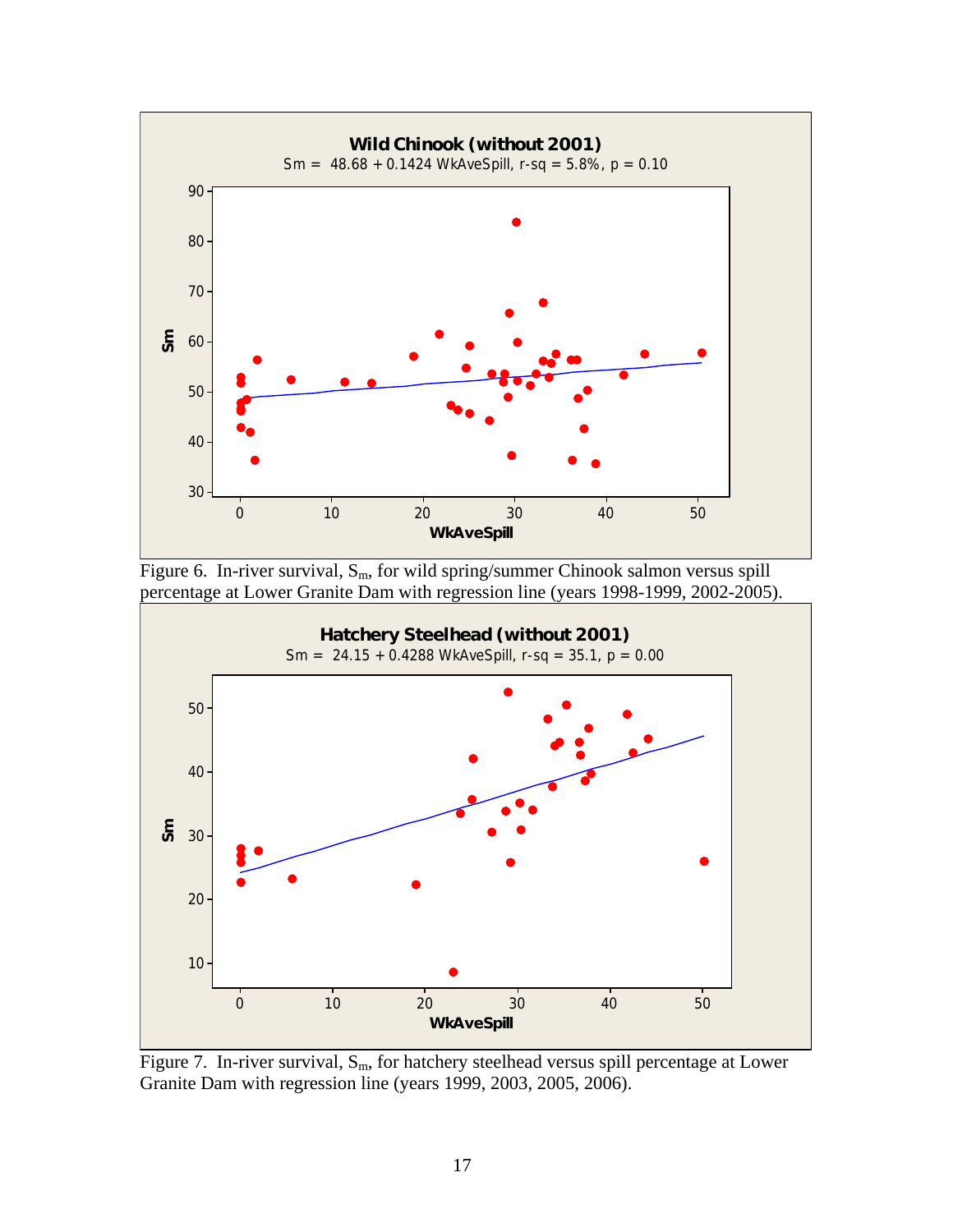

Figure 8. In-river survival,  $S_m$ , for wild steelhead versus spill percentage at Lower Granite Dam with regression line (years 1999, 2002-2006).

In addition to examining the relationship between in-river survival and spill percentage, Figures 9 - 12 examine how SARs are related to spill percentage at Lower Granite Dam. In general as spill percentage increases,  $SAR<sub>T</sub>$  and  $SAR<sub>M</sub>$  increase, but they do so at slightly different rates that is, the slopes of the two lines in each graph differ slightly. Hatchery steelhead (Figure 11) provide an exception, where  $SAR<sub>T</sub>$  has a negative slope, but this phenomenon appears to be due to one influential observation having a  $SAR<sub>T</sub>$  of 3.61 for a week (April 30) with zero percent spill. The regression line representing the T:M ratio versus spill percentage is greater than one over the range of spill percentage presented here, but there is considerable scatter in the data around these lines. The differences in slopes for  $SAR_T$  and  $SAR_M$  result in a decreasing T:M ratio as spill percentage increases in all cases presented here. That is, the benefit of transportation decreases as spill percentage increases.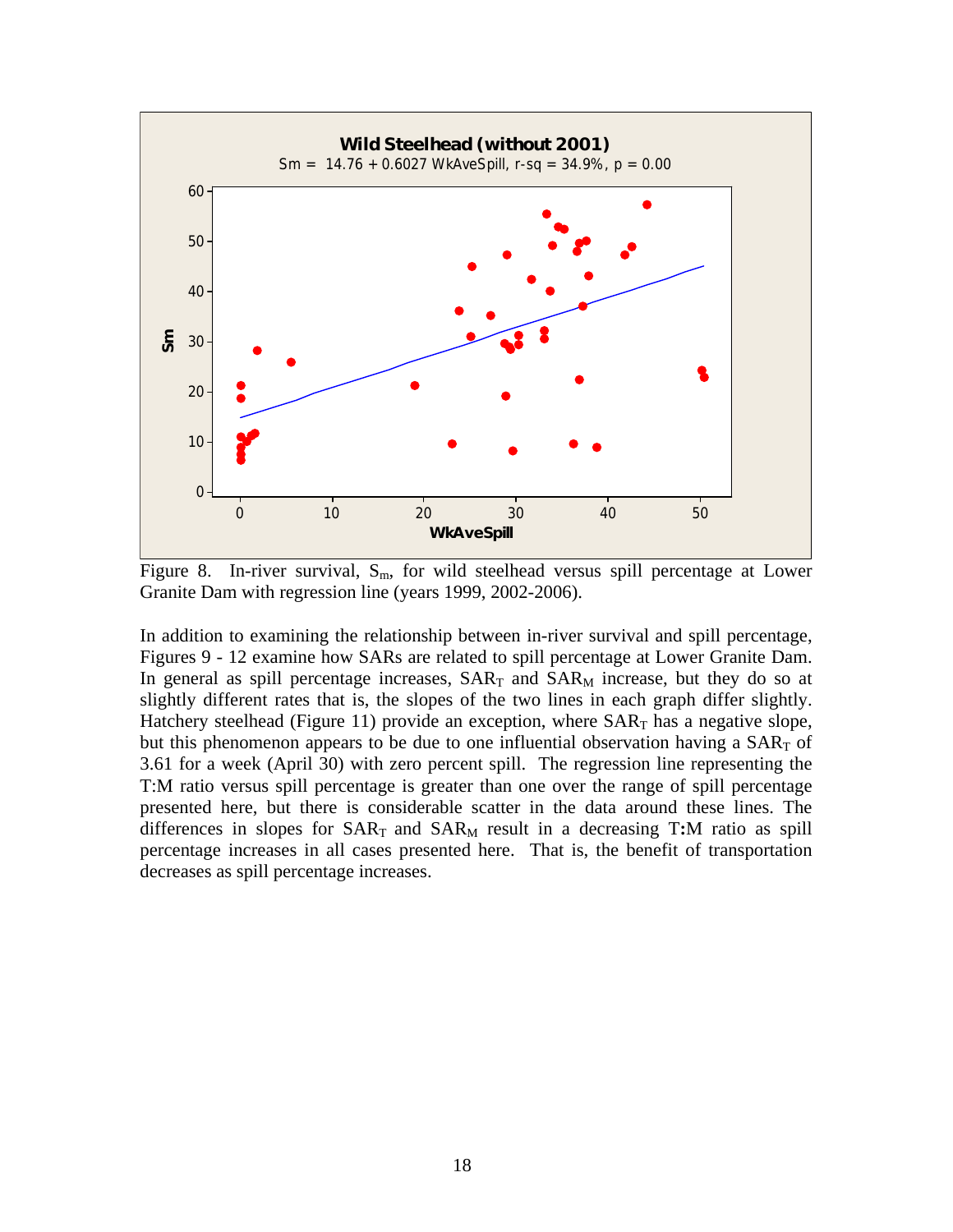

Figure 9. T:M,  $SAR_T$  and  $SAR_M$  for hatchery spring/summer Chinook salmon versus spill percentage with regression lines (years 1997-2000, 2002-2005).



Figure 10. T:M,  $SAR_T$  and  $SAR_M$  for wild spring/summer Chinook salmon versus spill percentage with regression lines (years 1998-1999, 2002-2005).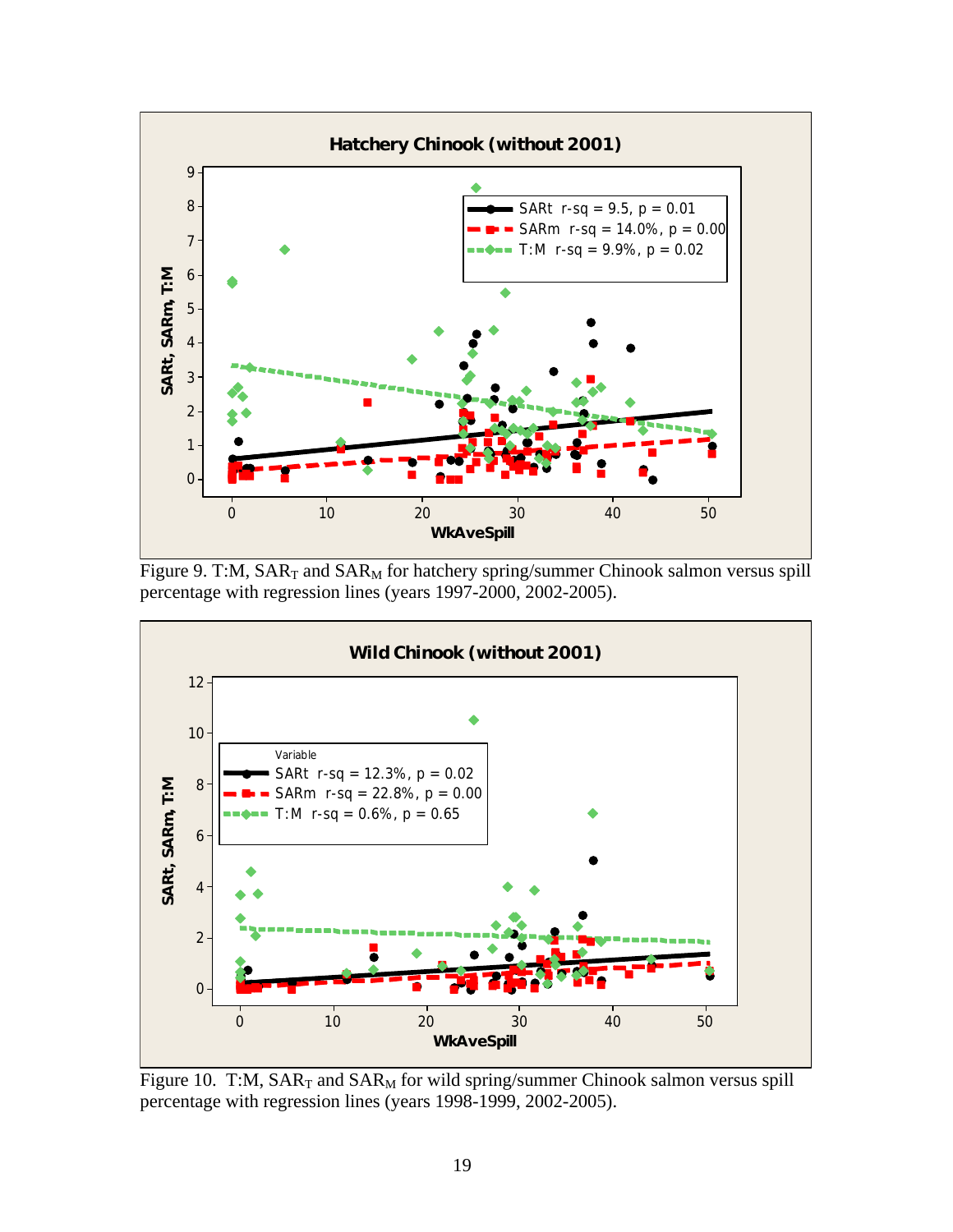

Figure 11. T:M,  $SAR_T$  and  $SAR_M$  for hatchery steelhead versus spill percentage with regression lines (years 1999, 2003, 2005, 2006).



Figure 12. T:M,  $SAR_T$  and  $SAR_M$  for wild steelhead versus spill percentage with regression lines (years 1999, 2002-2006).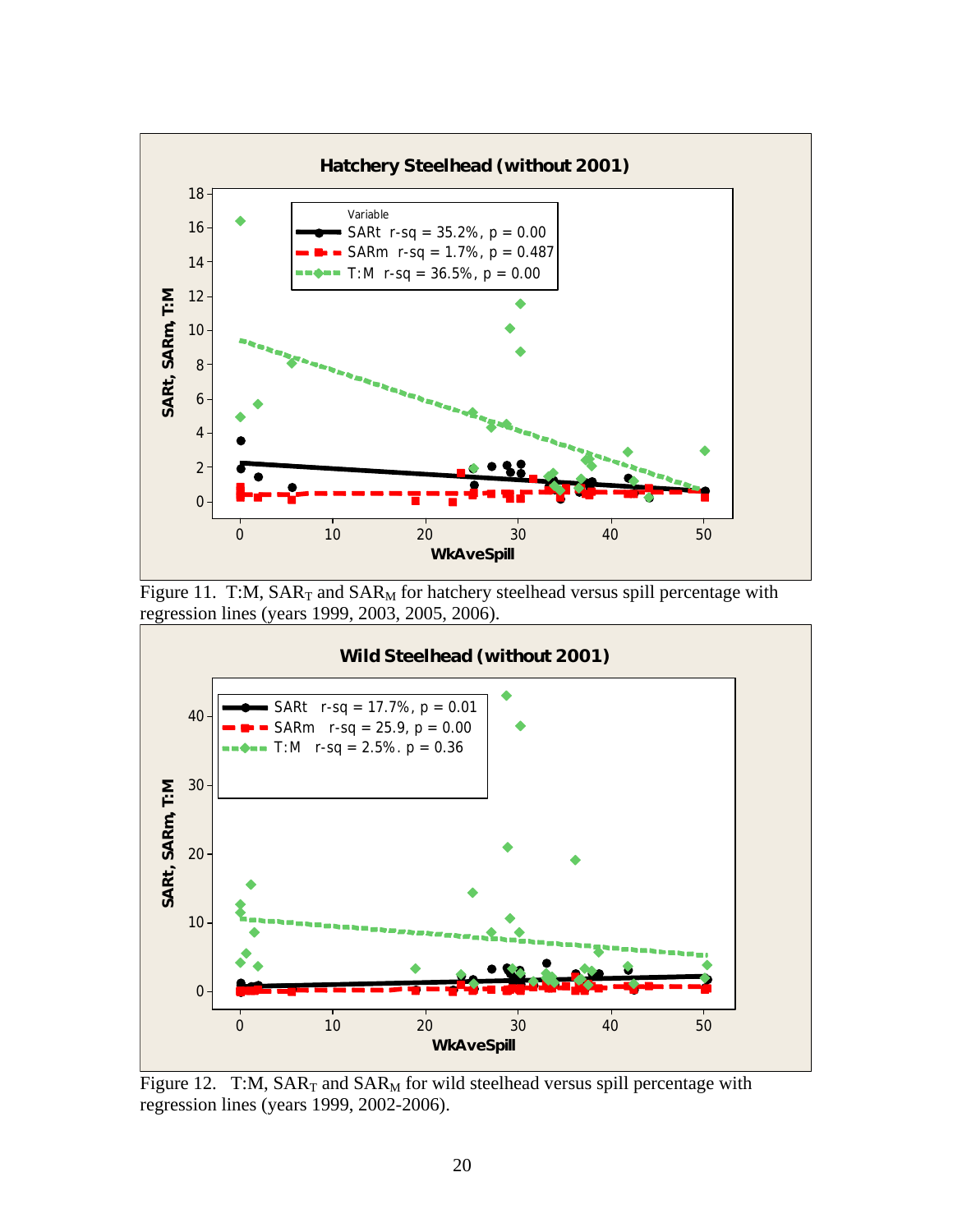<span id="page-23-0"></span>Survival rates to below Bonneville dam are assumed to be 0.98 for transported fish of all species independent of the number of fish transported. In contrast, survival rates for inriver migrants are known to vary depending on species, season, and flow conditions. Survival rate for in-river migrants also depends on the total number of fish in the river. This total number depends on the number of in-river migrants as well as the number of fish removed from the river for transportation. When prey are easily available to predators, because they are either especially vulnerable or at high density, total consumption by individual predators is limited by handling time, and ultimately, by satiation (Holling 1959). Under this scenario, mortality *rate* would decrease as the number of in-river migrants increases because the number killed becomes a smaller fraction of the total number available, even though the total number of prey killed would increase. Depensation of this sort might not occur if the number of predators increased in response to prey density, either through a short-term aggregative response, or a longerterm reproductive response (Holling 1965). However, such numerical responses by predators are generally insufficient to prevent depensation during a short period of downstream smolt migration (Wood 1987). Indeed, analysis by Faulkner et al. (2008) indicates that the in-river survival of PIT-tagged smolts increased as the in-river density of (mostly non-tagged) smolts increased. If mortality from predators is depensatory for in-river migrants but not for transported fish, at least until they have been released below Bonneville Dam and have mixed with in-river migrants, then the T:M ratios would be expected to decrease as spill percentage increases.

*Question 3. Based on available data is there evidence that results from recent years (2006, 2007) are different for Snake River spring Chinook and steelhead? [e.g., different in travel time, downstream survival]* 

#### **Recent Mainstem Passage Improvements (FPC 2008)**

Over the past several years, a number of significant changes have been made in the hydrosystem and in operation in an effort to improve in-river migration conditions for juvenile salmonids in the Columbia River Basin. These include both structural changes (removable spillway weirs, temporary spillway weirs, and extension of a spillway wall) and operational changes (spill). A brief summary of the recent mainstem passage improvements is given below.

#### **Structural Modifications:**

Removable Spillway Weirs (RSW)

- Lower Granite Dam: operational spring 2002 (Tested Sept. 2001)
- Ice Harbor Dam: operational spring 2005
- Lower Monumental Dam: operational spring 2008

Temporary Spillway Weirs (TSW)

• McNary Dam: operational spring 2007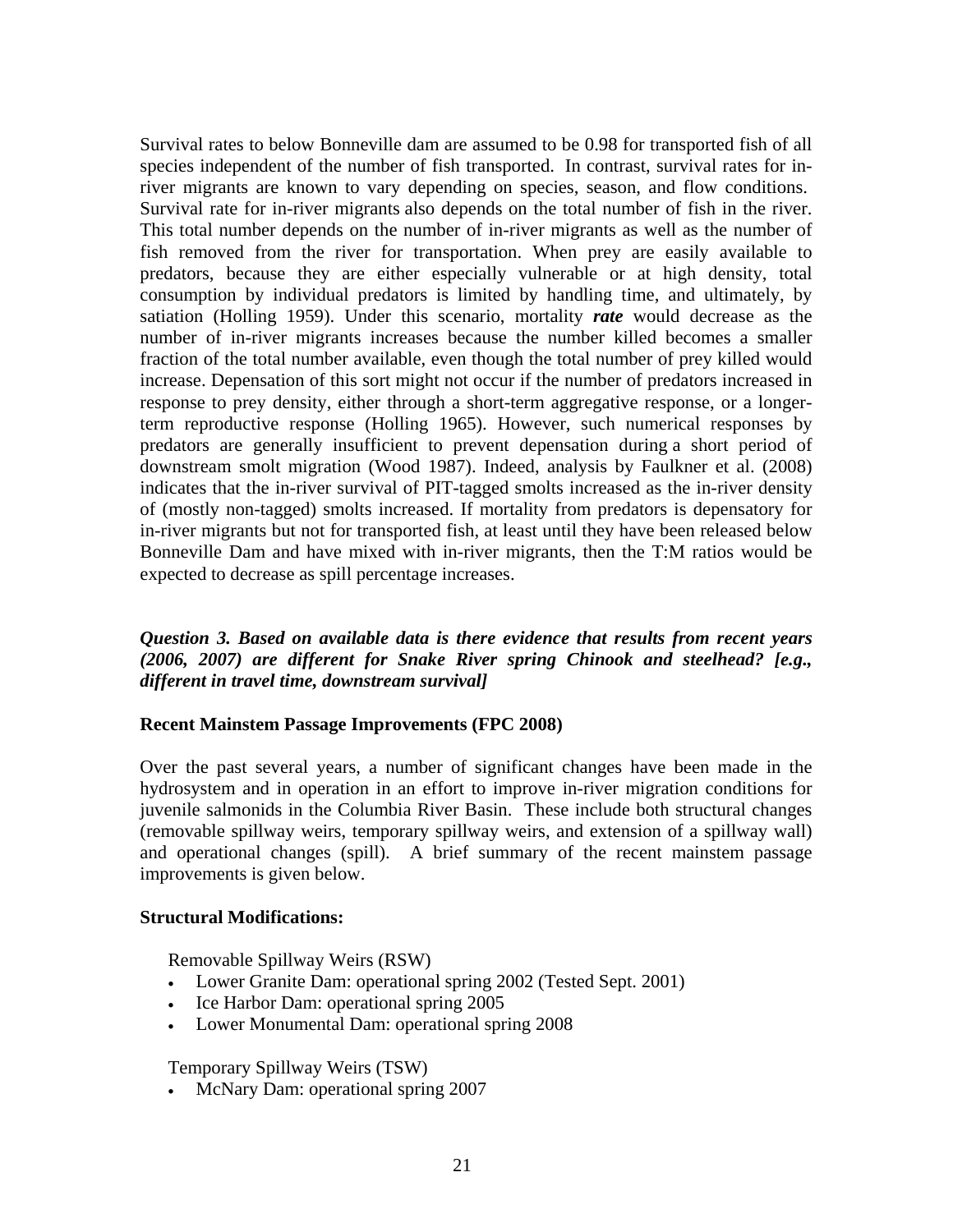- John Day Dam: operational spring 2008
- Little Goose Dam: projected for spring 2010

Extended Spillway Wall

- The Dalles Dam: operational spring 2004
- The Dalles Dam: new larger wall projected for spring 2010

#### **24-Hour Spring Spill (various volumes):**

Lower Monumental, Ice Harbor, The Dalles, and Bonneville dams: spring 2001 Lower Granite Dam: spring 2006-08 Little Goose Dam: spring 2006-08 McNary Dam: tested against nighttime spill 2005-06, operational spring 2007-08 John Day Dam: spring 2008

The only structural changes that have been in place long enough for their effect to be reflected in the recent (2006 or 2007) in-river migration data are the removable spillway weirs at Lower Granite and Ice Harbor Dams, the temporary spillway weir at McNary Dam, and the extended spillway wall at The Dalles Dam.

Spill has been a part of dam operations at many of the Columbia Basin dams for a number of years and has taken on several different forms over that period. The most recent changes in spill operations which potentially affected 2006, 2007, and 2008 inriver migrations include the initiation of 24-hour spring spill at Lower Granite Dam, Little Goose Dam, and McNary Dam.

The impact of these recent structural and operational changes on the success of in-river migrating spring/summer Chinook, steelhead, coho, and sockeye can not be fully accounted until the surviving adults return. A preliminary indication of their success may be found in downriver travel times and survival data, but such data may not fully reflect increased SAR success, if SAR success is partially due to a reduction in delayed mortality, resulting from reduced stress during downriver migration, exhibited as increased survival beyond the hydrosystem.

Figure 13 (Faulkner et al. 2008) shows the median fish travel time from Lower Granite Dam to Bonneville Dam for weekly release groups of Snake River yearling Chinook salmon and steelhead for the years 2001 through 2007. These comparisons show that fish travel time in 2006 is fastest or nearly so at every point in the season for both species, while the 2007 data show travel times closer to the middle of the cluster, if one excludes 2001 (an extremely low flow year).

An examination of downriver survival data for years 2002 - 2007 provides a somewhat clearer picture (Figure 14). For Chinook in 2006, juvenile survival through the hydrosystem was better than the previous four years through all but the earliest part of the season. In 2007, a year in which early-season flows were near average but later-season flows were lower than average, the survival rates were above 60% for much of the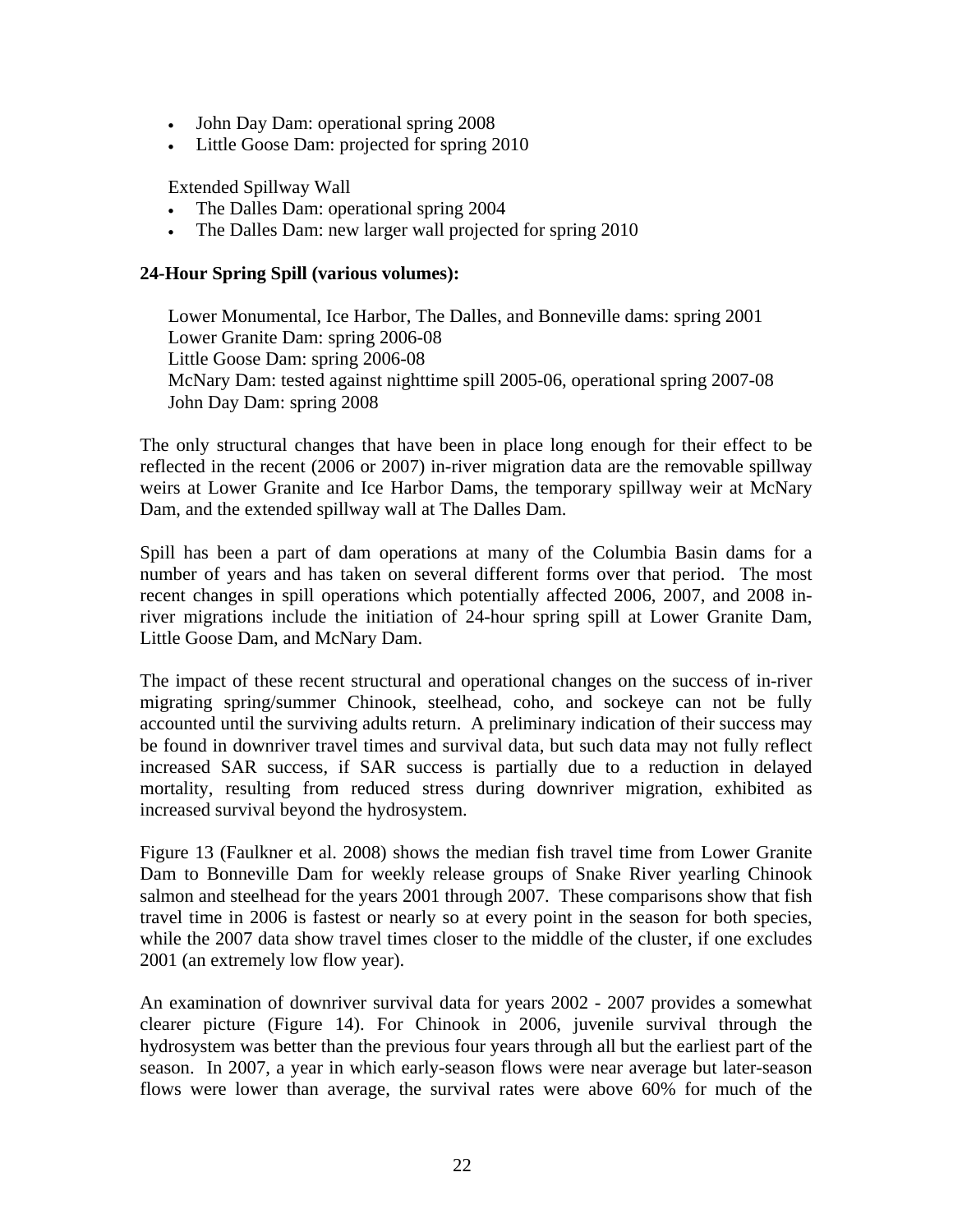season, but dropped off to about 40% in later May. Downriver migration success for both hatchery and wild steelhead in 2006 was the greatest since 2002. In 2007 downriver survival was approximately 40% early in the season but declined to below 30% by the second week in May. The downriver migration success rates were generally higher for Chinook and steelhead in 2006 and 2007 than those of previous years.



Figure 13. Median travel time (days) from Lower Granite Dam to Bonneville Dam for weekly release groups of Snake River yearling Chinook salmon and steelhead from Lower Granite Dam, 2001-2007. From the 2007 draft BPA survival report (Faulkner et al. 2008).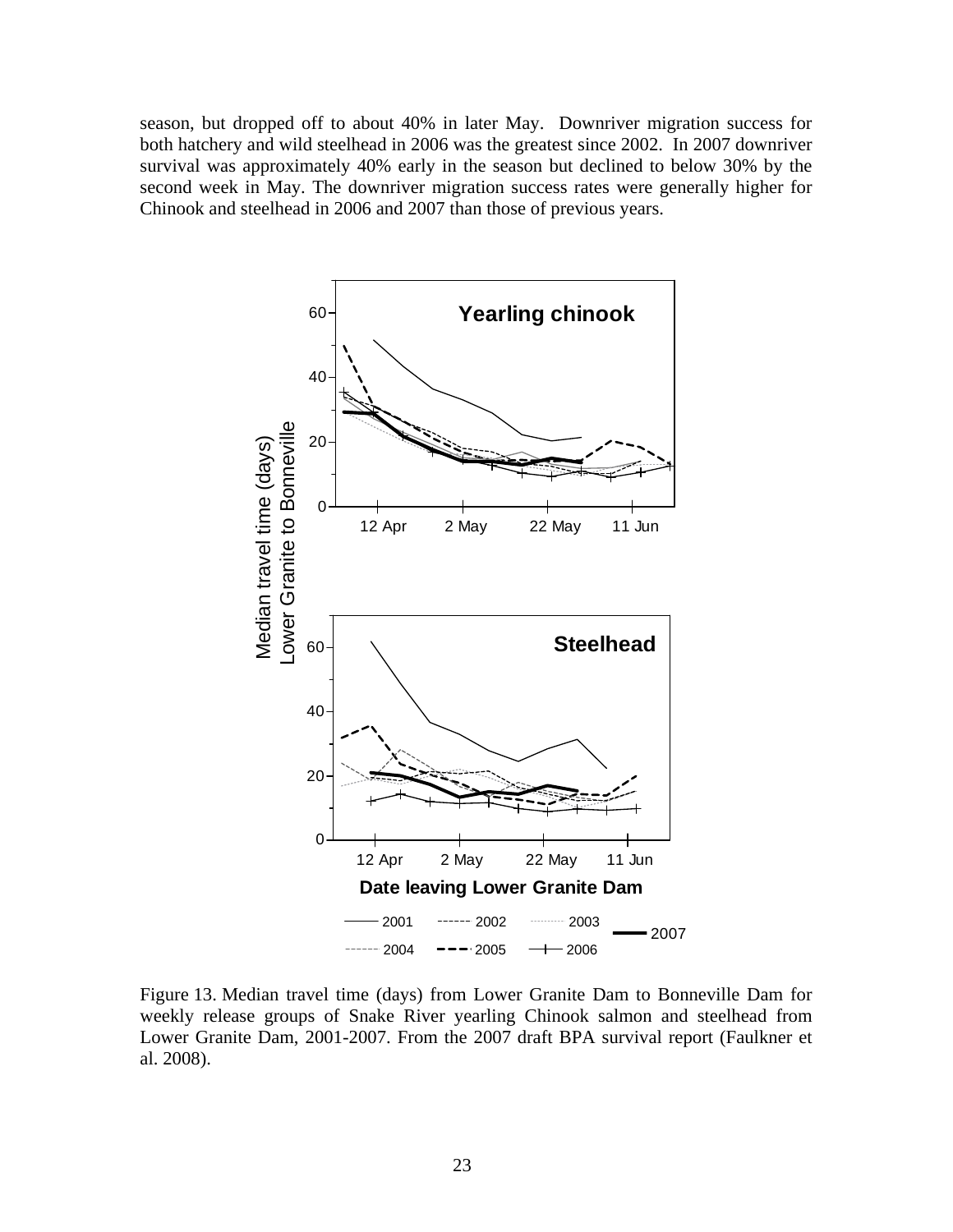

Figure 14. Wild spring/summer Chinook salmon downriver migration survival. \* 2006 and 2007 are computed from survival of wild salmon from Lower Granite to McNary and combined wild and hatchery fish from McNary to Bonneville, since a separate estimate for only wild smolt was not available for this reach. (Compiled from Faulkner et al. 2007, Faulkner et al. 2008, and Williams et al. 2008)



Figure 15. Steelhead downriver survival: wild fish for migration years 2002 - 2006, hatchery fish for 2003, 2005 and 2006, and combined for 2007 (Compiled from Faulkner et al. 2007, Faulkner et al. 2008, and Williams et al. 2008)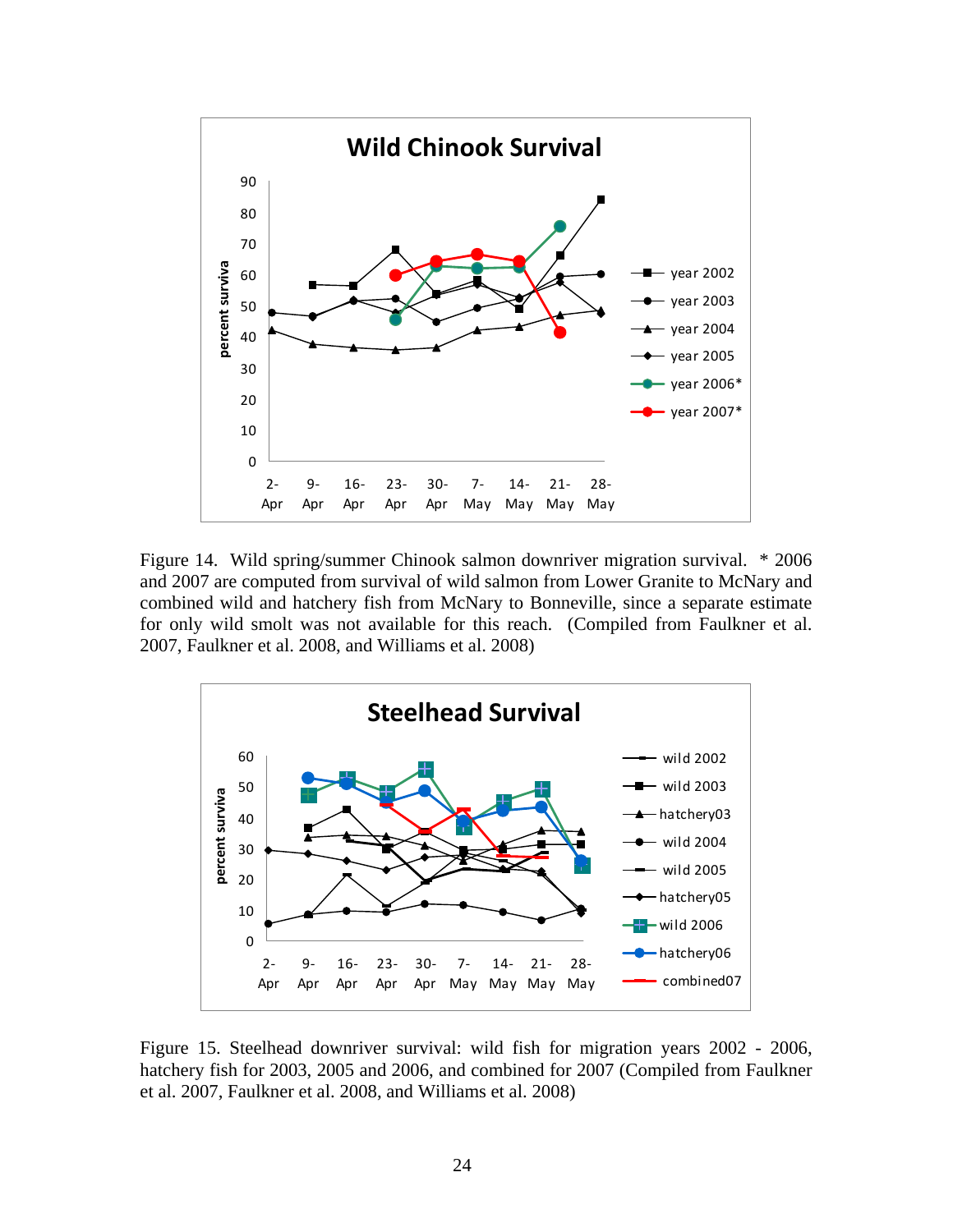<span id="page-27-0"></span>We do not have controlled experiments, but, on balance, we can say that data suggest that the recent modifications of structures and operations have improved conditions for downriver survival for spring/summer Chinook and steelhead. However, whether these improvements are sufficient to provide better overall return rates than for the case of maximum transport of juveniles during the middle of May remains unclear. The larger point is that we must wait for the adult returns before we will have any sense of how the 2006 and 2007 passage improvements translate into SARM or the T**:**M ratio.

In the absence of controlled experiments the ISAB's sense is that NOAA's Comprehensive Passage (COMPASS) model is a valuable tool for predicting the impact of structural and operational modifications to the Columbia River hydrosystem on juvenile migration survival, travel time, and return rates for spring/summer Chinook and steelhead. In its current state, it should yield rough indications of a good balance between transportation and spill, and once reliable data become available for more projects and configurations, it will be possible to better evaluate project and hydrosystem survival under various water management scenarios.

Optimizing return rates for Snake River spring/summer Chinook and steelhead is a balancing act, since management scenarios that improve circumstances for one species may be detrimental for the other. In the long term, it may be possible to address the issue of optimizing survival through particular projects or the entire hydrosystem by finetuning Compass.

#### *Question 4. What are the possible impacts of alternative spill-transport scenarios on other native species, in general, and on Pacific lamprey and Snake River sockeye, in particular?*

The focus of this review, up to this point, has been on the impacts of spill-transport on Snake River spring Chinook and steelhead. The impacts of alternative spill-transport scenarios for lamprey and sockeye exemplify the larger point that what benefits one species may sometimes harm another. Downes et al. (2002) commented that, "Impact can be manifest as changes in a variable of interest in either direction, either increase or decrease in value. It is then a social decision whether that detected change is deemed to be desired and/or acceptable, or their converse." Such changes can include impacts on particular populations, groups of species, ecological processes, or habitats. Consideration of possible impacts on these species should acknowledge that insufficient information is available on the ecology and habitat requirements, including passage, of lamprey and the factors affecting year class strength of sockeye.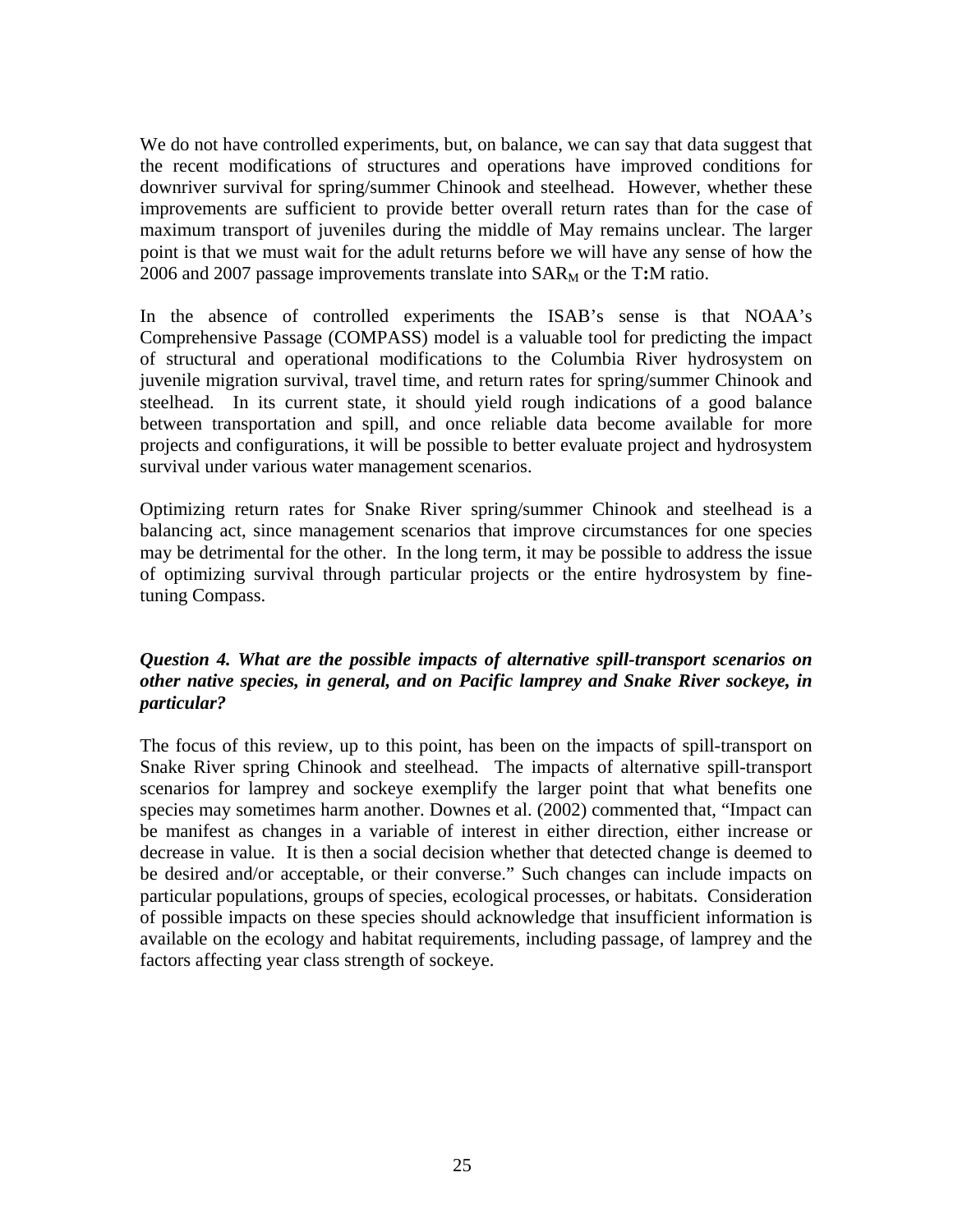### <span id="page-28-0"></span>**Pacific Lamprey**

#### **A. Background**

Pacific lamprey (*Lampetra tridentata*) were present historically in the interior Columbia River basin and well into the Snake River basin (Kostow 2002). They are now absent above several dam complexes, including Hells Canyon on the Snake River, Pelton/Round Butte on the Deschutes River, and Powerdale on the Hood River. In addition, adult passage has decreased at Bonneville and other mainstem dams. Habitat degradation and small passage barriers, such as road culverts, have caused distribution to decline in unblocked areas as well. The result is that Pacific lamprey are often limited to the lowest reaches of many basins.

As identified by the ISAB in an earlier review (ISAB 1999), during both juvenile and adult migrations, lamprey may encounter a variety of obstacles to passage in the Columbia River. Dams can delay or obstruct adult passage and are also known to result in mortality of downstream migrating lamprey as a result of turbine entrainment or screen impingement. These impacts of salmon screen bypass systems on Pacific lamprey populations are of great concern (Close 2002).

Adult passage is acknowledged to be a major factor (Moser et al. 2002) limiting recovery of lamprey populations in the Columbia River Basin, as the fishways are designed for salmonids able to travel through swiftly flowing water. Lamprey migrating upstream, on the other hand, take advantage of slow-moving currents along the edges of natural river rapids. A number of bioengineering initiatives have improved passage of adult lamprey through fishways at dams (Moser et al. 2006; Moser et al. 2007 cited in Nez Perce et al. 2008). Efforts to better understand and improve upstream lamprey passage are underway. Some lamprey passage improvements have been made, and others are being tested at Bonneville Dam.

In an internal memo to CRITFC, Lorz (1998) provided early empirical evidence of impingement of juvenile lamprey on extended-length bar screens (ESBS) used to direct juvenile salmonids to bypass systems at dams. Depending on the screen size of the guidance structure, lamprey are injured or killed by wedging in the screens. ISAB (1999) pointed out that installation of extended-length bar screens that harmed lamprey or other non-salmonid species would be inconsistent with objectives to restore lamprey populations and maintain biodiversity in the Columbia River Basin.

#### **B. Technology to reduce impingement**

At this time, the impact of impingement on migrating juvenile lamprey is unknown. Nevertheless it is worthwhile to consider factors, such as screen removal, modification of screen mesh size, and changes in spill-transport operations, that can potentially reduce impingement and thereby impact survival.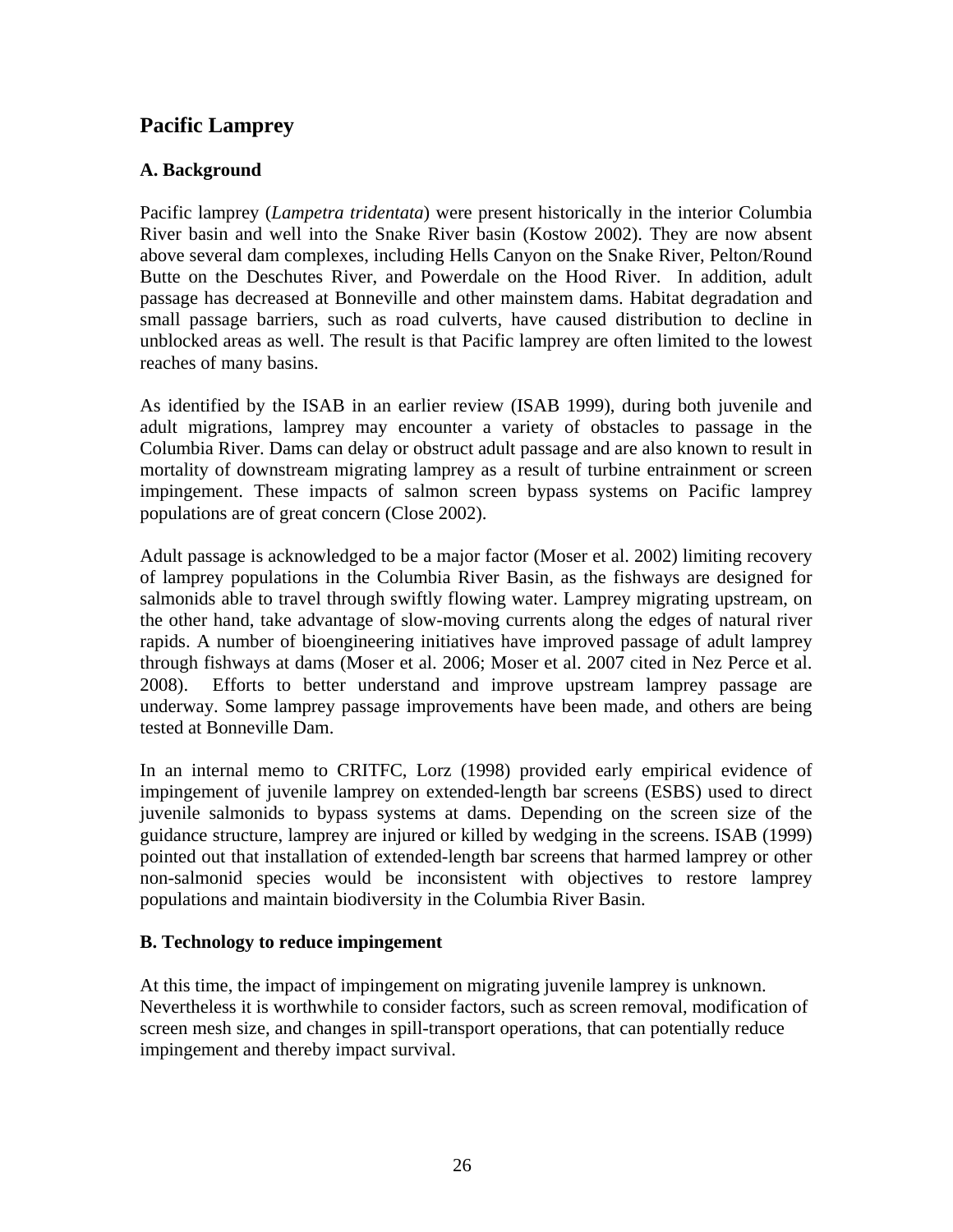#### 1. Screen removal

The simplest way to reduce the mortality due to screen impingement would be to remove the screens during lamprey migrations. The lamprey would then go through the turbines of the dam. According to a consultant report by Moursund et al. (2003) there is evidence that turbine passage may not be as detrimental for lamprey as it is for larger fish. Laboratory studies conducted by Moursund et al. (2000 and 2001, cited in Moursund et al. 2003) demonstrated that lamprey do not exhibit the negative effects associated with shear or pressure changes coinciding with dam passage, likely because lamprey do not have swim bladders. However, cumulative effects, including any effects of strike, have not been tested.

Structures designed to guide surface-oriented juvenile salmonids away from turbines and into the juvenile bypass system are probably ineffective at guiding bottom-oriented juvenile lamprey. This makes some juvenile lamprey prone to turbine passage, but immune to impingement, as they would pass under the screens. Moursund et al. (2003) used video cameras to record behavior around a modified extended-length bar screen at John Day Dam and showed that the vertical distribution of lamprey can be bimodal. The authors found that 86% of juvenile lamprey were within the top 10% and bottom 10% of the screen face (their Figure 3.7). Their sample size was small; 50 animals were filmed during the observation period, but the finding is intriguing.

#### 2. Screen size

The effects of decreasing the mesh size of the extended-length bar screens fitted into the bypass systems on juvenile lamprey survival were investigated by Moursund et al. (2003) and previous reports by the same authors at John Day. They found that decreasing the bar screen gap size from 3.175 mm to 1.75 mm was effective in preventing the permanent wedging of lamprey between the bar spacing. Replacement of existing screens with smaller bar spacing could therefore reduce juvenile lamprey mortality from screens.

#### 3. Spill

Juvenile lamprey passing over the dams during spill may or may not survive better than those going through the turbines. If the bypass systems were fitted with screens that caused significant impingement then passage over the dams during spill would increase survival proportions. However, there are no data on lamprey spillway use or on their survival via spillway migration.

#### 4. Transport

Modifying the screen size would result in increased numbers of viable juvenile lamprey being moved into the bypass systems and hence to transport. Because the effects of transport have not been evaluated for lamprey, we cannot say how this would affect survival.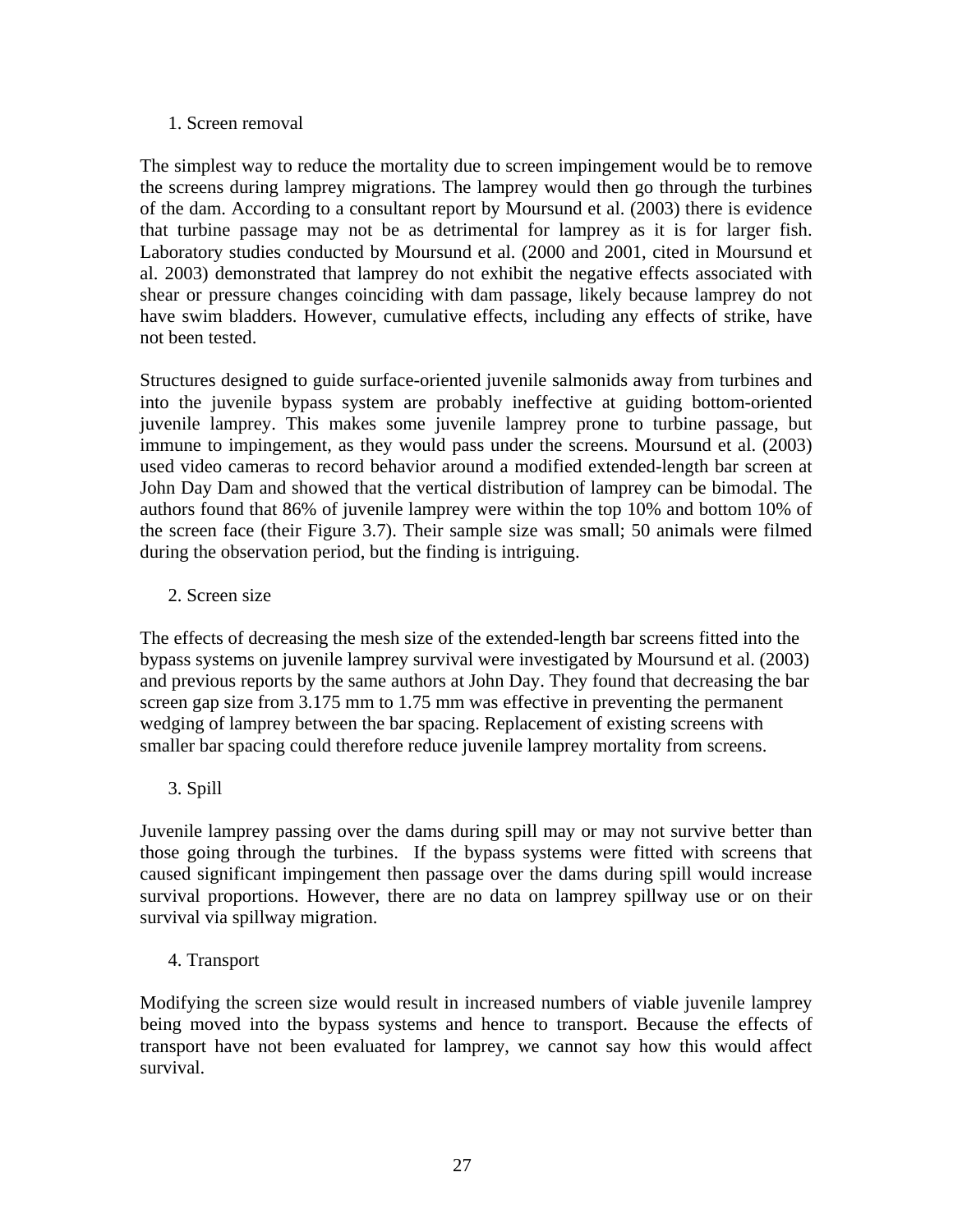#### <span id="page-30-0"></span>**C. Reduction in the probability of extirpation**

Pacific lamprey are anadromous, and as for salmon, survival to maturity is determined by factors that operate in fresh water, estuarine, and marine habitats. These factors will also influence the viability of lamprey populations.

The relative impact on population viability of mortality caused by dams during juvenile downstream migration versus adult upstream migration cannot be assessed with present data. With the limited data available on the population dynamics of lamprey at all life history stages, it is difficult to determine what incremental increases in juvenile lamprey would be required to result in more adults returning to spawn. The few relevant papers in the scientific literature have focused on adult passage, and these clearly show that dams significantly impair lamprey spawning migrations. Moser et al. (2002) found that overall passage efficiency (number of radio-tagged lamprey that passed over Bonneville Dam, divided by the number that approached it;  $N = 755$ ) ranged from 40 – 48 %. The cumulative adult mortality resulting from impaired downstream migration past mainstem dams on the upper Snake and Columbia Rivers is almost surely a major limiting factor for this species. Improving lamprey survival on their downstream migration by modifying screen size could lead to a decrease in the probability of extirpation, since increased numbers of juveniles successfully migrating through the three dams fitted with extendedlength bar screens (Lower Granite, Little Goose and McNary) would mean there would be more juveniles heading to sea below Bonneville Dam.

Although the freshwater ecology of lamprey is poorly documented, it is widely acknowledged that data on their marine phase are weaker. Changes in lamprey survival at sea or in the estuary therefore could mask improvements in survival in fresh water. Almost nothing is known about factors in the ocean, but it may be that marine survival regimes shift for lamprey as they do for salmonids. Changes in lamprey abundance may therefore occur coastwide. Lending support to this suggestion are the observations of lamprey declines in recent years in the Fraser River in British Columbia (McPhail, 2007) and the Klamath River in California (Lewis, 2007). It is clear that effective management of lamprey requires more knowledge of all parts of their life cycle.

#### **Snake River Sockeye**

The available information for Columbia River stocks suggests that transportation does not benefit sockeye, although a transportation evaluation of Snake River sockeye has not been conducted (Dawley et al. 1982, 1984, Chapman et al. 1997, Williams et al. 2005, J Fryer in preparation citing Ad Hoc Transportation Review group 1992).

#### **A. Effect of spill**

Spill might reduce harm to sockeye salmon smolts because sockeye are thought to be more vulnerable than other species to descaling in bypass systems. The proportion of natural origin sockeye salmon with scale loss of more than 20% averaged 15.5% (range 4.3 - 30.1%) at Lower Granite Dam over seven years (J. Fryer in prep, Columbia River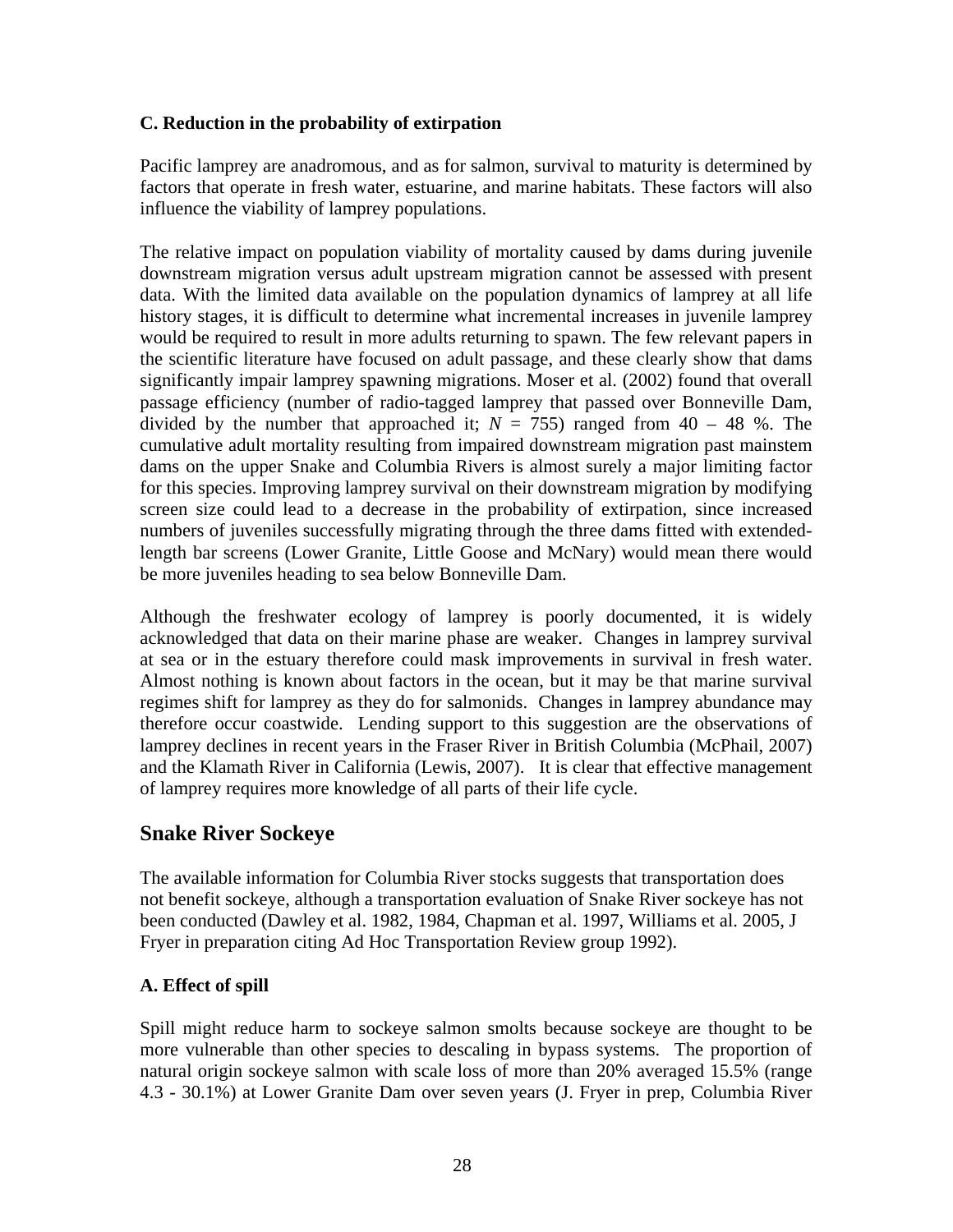Inter-Tribal Fish Commission), and these fish probably suffer high mortality following release (Hawkes et al. 1991). Little is known about mortality rates of partially descaled fish (those recorded as missing 3-19% of scales), which are even more prevalent than descaled fish in samples from bypass systems (J. Fryer, pers. comm.). To our knowledge, descaling rate has not been assessed for sockeye smolts spilled over dams, so a quantitative comparison of mortality from spill or transport is not yet possible, but is needed.

Descaling of sockeye smolts in bypass systems is of special concern for this review, because the majority (average 63% from 1998 to 2007) of the juvenile sockeye run from the Snake River basin migrates past Lower Granite Dam during the period of "Max-Transport/No spill" proposed by the 2007 BiOp (Table 1 in Memorandum 49-08 from Fish Passage Center). The same table shows that an average of 39% of the juvenile sockeye run occurs during the period of interest under the new FCRPS Biological Opinion's Reasonable and Prudent alternative action to terminate voluntary spill from May 7 to May 20. The proportion of the sockeye migration for the entire migration season that would be bypassed and transported is estimated at 86% under the 2007 BiOp maximum transport proposal, while terminating voluntary spill May 7 to 20 results in an estimated 82% transported over the entire season (Table 7, FPC memo of 21 April 2008).

The information available for Columbia River stocks suggests that transportation does not benefit sockeye salmon (Dawley et al. 1982, 1984; Chapman et al. 1997; Williams et al. 2005; J. Fryer in prep, citing Ad Hoc Transportation Review Group 1992), although a transport evaluation of Snake River sockeye has not been conducted. In view of the uncertainty about relative rates of descaling during bypass versus spill, the effect of the 2008 BiOp recommendations on sockeye salmon is largely unknown.

#### **B. Recent sockeye results**

Returns of adult sockeye salmon at Bonneville Dam in 2008 are the highest in recent history. As of 24 August 2008, there were 213,589 returning sockeye compared to a tenyear average of 58,628. A large majority of these were destined for the Mid-Columbia (192,214 at Priest Rapids Dam by 24 August 2008, compared to a ten-year average of 56,165). Eighty percent of the PIT-tagged sockeye returning to the mid-Columbia migrated downriver in 2006 with a downriver survival rate from Rock Island Dam to John Day Dam of 0.88 (Table 2, FPC memo, July 14, 2008, Sockeye adult returns in 2008). The average spill percentage for this reach in 2006 was similar to most years in the 1998-2007 decade, but individual projects differed. One possible factor was the release of over 350,000 hatchery-reared fry into Skaha Lake in 2005 and over 1,200,000 in 2006, which would likely contribute to the return of adults in 2008 and 2009, respectively. However, even after including the additional hatchery releases to Skaha Lake, wild smolts still accounted for over 80% of the total smolt migration from the mid-Columbia populations in 2006, which was roughly equal to the recent 10-year average.

Sockeye from the Snake River also returned in greater numbers, but these numbers are still modest. At Lower Granite Dam, the August 24 return count was 884, compared with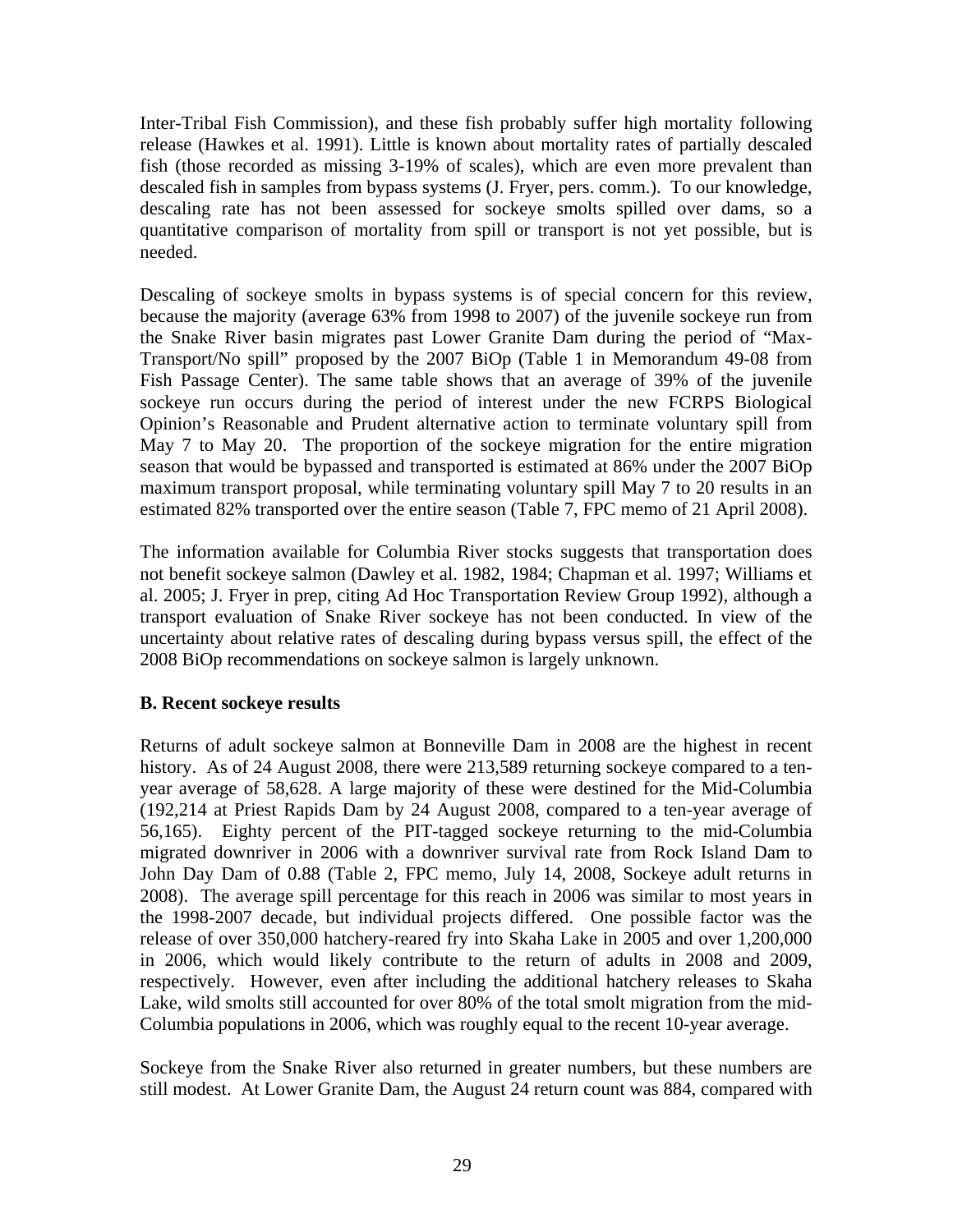<span id="page-32-0"></span>a ten-year average of 74. The downriver survival rates from Lower Granite Dam to McNary Dam were 0.86 and 0.62 for 2006 and 2007, respectively, the highest for the decade in 2006 and better than average in 2007 (Table 4, FPC Memo, July 14, 2008, Sockeye adult returns 2008). Some of these fish would have encountered the structural and operational modifications to the hydrosystem listed above, so these passage improvements may have contributed to the record high SARs.

While 2006 and 2007 downriver migration success rates were higher than the decadal averages of 0.49 for the mid-Columbia and 0.59 for the Snake River; the adult return rates are substantially disproportionate to these downriver success rates. Clearly, the observed improvement in in-river survival alone cannot account for the magnitude of increase in adult returns. Other factors must also be considered, such as improved timing of arrival of in-river fish at the estuary related to more favorable spill and flow. Another factor to consider is more favorable ocean conditions, independent of river conditions and timing. However, sockeye populations outside the Columbia River appear to have experienced only average marine conditions in 2006. In-season estimates of total sockeye returns to the Fraser River and to Barkley Sound (Vancouver Island) have not exceeded pre-season forecasts. Moreover, in other years, good ocean conditions for other species in the Columbia River have not resulted in correspondingly large returns of sockeye.

#### *Question 5. What are the ecological/evolutionary issues related to transportation and spill operations? What factors should be considered in defining what is meant by "optimal" when considering spill and transport?*

In a comprehensive evaluation of the relative merits of spill versus transport, it is useful to consider separately the effects of route past a dam (through the spillway versus through the turbine intake, with most diverted to the bypass system) from the effect of subsequent mode of travel downstream (in the river versus in a barge).

#### **A. Route past dam: proportion spilled versus proportion entering turbine intake (and bypass system)**

Spill reduces overall travel time downstream by reducing delays in the forebay at each dam (Budy et al. 2002). It may also reduce stress and the probability of injury at each dam (Budy et al. 2002, Wilson 2003). However, both of these benefits to the survival of in-river migrants will likely be captured in the T**:**M ratio for the target population. Observed T**:**M ratios might be biased if bypass screens work more effectively to collect smaller smolts, as appears to be the case for some dams, although not at Lower Granite Dam (Zabel et al. 2005).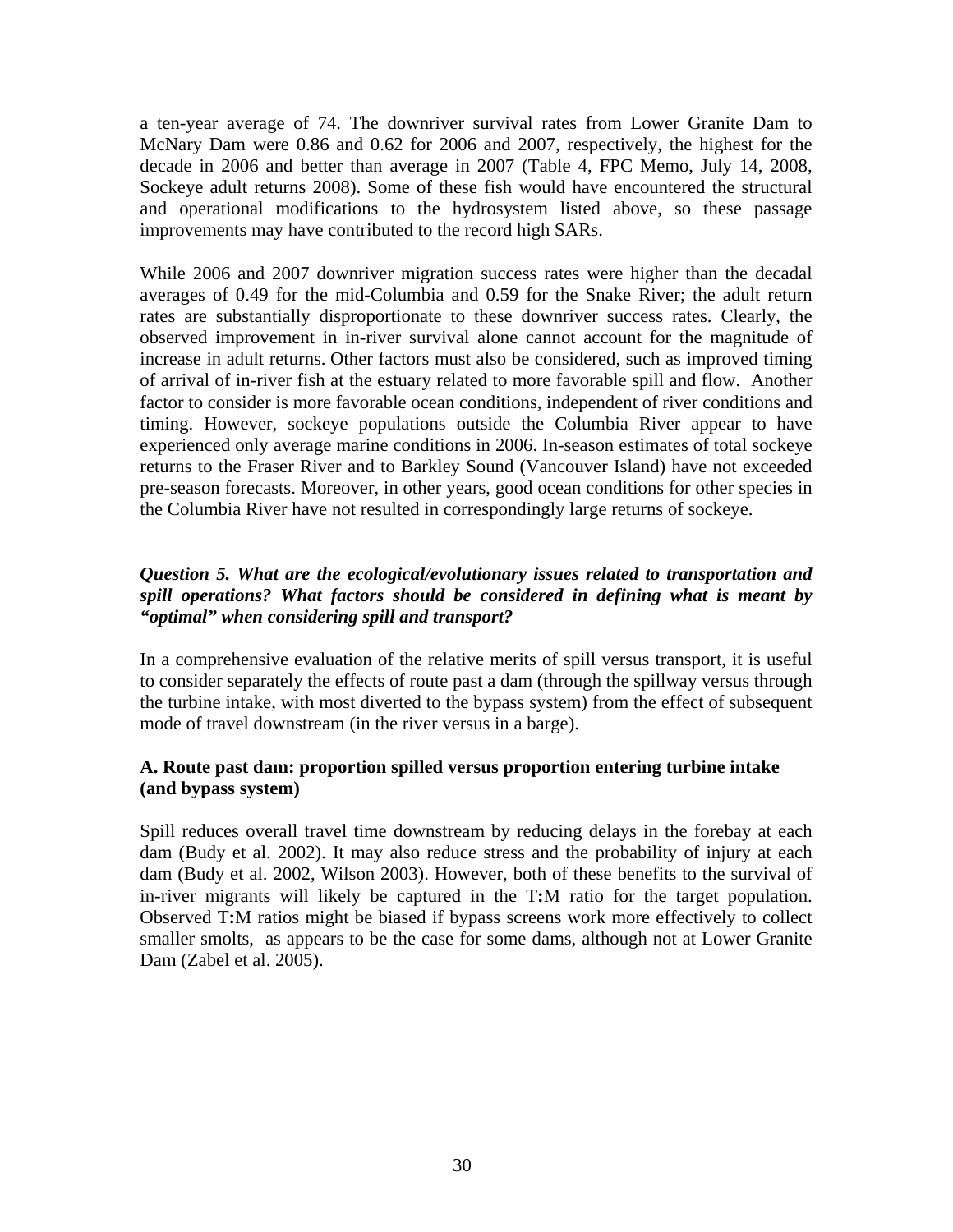#### <span id="page-33-0"></span>**B. In-river migration versus transportation by barge**

1. Physiological and behavioral implications

Although in-river migration might reduce stress (Budy et al. 2002), the overall mortality rate from the cumulative affects over eight dams (Lower Granite to Bonneville) is likely to exceed the delayed effects of stress from bypass collection and barging under some conditions (Muir et al. 2006). The benefits of in-river migration are known to vary with species, flow conditions, and time of year (Figures 1-12). Again, these physiological and behavioral benefits of in-river migration will likely be captured in the T**:**M ratio for the target population.

However, in-river migration also reduces straying and fallback behavior in returning adults (C. Peery, University of Idaho unpublished report; J.R. Ruzycki and R.W. Carmichael, unpublished report; provided by ODFW, see appendix). This observed reduction in straying may be due to in-river migration providing route-finding experience or imprinting opportunities for smolts that barging does not. We note in passing that returning adults that stray and fail to contribute to the viability of the target population should not be counted in estimating SARs. Reported T**:**M ratios exclude fish that stray below Lower Granite Dam, but they include an unknown number of fish that stray above Lower Granite Dam, and some of these strays may fail to contribute to the viability of the target population.

2. Ecological implications

l

Increasing the proportion of in-river migrants will increase the overall density of smolts in the river. Migrating smolts are highly vulnerable to avian predators in certain reaches, and under these circumstances the risk of predation mortality tends to decrease as smolt density increases (called depensation).<sup>[2](#page-33-0)</sup> For example, Faulkner et al. (2008) show that the in-river survival of PIT-tagged smolts increased as the in-river density of (mostly nontagged) smolts increased. Depensation typically occurs because total consumption by individual predators is limited by the time required to capture and handle each prey item, and ultimately, by reduced motivation and satiation (Holling 1959). Even though the total number of prey killed by predators increases with prey density, the mortality *rate* decreases (i.e., is depensatory) because the number killed becomes a smaller fraction of the total number available. Predation mortality will be depensatory unless the number of predators increases more than prey density because of aggregation or reproduction, or less likely, because the functional response to prey density for individual predators is sigmoid (type III) such that the *slope* of the functional response increases with prey density due to learning or switching behavior. During a short period of downstream smolt migration, numerical responses by predators are generally insufficient to prevent depensation (Wood 1987). Recent research for Caspian terns nesting on Crescent Island near the Snake River indicates that mortality of steelhead smolts from tern predation is lower in years of high river flows (Antolos et al. 2005; Roby et al. 2008) and/or when

 $2^2$  The ISAB discusses this depensation issue in the response to Question 3 but elaborates further here.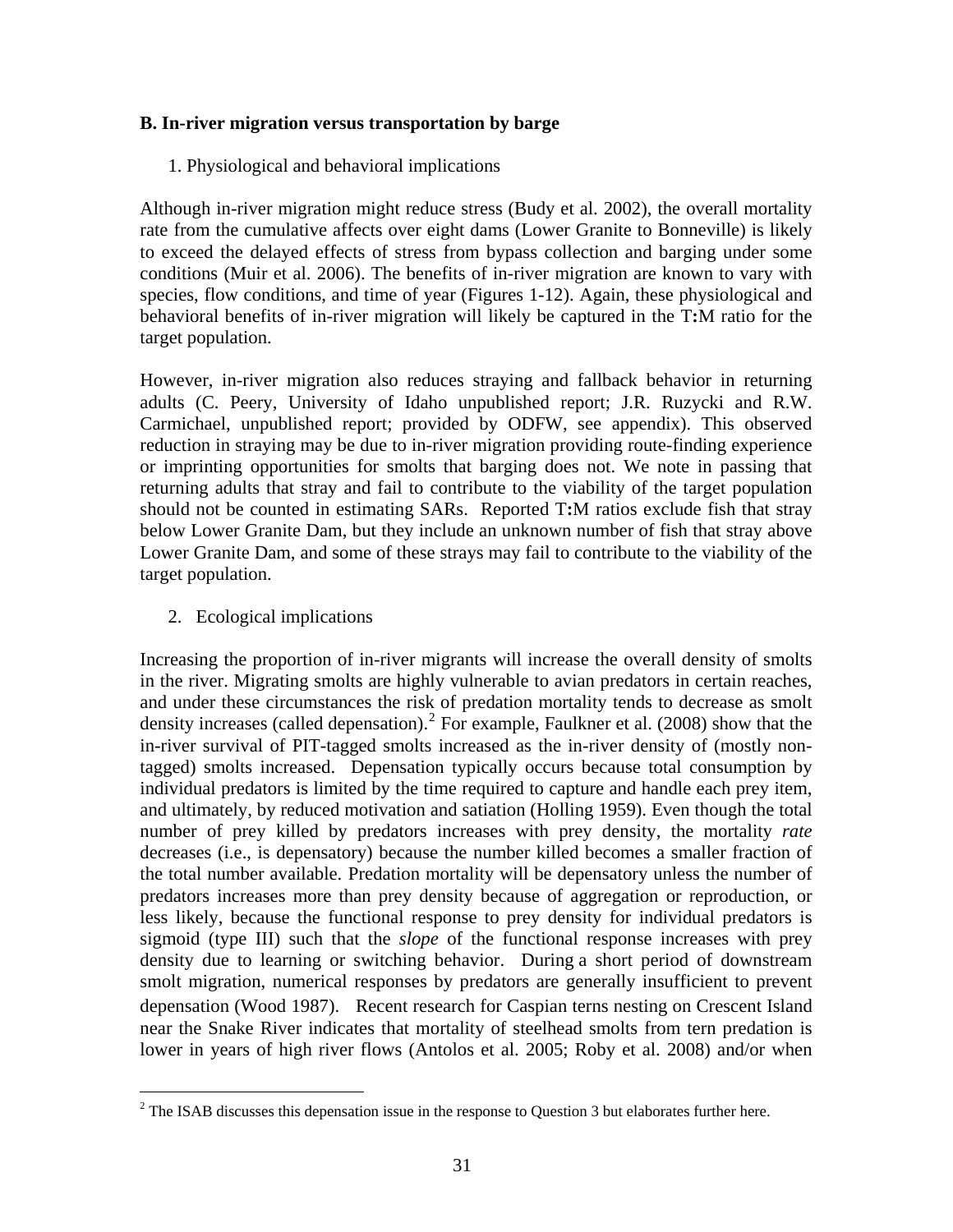large numbers of steelhead migrate past the island in a relatively short period of time. Roby et al. (2008) note that although predation rates were lower for most species/runtypes in 2007 the overall impact on salmonid ESUs is not necessarily proportionally lower because estimates of predation rate apply only to the in-river component of each species/run-type and do not include the component of the run that was transported and therefore unavailable to the terns on Crescent Island.

In effect, the increased number of in-river migrants may buffer all potential prey species inhabiting the river from predation risk. Depensatory mortality should cause reach survival and SARs for PIT-tagged in-river migrants to increase for any given time period and flow condition (consistent with Figures 5-12). The ecological benefit of spill percentage to in-river migration should already be reflected in the T**:**M ratio for the target population, but will likely extend to other populations and species as well. However, the concept of depensatory mortality is not captured by ratios, but by numbers. For example, if avian or fish predators of smolts take a fixed number in a certain time (Ricker's Type 1 predation), then it is the actual NUMBER of in-river migrants compared to the actual number of barged fish that will ultimately dictate relative values of SARs and T:M ratios.

In-river migration could reduce the risk of epizootics due to disease or parasite transmission, whereas crowded conditions in the barges could increase this risk (Budy et al. 2002, citing an IDFG report). The potential benefits of this risk reduction in the longterm are unlikely to be evident in a short time series of T**:**M ratios, especially if the probability of an epizootic on barges is low.

3. Evolutionary implications

There are a number of evolutionary implications associated with spill and transportation operations including straying, migration timing, and migration behavior. The consequences of these changes are uncertain.

Increased numbers of strays due to barging could have deleterious fitness consequences for other wild populations, especially those at low abundance and near lower-river dams (like steelhead trout in the John Day River and Deschutes rivers). Interbreeding of hatchery and wild fish is known to affect the fitness of wild populations. The proportion of returning adults that stray will be increased under the 2008 BiOp RPA (two weeks of maximum transport) and will decrease monotonically, although not to zero, with the proportion of fish spilled. Similarly, if barged fish survive better than in-river migrants (despite delayed mortality from transport), the number of returning adults that stray will also be increased in the absence of spill and will decrease monotonically with the proportion of fish spilled. Returning adults that stray and interfere with the reproduction of fish in other populations should not be counted in estimating SARs for the target population, and should be counted as a cost against the policy (barge versus in-river migration) that produced them because the consequences of straying are generally negative.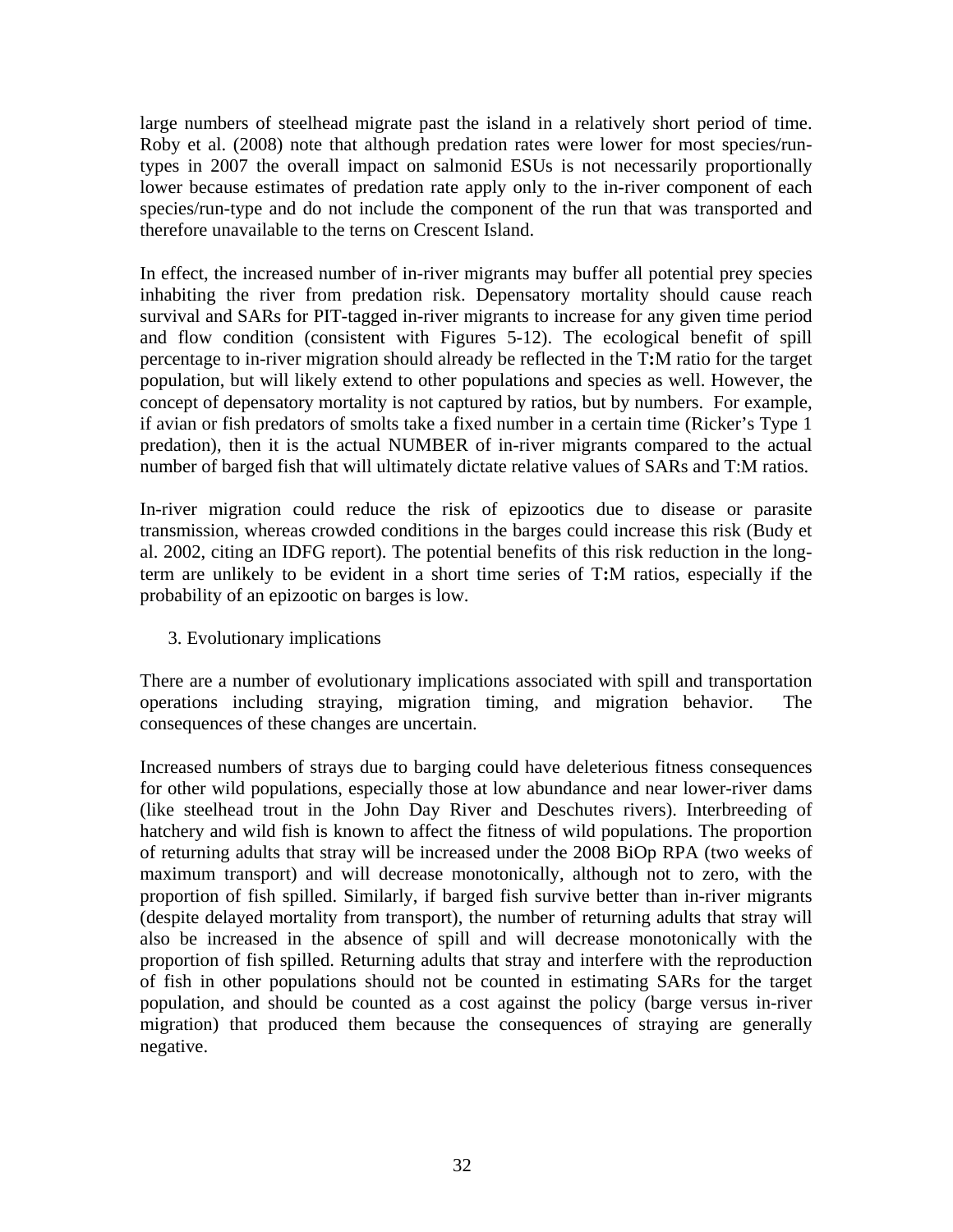Increasing spill (and in-river migration) would also increase the opportunity for natural selection to promote earlier migration to compensate for cumulative delays. Phenological traits like the timing of downstream migration generally have high heritability, among the highest of traits compared by Carlson and Seamons (2008), and are likely to evolve in response to changes in temperature and flow regime (e.g., for Chinook salmon transplanted to New Zealand, Quinn et al. 2000). Zabel and Williams (2002) conclude from PIT-tag data for spring/summer Chinook salmon that survival to adult return was higher for early-migrating than late-migrating smolts, and that this advantage would tend to select for earlier migration. They speculate, however, that selection for earlier downstream migration might be constrained by growth rate in fresh water and by the advantage of larger size during early ocean migration. It is also true that if the fish "get used to being barged" for a few generations, they will evolve a life history that optimizes "arriving at the barge at just the right time." Whether the fish are transported or run the river their behaviors are going to shift to optimize their life histories, and that will vary by headwater stream and major drainage.

Crozier et al. (2008) predict that rising temperature and earlier snow melt due to climate change will favor earlier emergence, smoltification, and migration in salmonids, but that the delayed but more intense upwelling predicted by some climate models could favor later ocean entry, the opposite tendency. However, the two responses would seem to favor adaptation to in-river migration in the Columbia River, where the major problem is delayed passage from the headwaters to the estuary, due to increased travel time past successive dams.

Williams et al. (2008) point out that hydropower development in the basin and changes in climate to date have had the opposite effect, making water temperatures warmer in fall and cooler in the spring, and that these changes in water temperature have delayed spawning times in Snake River fall Chinook salmon and decreased the spring growth rate of juveniles. The overall effect has been to delay the time at which downstream migration is initiated. Williams et al. (2008) use life history fitness models to demonstrate that natural selection should increasingly favor the yearling life history type, given the observed delay in the time at which sub-yearling Chinook can begin downstream migration, together with the increased travel time required to pass to dams. After calculating survival probabilities of spring/summer Chinook salmon as a function of release date, Zabel and Williams (2002) conclude that barging will probably promote the evolution of later downstream migration timing to compensate for the artificially rapid transit from Lower Granite Dam to Bonneville Dam.

By similar reasoning, the pervasive changes in river conditions due to the hydropower system will likely promote the evolution of increased freshwater residency in steelhead trout, as reported in the Sacramento and San Joaquin rivers (McClure et al. 2008).

A decision to implement a particular spill-transport regime year after year could also have evolutionary implications for downstream migratory behavior. For example, under a high spill policy, with a large spill percentage, bypass screen efficiency is reduced, and turbine survival is relatively low (i.e.,  $S_{\text{turbine}} \ll S_{\text{bynass}}$ ), natural selection might favor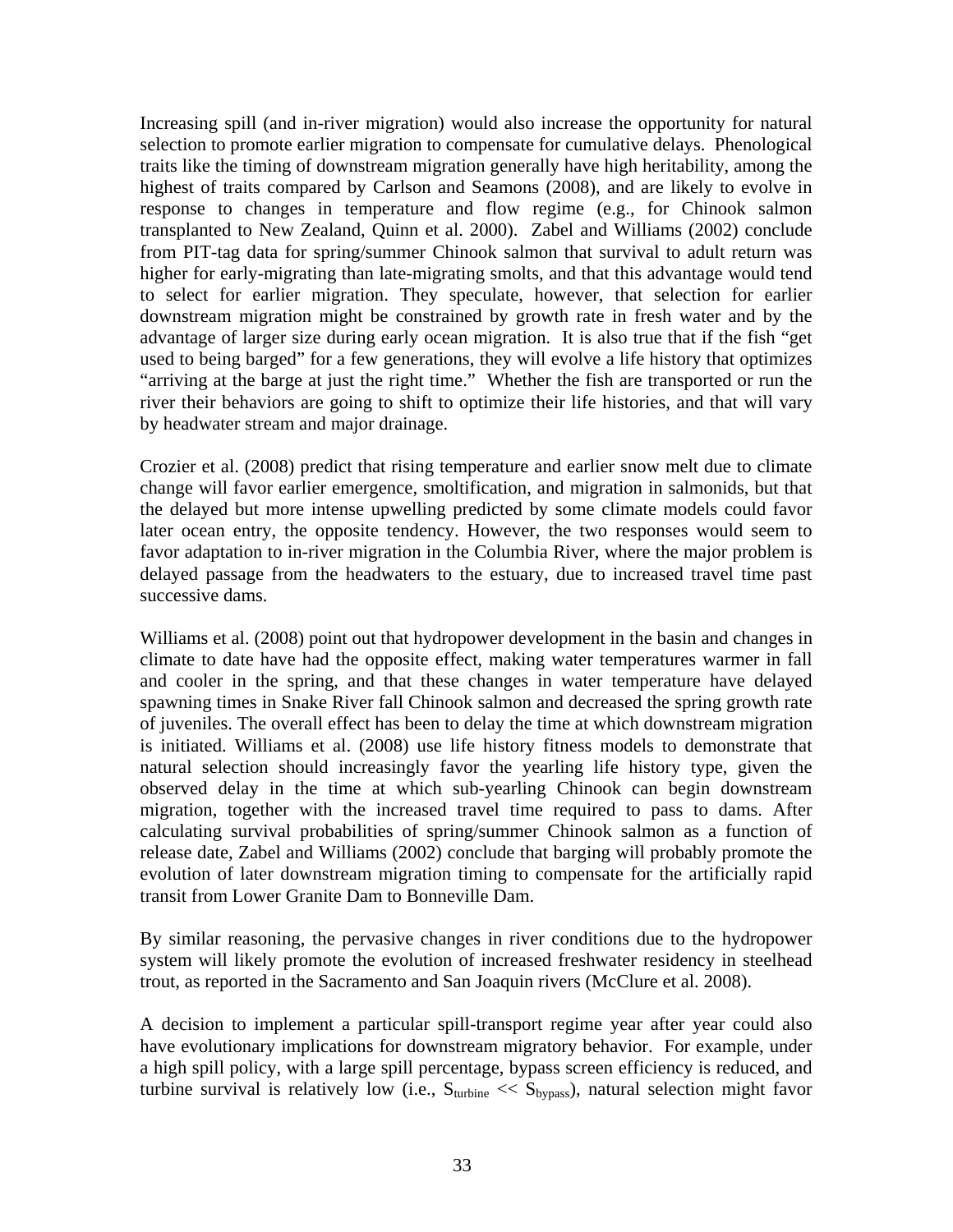<span id="page-36-0"></span>surface swimming that avoids the turbine intakes and earlier downstream migration that compensates for delays due to dams during in-river migration, thereby increasing the probability of reaching the estuary at a favorable time. In contrast, under a no spill/ maximum transport policy natural selection might favor later migration because the trip downstream will be quicker by barge than by river. A policy that shifts from a high spill percentage to no spill/maximum transport after a specified date would likely cause disruptive selection on these traits and might accentuate both extremes of behavior as well as reduce the scope for adaptive management under changing ocean, estuary, and freshwater ecosystems.

#### **C. Factors to consider in defining "optimal" spill-transport policy**

The decision to review alternative spill-transport regimes acknowledges that both the magnitude and timing of spill percentage can be manipulated, and that small changes in spill percentage may provide disproportionate benefits to fish populations. River flow appears to be an important covariate and should be considered to the extent it can be reliably predicted ahead of the decision period. However, these statistics do not reflect all of the biological factors that index success, so broader ecological context is needed for such analyses.

In our opinion, some important ecological considerations for making spill-transport decisions are the following:

- *Maintain heterogeneity*. The philosophy espoused in "Return to the River" that one should strive for heterogeneity in populations -- remains relevant. Narrowly selecting life history strategies by either spill or transport policies runs the risk of losing important heterogeneity.
- *Straying rate*. Because transportation appears to promote straying, the extent to which straying fish threaten the viability of wild populations should be carefully considered as a consequence of spill and transport decisions. Comparisons of straying rates by species and origin should be continued.
- *Effect on sockeye salmon*. Descaling of sockeye smolts in bypass systems is of special concern because the majority of the sockeye smolt run from the Snake River basin migrates past Lower Granite Dam during the period of "Max-Transport/No spill" specified by the 2008 BiOp. To the extent that descaling might cause higher mortality in sockeye smolts that are bypassed, rather than spilled, any decision to maximize transportation at Lower Granite Dam during late May might pose a higher risk to sockeye salmon. The reasons for the surprising return of sockeye in 2008 may be due to factors outside the hydrosystem or perhaps may be due to higher spill percentage and reduced transportation in 2006 and 2007 (FPC memo of 6 Aug 2008). Other explanations are also possible and need evaluation.
- *Effect on lamprey*. Limited data indicate that some lamprey are injured or suffer direct mortality by impingement on bypass screens. There is much concern about these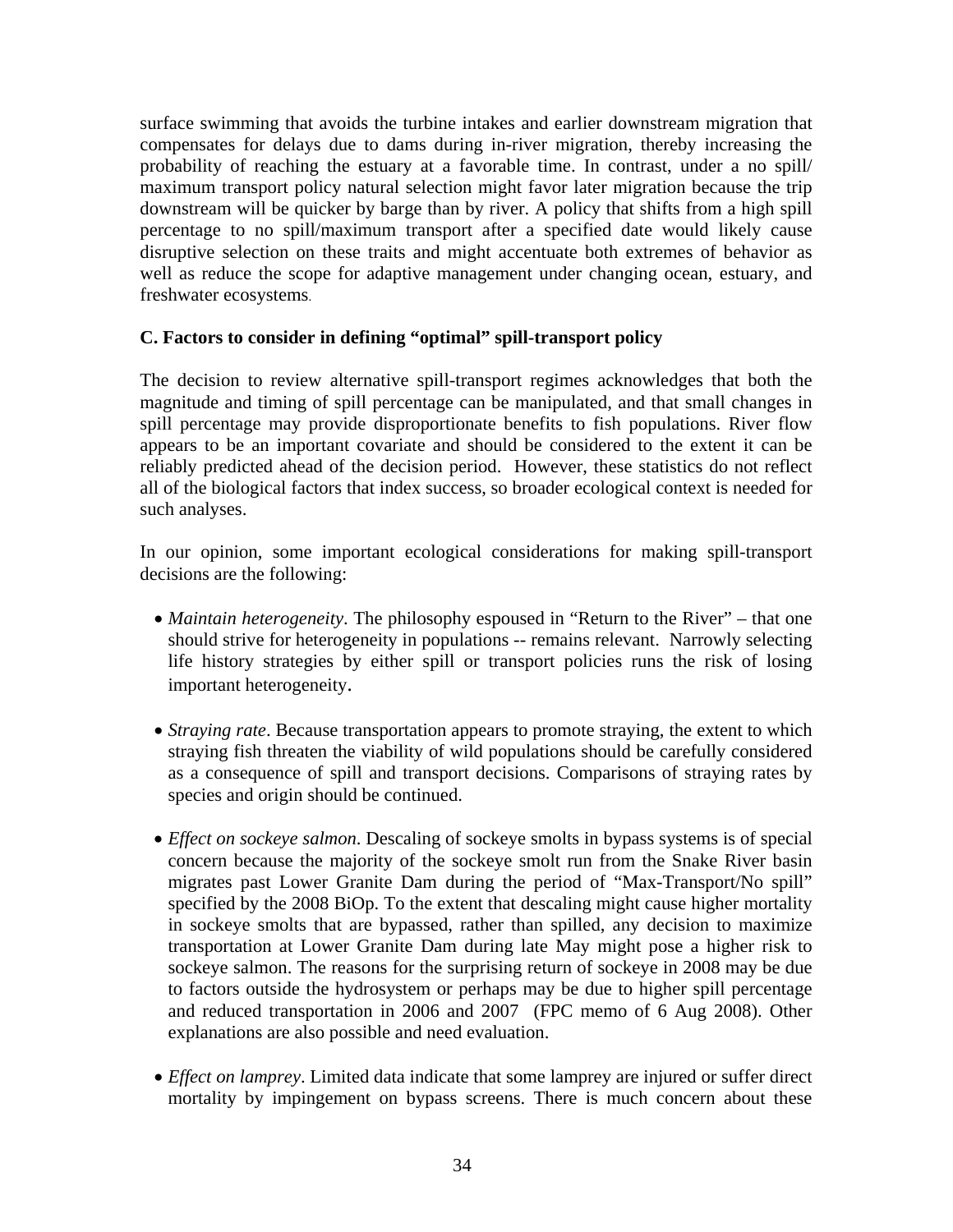impacts and reports that Pacific lamprey populations in the Columbia River Basin have been declining in recent years.

- *T:M ratios*. For the target populations, these ratios capture the net physiological and behavioral consequences of alternative spill-transport regimes. As noted previously, returning adults that stray and fail to reach their natal spawning habitat should not be counted in estimating T**:**M ratios of either their populations of origin or their populations of arrival.
- *Other ecological issues*: The framework for questions and responses related to questions 1 and 2 has revolved around the changes in RATIOS of SARs and T:M. The emphasis on simple ratios rather than the NUMBERS of fish may be an oversimplification. For example, close evaluation of the number of fish moving inriver versus the number being barged is informative. If Type 1 mortality is acting on migrating fish running a gauntlet of predators, as the number and percentage of them decreases it would be natural that the in-river fish would perform progressively worse than the transported fish, especially in depleted stocks. Decisions based mainly on T:M ratios in this case would lead to a conclusion that barging is preferred, when the situation instead is that the more fish are barged the worse the in-river migrating fish do and the better barging looks. However, it would be also possible that if a limited number of fish were barged, the transported fish would not do as well as in-river migrants. A recommended solution now might be to keep a mix of transportation and spill while striving to decrease the impact of predation.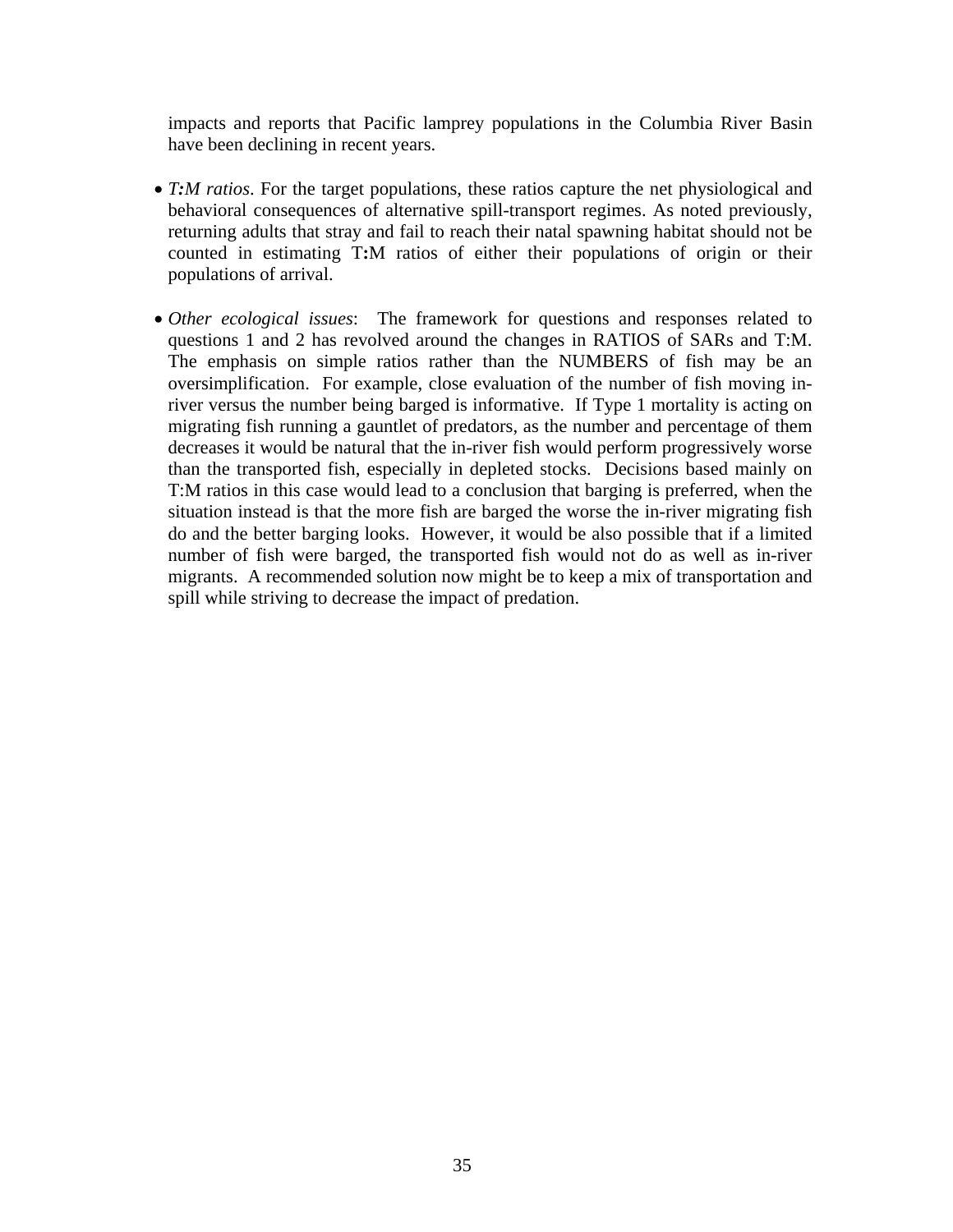# **V. Conclusions and Recommendations**

Table 1 is designed to provide some context for spill-transport decisions that may be influenced by the conclusions and recommendations of the ISAB. The table also lists concerns that have been raised in the ISAB review of spill-transport issues. Data come from FPC. 2008. Data Request Memorandum 49-08, April 21, 2008 and DART [www.cbr.washington.edu/dart/river.html](http://www.cbr.washington.edu/dart/river.html).

|             | Context/concerns                 | Smolt <sup>1</sup> | Smolt <sup>1</sup> | Smolt <sup>1</sup> | Smolt Passage                  | Yearly smolt at | % of smolt  |
|-------------|----------------------------------|--------------------|--------------------|--------------------|--------------------------------|-----------------|-------------|
|             | for spill and                    | Transport %        | Transport          | Transport %        | Timing at LGR                  | LGR $(x1000)$   | at LGR      |
|             | transport                        | $2007$ BiOp        | % 2007             | $2008$ BiOp        | Average/range of               | Average,        | Hatchery    |
|             |                                  | $w$ /o max         | BiOp               |                    | 10 and 90                      | Min, Max        | $(2002-07)$ |
|             |                                  | transport          |                    |                    | percentile date                | $(2002-07)$     |             |
| Chinook -   | <b>Transport little</b>          | 77%                | 81%                | 87%                | 4/21, 5/21                     | 2025,           |             |
| Wild        | benefit $^{2}$                   |                    |                    |                    | 5 days, 12 days                | 1184, 2814      | 78%         |
| Chinook -   | <b>Transport some</b>            | 77%                | 81%                | 87%                | 4/21, 5/21                     | 7172,           |             |
| Hatchery    | benefit $^{2}$                   |                    |                    |                    | 5 days, 12 days                | 6886, 7605      |             |
| Steelhead - | Transport benefit <sup>2</sup> , | 76%                | 83%                | 86%                | 4/25, 5/24                     | 1150,           |             |
| Wild        | straying                         |                    |                    |                    | 9 days, 11 days                | 805, 1490       | 86%         |
| Steelhead-  | <b>Transport more</b>            |                    | 83%                |                    | 4/25, 5/24                     | 6963,           |             |
| Hatchery    | benefit <sup>2</sup> , straying  | 76%                |                    | 86%                | 9 days, 11 days                | 6527, 7325      |             |
| Sockeye -   | Descaling in                     |                    |                    |                    |                                |                 |             |
| Wild        | bypass and                       | 76%                | 86%                | 82%                | 5/03, 6/09                     | 5,              |             |
|             | transport                        |                    |                    |                    | 43 days, 73 days               | 1, 14           | 90%         |
| $Sockeye -$ | Descaling in                     |                    |                    |                    |                                |                 |             |
| Hatchery    | bypass and                       | 76%                | 86%                | 82%                | 5/03, 6/09<br>43 days, 73 days | 47,<br>22,89    |             |
|             | transport                        |                    |                    |                    |                                |                 |             |
| Lamprey     | Screens impinge<br>juveniles     | <b>NA</b>          | <b>NA</b>          | NA                 | <b>NA</b>                      | <b>NA</b>       | <b>NA</b>   |

**Table 1. Context and concerns for spill transport decisions.** 

 $1$  Common value used for wild and hatchery, because separate data are not available.

<span id="page-38-0"></span> $2^2$  Benefit of transportation may be overestimated and date for transportation benefit shifted earlier than optimal due to bias in detection, tagging, and bypass.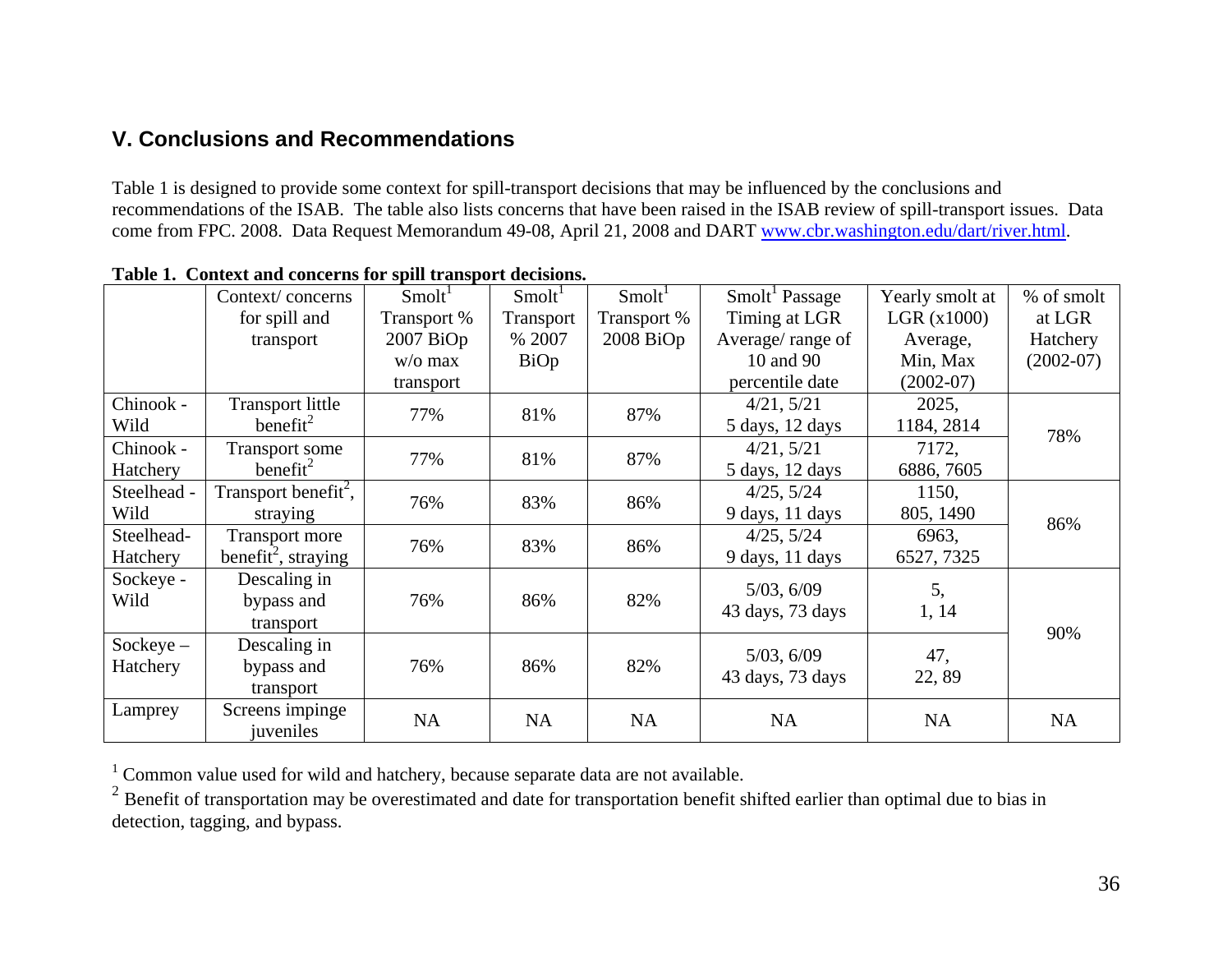The major points identified in the ISAB response to key questions include:

- 1. The relative benefits of transportation versus in-river migration vary with species, time of year, and flow conditions. The best timing for transporting fish varies, depending on species, flow conditions, estuary conditions, and near-ocean conditions.
- 2. Recent structural and operational changes look promising to improve the survival success of in-river migrating spring/summer Chinook, steelhead, and sockeye, but final analysis must await return of surviving adults.
- 3. There are insufficient data to provide an assessment of the impact of extended length bar screens, spill, and transport on downstream migrating lamprey in the Columbia River Basin. Existing data point to adult passage mortality at mainstem dams as a key factor limiting recovery of lamprey populations in the Basin, but juvenile mortality during passage through the hydrosystem also could be influential.
- 4. The impact of spill-transport on sockeye, particularly due to descaling with passage through the hydrosystem, is of concern. Limited data suggest that transportation does not benefit sockeye. Furthermore, the timing of maximum Snake River sockeye migration coincides with the two-week no-spill maximumtransportation operation proposed under the 2008 BiOp.
- 5. Straying by returning adults is a major biological threat to other wild populations. There is evidence that transportation increases the incidence of straying.
- 6. Estimates of the benefits, consequences, and optimal timing of transportation vary among reasonable choices of analyses, metrics, and data. Therefore decisions should be supported by multiple analyses, using different metrics, and more than a single choice of data.

Recommendations:

- 1. Spill-transport decisions require a multi-species perspective that considers differing seasonal effects for all species of interest. A recommendation from ISAB Report 1992-2 remains relevant: "Spreading the risk of negative outcomes among alternative routes of hydroelectric passage is advisable to prevent a recovery action that is designed to improve survival of one listed species from becoming a factor in the decline of another species." The ISAB believes that, whenever river conditions allow during the late April-May period, a strategy allowing for concurrent transportation and spill is prudent.
- 2. Spill-transport operations like those of 2006 and 2007 should be continued long enough to determine how much influence such operational changes have on downriver migration and total adult returns. Continuing recent spill-transport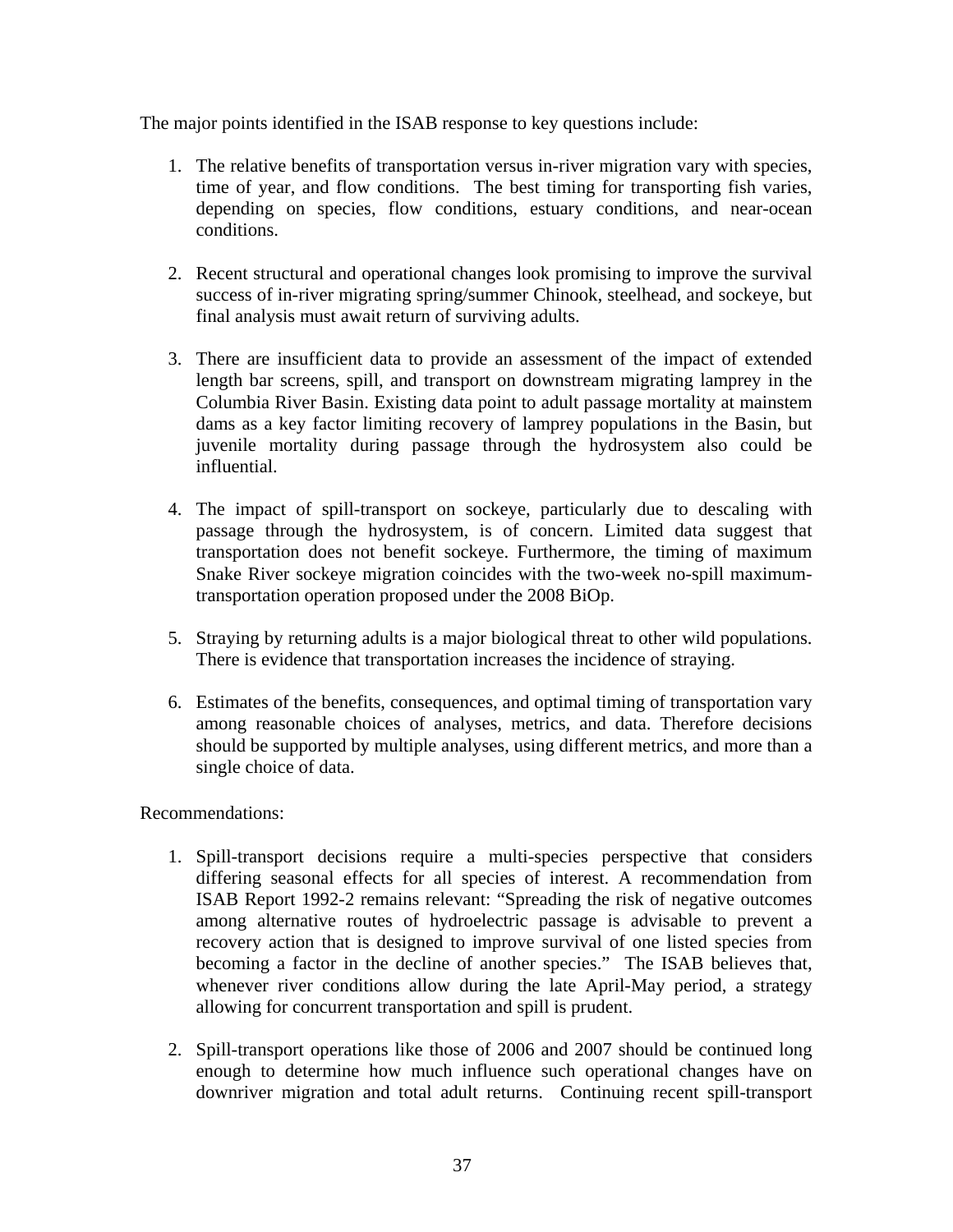operations is advised to improve future evaluations of the trade-offs associated with spill and transport decisions.

- 3. Studies should be conducted to reduce critical uncertainties related to the impact of spill-bypass-transport operations on downstream juvenile lamprey migration, including estimation of the population; evaluation of the effect of bar screen design on mortality and migration route; and estimation of mortality rates due to route of hydrosystem passage. Furthermore, the hydrosystem's impact on the entire life cycle of Pacific lamprey should be thoroughly investigated in a timely manner.
- 4. Further study is needed to define rates of mortality of sockeye smolts caused by partial descaling and injury for the various routes of passage through the hydrosystem during the peak migration period (mid-May to mid-June). The ISAB realizes that quantifying dam passage survival studies of the limited number of endangered Snake River sockeye smolts is problematic. Alternatives should be considered to supplement the limited data on Snake River sockeye; for instance, conducting passage and survival studies on Upper Columbia River sockeye passing lower Columbia River dams could provide valuable insights.
- 5. Evaluations of spill-transport operations should include studies designed to reduce uncertainties about relative amounts of straying for transported versus in-river fish for both hatchery and wild stocks of Snake River steelhead and spring Chinook. Another recommendation from ISAB Report 1992-2 is germane: "Spreading the risk of negative outcomes among alternative routes of hydroelectric passage is advisable in the face of uncertainties associated with potential negative effects of transportation on genetic and life history diversity."
- 6. Finally, the perspective on spill included in ISAB Report 1999-4 deserves special recommendation in this report: "Spill: The general principle is that all juvenile passage alternatives should be evaluated against the baseline of spill. As an avenue of hydroelectric project passage, spill more closely mimics natural situations and ecological processes than other available routes. Spill should be considered as an alternative when the improvements anticipated from other bypass technologies are not large enough to meet the passage goals." That is to say, spill should be considered the default recommendation rather than simply one of the alternatives.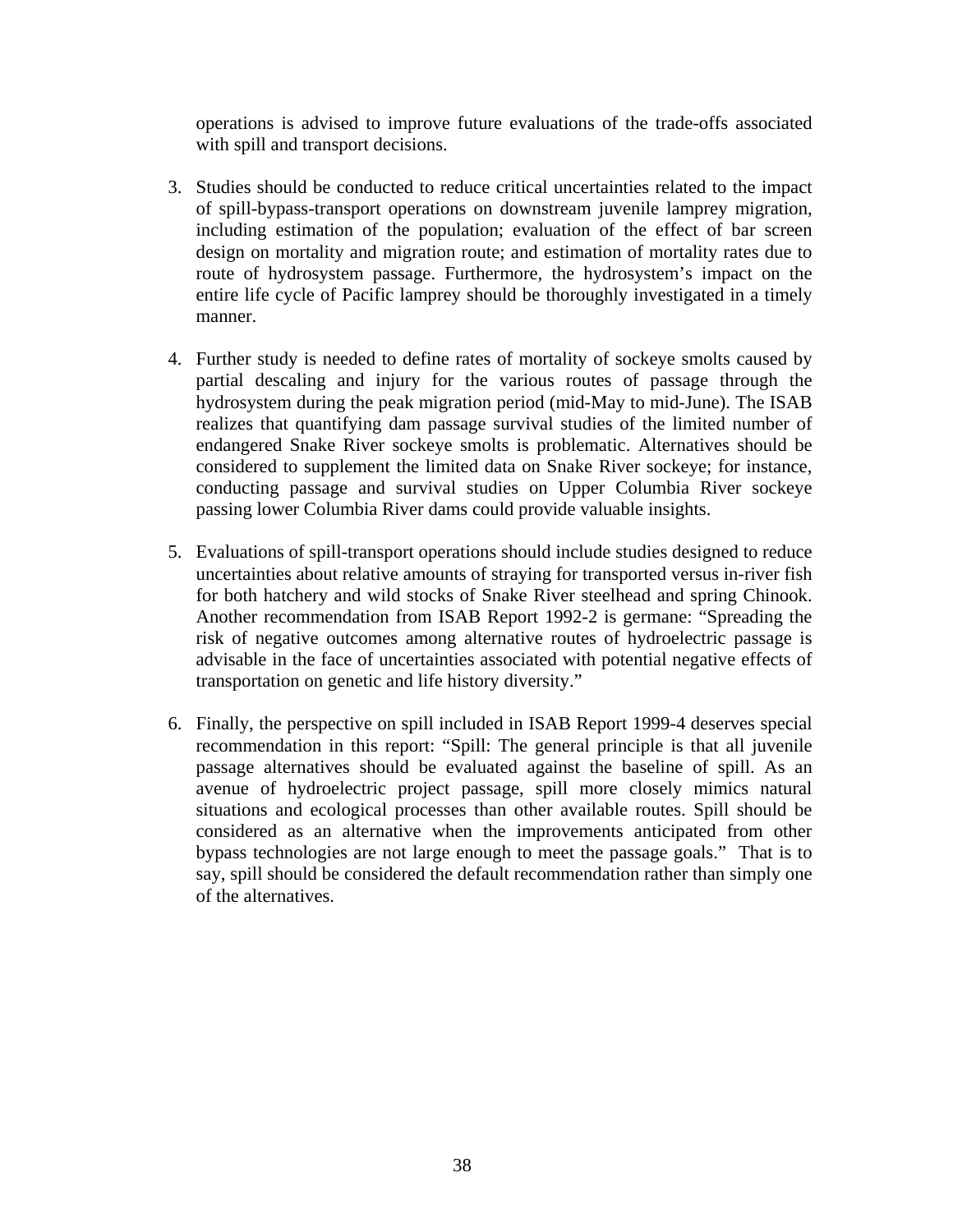#### <span id="page-41-0"></span>**VI. References**

- Antolos, M., D.D. Roby, D.E. Lyons, K. Collis, A.F. Evans, M. Hawbecker, and Brad A. Ryan. 2005. Caspian tern predation on juvenile salmonids in the Mid-Columbia River. Transactions of the American Fisheries Society 134:466-480.
- Budy, P., G.P.Thiede, N. Bouwes, C.E. Petrosky, and H. Schaller. 2002. Evidence linking delayed mortality of Snake River salmon to their earlier hydrosystem experience. North American Journal of Fisheries Management 22:35-51.
- Carlson, S.M., and T.R. Seamons. 2008. A review of quantitative genetic components of fitness in salmonids: implications for adaptation to future change. Evolutionary Applications 1:222-238.
- Close, D., 2002. Ecological and Cultural Importance of a Species at Risk of Extinction, Pacific Lamprey. Fisheries 27: 19-25
- Crozier, L.G., A.P. Hendry, P.W. Lawson, T.P. Quinn, N.J. Mantua, J. Battin, R.G. Shaw, and R.B Huey. 2008. Potential responses to climate change in organisms with complex life histories: evolution and plasticity in Pacific salmon. Evolutionary Applications 1:252-270.
- Downes, B.J., L.A. Barmuta, P.G. Fairweather, D.P Faith, M.J. Keough, P.S. Lake, B.D. Mapstone, G.P. Quinn. 2002. Monitoring Ecological Impacts: Concepts and Practices in Flowing Waters. Cambridge University Press.
- Faulkner, J.R., S.G. Smith, W.D. Muir, D.M. Marsh, and J.G. Williams. 2008, Survival Estimates for the Passage of Spring-Migrating Juvenile Salmonids through Snake and Columbia River Dams and Reservoirs, 2007. Bonneville Power Administration, Portland, OR
- Faulkner, J.R., S.G. Smith, W.D. Muir, D.M. Marsh, and J.G. Williams. 2007, Survival Estimates for the Passage of Spring-Migrating Juvenile Salmonids through Snake and Columbia River Dams and Reservoirs, 2006. Bonneville Power Administration, Portland, OR
- FPC. 2008. Recent Attempts to Improve Mainstem Migration Conditions for In-river migrating Salmonids. Data Request Memorandum 48-08. Fish Passage Center, Portland, OR. April 21, 2008
- Fryer, J.K. *in prep.* Annual variations in timing, duration, and success of seaward migration by sockeye salmon (*Oncorhynchus nerka*) smolts originating from the Okanagan and Wenatchee subbasins. Unpublished manuscript, available from the Columbia River Inter-Tribal Fish Commission, Portland, Oregon.
- Goodman, D. 2008. Lamprey Conservation and Restoration Panel Discussion. P. 21 in Proceedings Western Oregon Lamprey Workshop. February 26-27, 2008 Seven Feathers Casino Canyonville, Oregon. 47 p.
- Hawkes, L.A., R.C. Johnsen, W.W. Smith, R.D. Martinson, W.A. Hevlin, and R.F. Absolon. 1991. Monitoring of downstream salmon and steelhead at federal hydroelectric facilities. Annual Report, Bonneville Power Administration, Portland.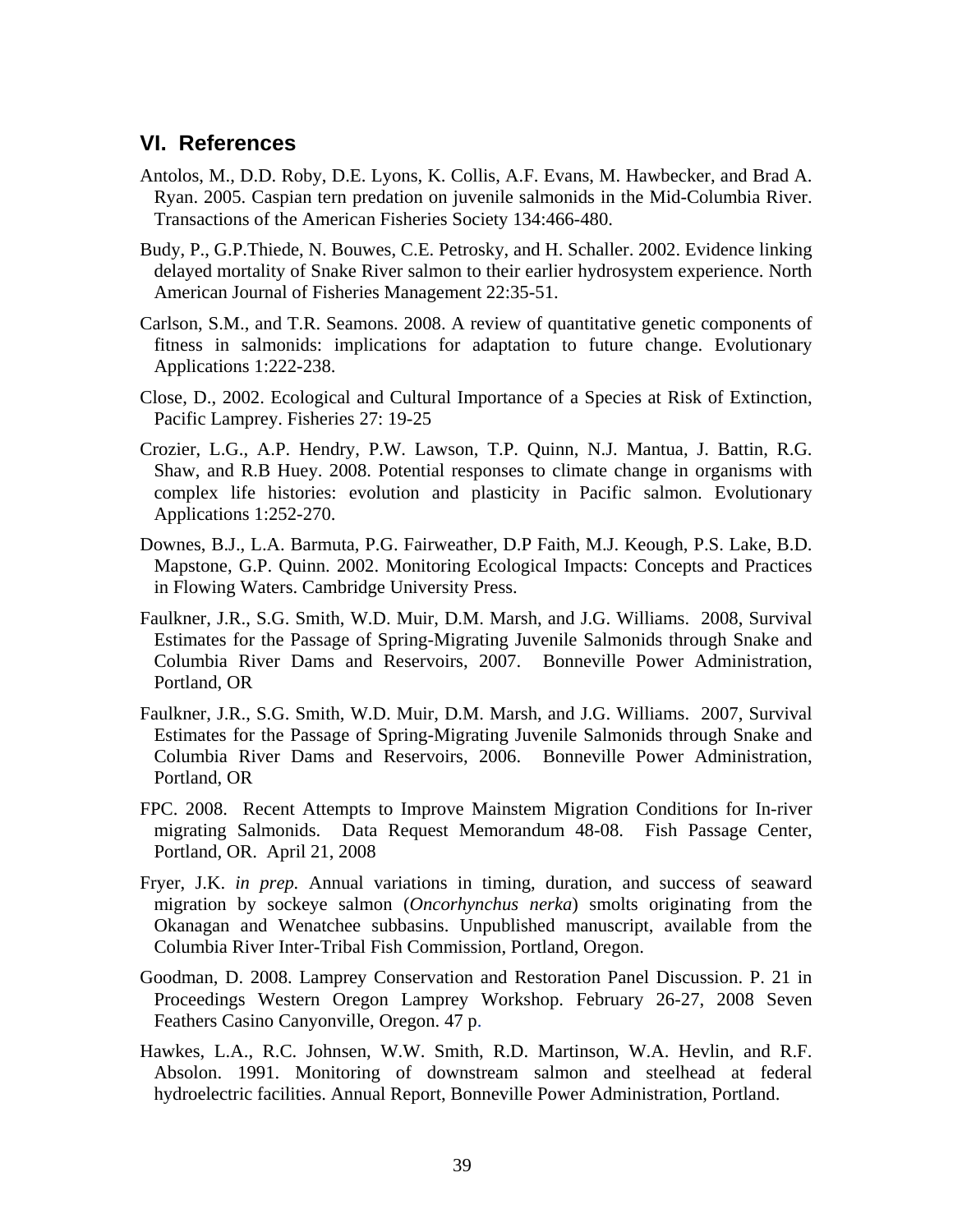- Holling, C.S. 1959. The components of predation as revealed by a study of small mammal predation on the European pine sawfly. Canadian Entomologist 91: 293-320.
- Holling, C.S. 1965. The functional response of predators to prey density and its role in mimicry and population regulation. Memoirs of the Entomological Society of Canada 45: 3-60.
- ISAB. 1998. Response to the Questions of the Implementation Team Regarding Juvenile Salmon Transportation in the 1998 Season, ISAB Report 98-2 to NWPPC Portland, OR.
- ISAB. 1999. Review of the U.S. Army Corps of Engineers' Capital Construction Program, Part III, ISAB Report 99-4 to NWPPC. Portland, OR.
- Kostow K. 2002. Oregon Lampreys: Natural History Studies and Analysis of Management Issues, Oregon Department of Fish and Wildlife. February 25 2002.112 p.
- Lorz, T, 1998. Memo to CRITC Fish Management Section. Lamprey Impingement Problems at John Day Extended Bar Screens. 1 p. (2/20/98, with accompanying photographs).
- McClure, M.M. and 11 co-authors. 2008. Evolutionary consequences of habitat loss for Pacific anadromous salmonids. Evolutionary Applications 1:300-318.
- McPhail, J. D. 2007. Fishes of British Columbia. University of Alberta Press
- Moser, M.L., Ockerb, P.A., Stuehrenberg, L.C., and T.C. Bjornn, 2002. Passage Efficiency of Adult Pacific Lampreys at Hydropower Dams on the Lower Columbia River, U.S.A. Trans Amer Fish Soc 131:956-965
- Moser, M. and D. Close, 2003. Assessing Pacific Lamprey Status in the Columbia River Basin. Northwest Science 77: 116-123
- Moursund, R.A., R.P. Mueller. K.D. Ham, T.M. Degerman and M.E. Vucelick. 2002. Evaluation of the effects of extended length submersible bar screens at McNary Dam on migrating juvenile Pacific lamprey (*Lampetra tridentata).*
- Moursund, R.A.,. Bleich, M.D., Ham, K.D. and R.P. Mueller 2003. Evaluation of the Effects of Extended Length Submerged Bar Screens on Migrating Juvenile Pacific Lamprey (Lampetra tridentata) at John Day Dam in 2002. Pacific Northwest National Laboratory. Final Report Prepared for the U.S. Army Corps of Engineers Portland District Portland, Oregon under Contract DE-AC06-76RL01830 (PNNL 14160)
- Muir, W.D., D.M. Marsh, B. Sandford, S.G. Smith, and J.G. Williams. 2006. Posthydropower system delayed mortality of transported Snake River stream-type Chinook salmon: unraveling the mystery. Transactions of the American Fisheries Society 135:1523-1534.
- Nez Perce, Umatilla, Yakama, and Warm Springs Tribes, 2008. Tribal Pacific Lamprey Restoration Plan for the Columbia River Basin. Final draft July 17 2008.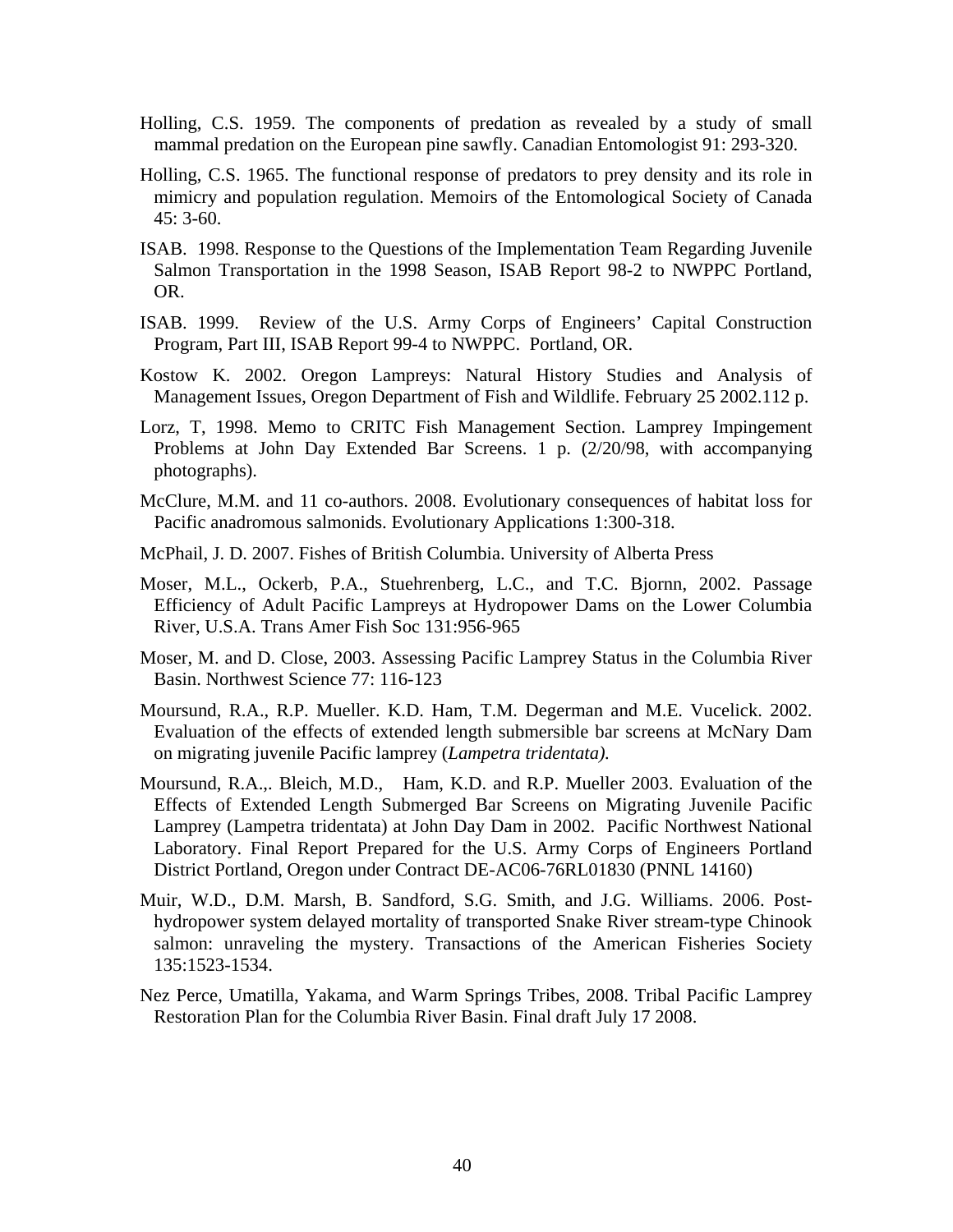- Petersen, Robin S. 2006. The Role of Traditional Ecological Knowledge in Understanding a Species and River System at Risk: Pacific Lamprey in the Lower Klamath Basin. Master of Arts in Applied Anthropology. Oregon State University, Corvallis. 167 p.
- Quinn, T.P., and D.J. Adams. 1996. Environmental changes affecting the migratory timing of American shad and sockeye salmon. Ecology 77:1151-1162.
- Quinn, T.P., M.T. Kinnison, and M.J. Unwin. 2001. Evolution of Chinook salmon (Oncorhynchus tshawytscha) populations in New Zealand: pattern, rate, and process. Genetica 112:493-513.
- Roby, D.D., K. Collis, D.E. Lyons, Y. Suzuki, J.Y. Adkins, L. Reinalda, N. Hostetter, L. Adrean, A. Evans and M. Hawbecker. 2008. Research, Monitoring, and Evaluation of
- Avian Predation on Salmonid Smolts in the Lower and Mid-Columbia River, DRAFT 2007 Season Summary
- Starke, G.M. and J.T. Dalen. 1995. Pacific lamprey (Lampetra tridentate) passage patterns past Bonneville Dam and incidental observations of lamprey at the Portland District Columbia River dams in 1993. USACE. Bonneville Lock and Dam, Cascade Locks, OR. .
- Waples, R.S., G.R. Pess, and T. Beechie. 2008. Evolutionary history of Pacific salmon in dynamic environments. Evolutionary Applications 1:189-206.
- Williams, J.W., W.D. Muir, and R.W. Zabel. 2008. Seasonal Patterns in the Efficacy of Transportation, Northwest Fisheries Science Center, Seattle, WA (Submitted to ISAB attached to NOAA letter from John Ferguson dated April 21, 2008)
- Williams, J.G., S.G. Smith, R.W. Zabel, W.D. Muir, M.D. Scheuerell, B.P. Sandford, D.M. Marsh, R.A. McNatt, and S. Achord. 2005. Effects of the federal Columbia River power system on salmonid populations. U.S. Dept. Commer., NOAA Tech. Memo. NMFSNWFSC-63, 150 p.
- Williams, J.G., R.W. Zabel, R.S. Waples, J.A. Hutchings, and W.P. Connor. 2008. Potential for anthropogenic disturbances to influence evolutionary change in the life history of a threatened salmonid. Evolutionary Applications 1:271-285.
- Wilson, P.H. 2003. Using population projection matrices to evaluate recovery strategies for Snake River spring and summer Chinook salmon. Conservation Biology 17:782- 794
- Wood, C.C. 1987. Predation of juvenile Pacific salmon by the common merganser (*Mergus merganser*) on eastern Vancouver Island. I: Predation during the seaward migration. Canadian Journal of Fisheries and Aquatic Sciences 44:941-949.
- Zabel, R.W., T. Wagner, J.L. Congleton, S.G. Smith, and J.G. Williams. 2005. Survival and selection of migrating salmon from capture-recapture models with individual traits. Ecological Applications 15:1427-1439.
- Zabel, R.W., and J.G. Williams. 2002. Selective mortality in Chinook salmon: What is the role of human disturbance? Ecological Applications 12:173-183.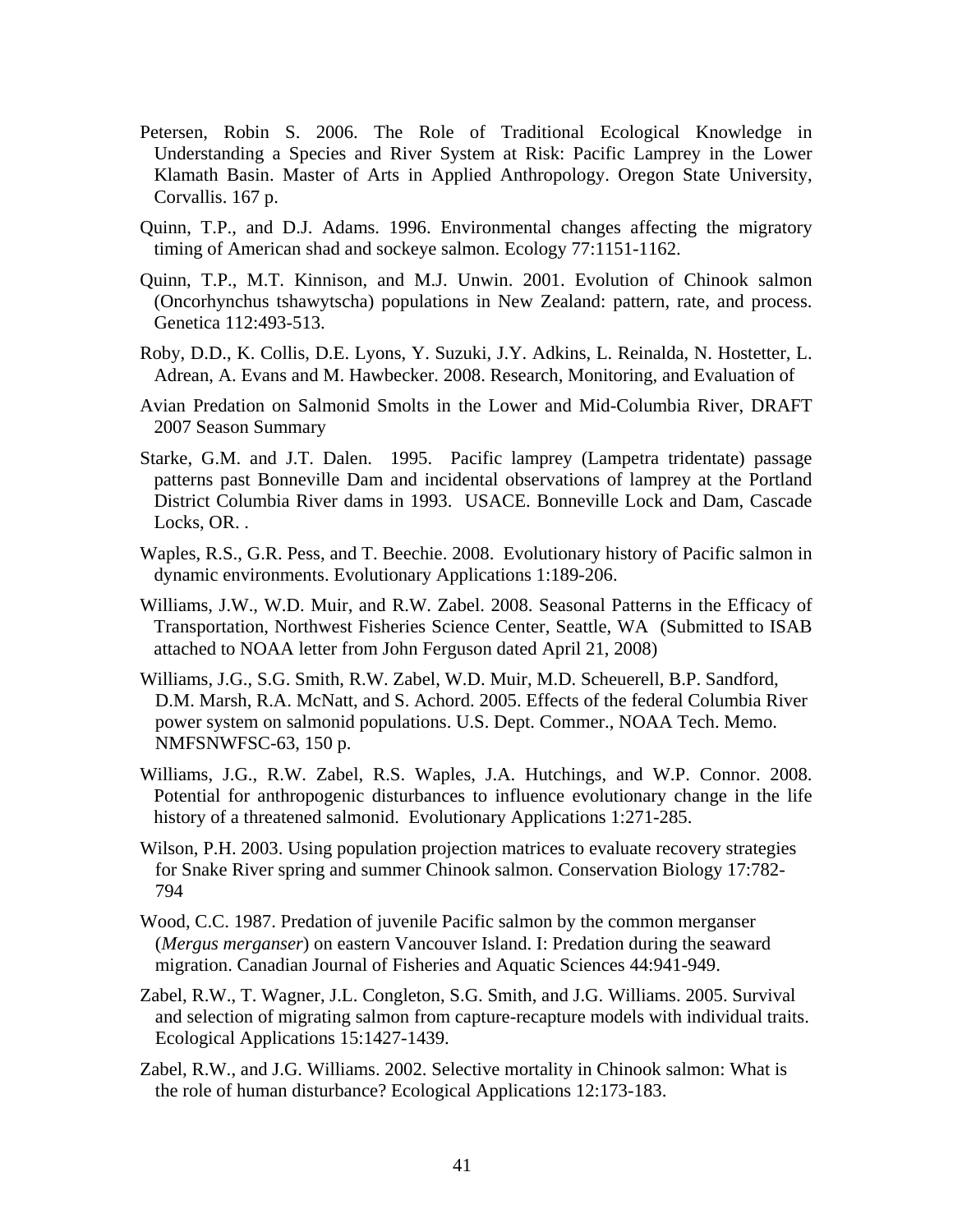# <span id="page-44-0"></span>**Appendix: Acknowledgements and list of briefings and review materials provided**

To complete this review, the ISAB members were briefed, provided materials, and had discussions with many research scientists in the Columbia River Basin including representatives from NOAA Fisheries, Columbia River Inter-Tribal Fish Commission (CRITFC), Oregon Department of Fish and Wildlife (ODFW), and the Comparative Survival Study (CSS) Oversight Team. During these interactions, we received numerous presentations of data and reports that are not published in peer reviewed journals but are the most up-to-date analyses addressing the many biological trade-offs to consider in developing a spill and transport strategy. These documents were not only provided to the ISAB but also to all the interested entities participating in the discussions. We thank all those who provided us briefings and review materials, sometimes on very short notice. This high level of participation, interaction, and responsiveness was invaluable to our review.

On April 21, 2008, to start our review, John Ferguson, NOAA Fisheries, provided us with analyses titled, Seasonal patterns in the efficacy of transportation.

At our May 2, 2008 meeting, we received the following briefings:

- Briefing to ISAB on Transportation, John Williams, Bill Muir, Rich Zabel, Northwest Fisheries Science Center
- ODFW organized presentations:
	- o Opening and c losing remarks, Ed Bowles, ODFW Fish Division Administrator
	- o Snake River Steelhead Straying, Rich Carmichael, Oregon Recovery Planning Coordinator for the Interior Columbia River Basin and Member of the Interior Columbia Technical Recovery Team,
	- o Effects of Spring Spill at Lower Snake River Collector Projects in 2007 on Juvenile Salmonids and TIRs, Steve Haeseker, Member of the CSS Oversight Team,
	- o Potential for Bias in NOAA TIR Estimates as a Result of Tagging at LGR, Charlie Petrowsky, Member of the CSS Oversight Team,
	- o Seasonal Timing of CSS Groups, Margaret Filardo, Member of the CSS Oversight Team

Bob Heinith, CRITFC, also briefed the board on multi-species issues including lamprey passage and distributed a report by Moursund et al. 2003, titled Evaluation and effects of extended length submerged bar screens on migrating juvenile Pacific Lamprey (Lampetra tridentata) at John Day Dam in 2002. He also distributed a paper on sockeye descaling in dam bypass systems: Annual variations in timing, duration, and success of seaward migration by sockeye salmon (*Oncorhynchus nerka*) smolts originating from the